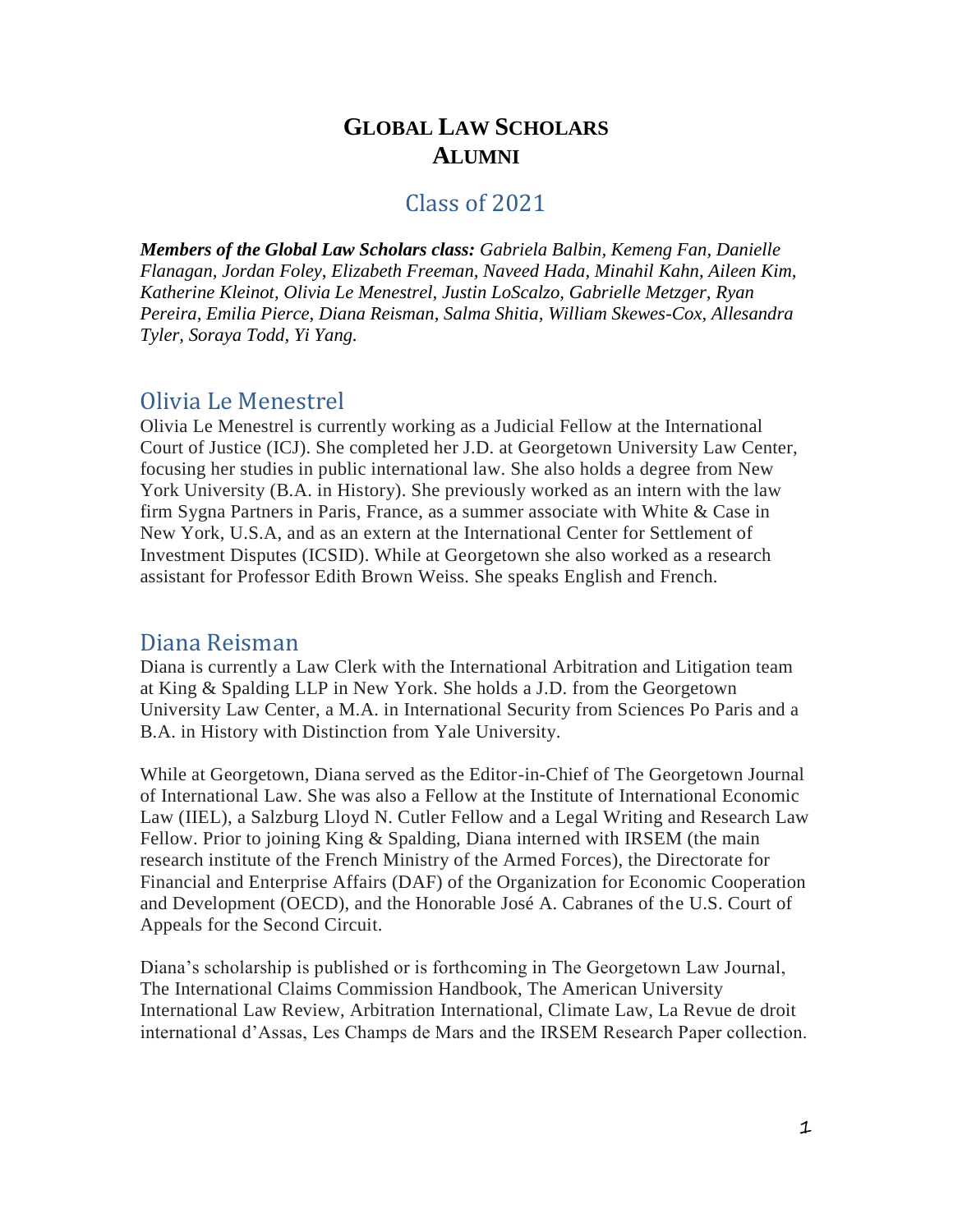# Class of 2020

*Members of the Global Law Scholars class: Antoine 'Prince' Albert, Blake Atherton, Stephen Brady, Emmie Bultemeier, Perpétua B. Chéry, Hsin-Li (Nicohl) Chien, Alden Fletcher, Mathew Harden, Brian Johnson, Samantha Kaplan, Catherine Katz, Aileen Kim, Sang Won Koo, Laurie Morgan, Helene Orgnon-Breyton, Cameron Peek, Justin Prindle, Katie Rumer, Erin Sielaff, Karuna Srivastav, Alexandra White.*

## Antoine 'Prince' Albert

Antoine Prince Albert III is a policy counsel on the Government Affairs team of Public Knowledge, where he focuses on social media platform governance, Section 230, digital inclusion, net neutrality, and privacy. Prior to joining Public Knowledge, Albert worked at Georgetown University's Institute for Technology Law & Policy, The Leadership Conference for Civil and Human Rights, the Office of Sen. Ron Wyden (D-OR), and Georgetown's Center on Privacy and Technology. Before working in public interest technology, he served as an officer of the U.S. Navy and a speech and debate instructor at La Salle College High School.

## Emmie/M.E. Bultemeier

M.E. Bultemeier is a Litigation Associate at Clifford Chance where she advises companies, financial institutions, and individuals on disputes and internal investigations relating to a variety of US and international law issues, including the Foreign Corrupt Practices Act, anti-money laundering, and US sanctions matters. She also advises on business and human rights issues, including in relation to risk management and dispute resolution.

## Perpétua B. Chéry

Perpétua B. Chéry is a Judicial Fellow at the International Court of Justice. She serves as a law clerk for H.E. Judge Mohamed Bennouna. Ms. Chéry received a JD from Georgetown University Law Center in 2020, where she was a Global Law Scholar and a Student Attorney in the International Women's Human Rights Clinic. She also received a Master's in Economic Law from the Institut d'Etudes Politiques de Paris (Sciences Po). Prior to law school, Ms. Chéry worked extensively with governments and non-State actors throughout Africa and Haiti, on issues related to peace and security, governance, and human rights. She obtained a B.A. cum laude from the University of Florida in 2011. She is fluent in French and Haitian Creole, and proficient in Spanish.

# Alden Fletcher

Alden Fletcher is a law clerk on the U.S. Court of Appeals for the Third Circuit. He previously worked as an associate at Covington & Burling LLP. Alden graduated magna cum laude from both the Georgetown University Law Center in 2020, where he served as an Executive Articles Editor on the Georgetown Law Journal, and from the Georgetown School of Foreign Service in 2017. His writing has been published in the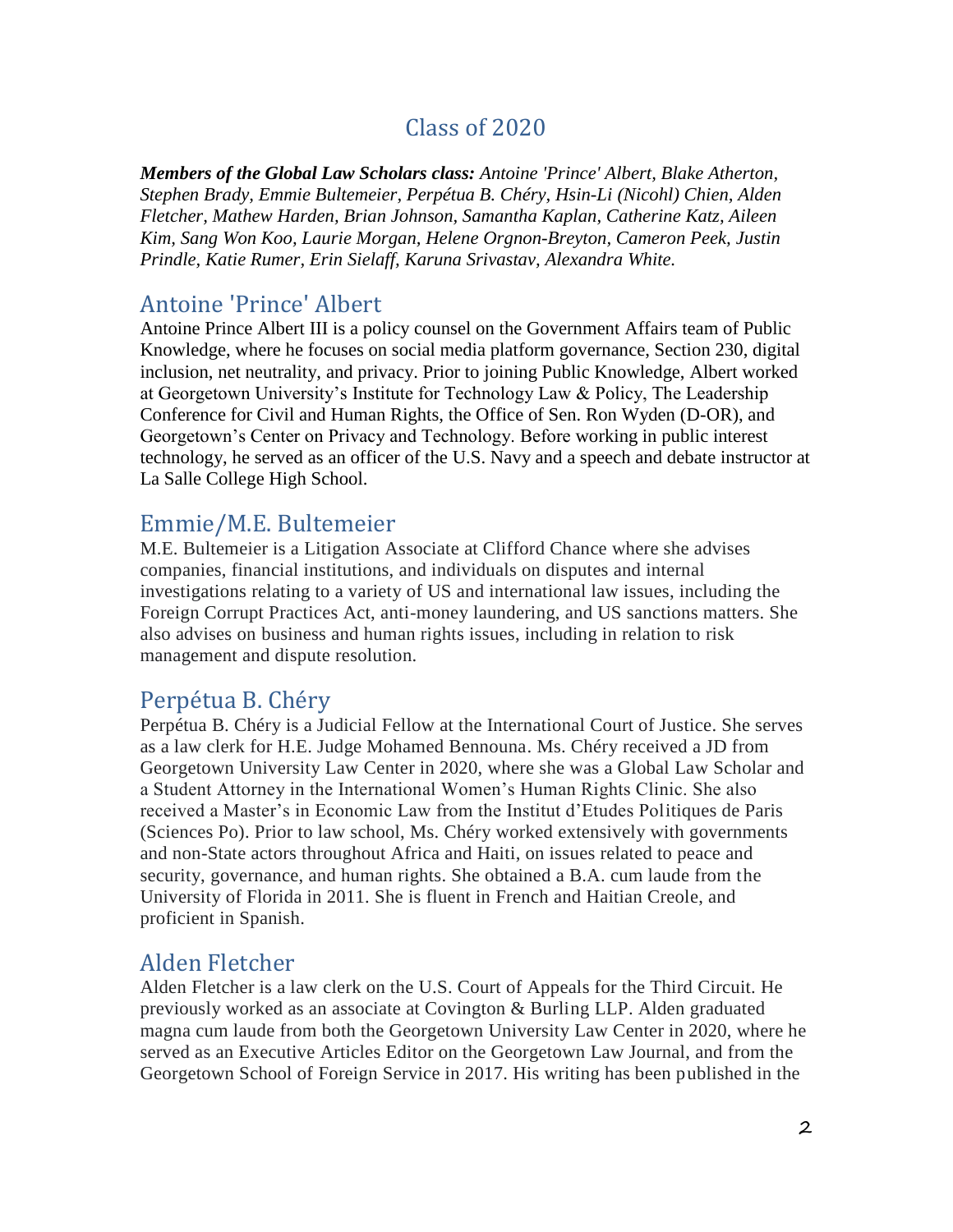Georgetown Law Journal, The Journal of National Security Law and Policy, and the Lawfare blog.

# Mathew Harden

Matthew Harden graduated magna cum laude from the Georgetown University Law Center in 2020 and summa cum laude from the Georgetown University School of Foreign Service in 2017. Prior to law school, Matthew worked as a graduate fellow analyst in the U.S. Intelligence Community. While at Georgetown Law, he worked as legal intern for the United States Coast Guard Judge Advocate General focusing on Coast Guard Intelligence and Coast Guard Cyber Command. He served as the student editor-in-chief of the Journal of National Security Law & Policy, as well as a member of the Barristers' Council Appellate Advocacy Division competing in the Jessup International Law Moot Court Competition. Matthew was a summer associate at Covington & Burling in New York following his second year. He is currently clerking for the Honorable A. Raymond Randolph on the United States Court of Appeals for the District of Columbia Circuit.

## Brian Johnson

CPT Brian A. Johnson is a Judge Advocate in the United States Army Judge Advocate General's (JAG) Corps. Currently he is the Military Justice Advisor for the 1st Air Cavalry Brigade, 1st Cavalry Division, on a rotational deployment to Storck Barracks, Germany. In this role, he serves as the primary advisor to commanders on criminal law and the Uniform Code of Military Justice (UCMJ). Additionally, he advises and opines on military police/Criminal Investigation Department (CID) investigations and prosecutes administrative separation proceedings. Prior to deployment, he worked as an Administrative Law Attorney for the 1st Cavalry Division at Fort Hood, Texas. There he provided legal reviews for a wide array of actions, served as a military magistrate issuing search authorizations (military warrants), and oversaw administrative proceedings as a legal advisor. While at GULC, he was a proud Global Law Scholar Fellow and two time competitor on the Jessup International Law Moot Court Team.

## Sang Won Koo

Sang started working at Greenberg Traurig's NY office as a first year law clerk after graduating in 2020

# Laurie Morgan

Laurie Morgan is a law clerk in the Global Transactions practice group of Freshfields Bruckhaus Deringer. She holds a Juris Doctor (2020) from Georgetown University and a Bachelor of Arts (International Justice, 2017) from Leiden University College, The Hague, the Netherlands. While Laurie's practice now revolves largely around M&A, she still enjoys learning about all aspects of transnational law. In 2021, she will be published in the "Transnational Law and Governance" Routledge Book Series for her work on the procedural contributions of the International Criminal Court to the field of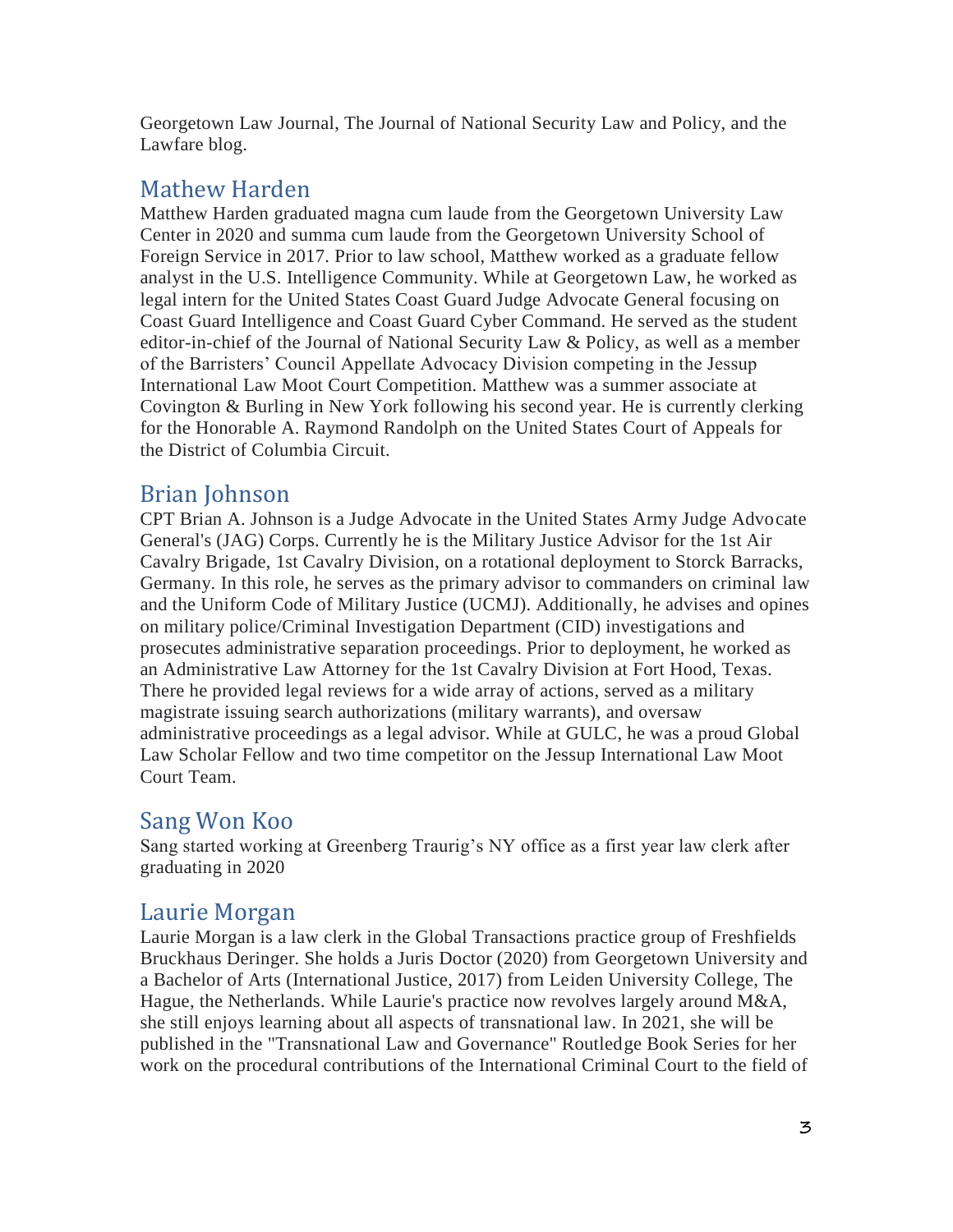International Humanitarian Law. During her time at Georgetown, Laurie was Copresident of the Global Law Scholars Society and Executive Vice President of the Georgetown International Law Society. She travelled to Hong Kong, Paris, and Guantanamo Bay to represent Georgetown Law in different capacities. Outside of her studies, Laurie kept busy "learning by doing" in different work environments: in-house at Anheuser-Busch InBev; at her law firm; in the government at the U.S. Department of State; at a think tank; and briefly, as a less-than-stellar breakfast-shift waitress at an Irish pub. Laurie speaks Dutch at a conversational level. She is a member of the Netherlands-America Foundation and the American Society of International Law (Women in Law Interest Group). Laurie currently lives in New York City with her husband and their two cats.

### Cameron Peek

Cameron graduated in 2019 and entered the International Trade Practice at Akin Gump. His practice focuses primarily on U.S. export controls, economic sanctions, and advising on CFIUS rules, procedures, and filings.

### Katie Rumer

Katie Rumer is a double Hoya, having graduated from the Walsh School of foreign Service in 2013 and from the Law Center in 2020. After becoming interesting in international economic development during her undergraduate studies, Katie completed a fellowship with a clean water NGO upon graduation. She then worked at the World Bank for three years before completing a Fulbright fellowship in Mexico City, Mexico. There, she worked at a law firm on anticorruption projects and took business school classes. Returning to Georgetown in 2017, Katie focused her studies on both development and anticorruption-related coursework. Her favorite noninternational law class was Criminal Justice Reform Seminar taught by Professor Sean Hopwood. (Take this class if you can!) After her 1L year, Katie completed an internship in Bogota, Colombia, where she worked in the litigation, arbitration, and project finance practice areas of the Brigard Urrutia law firm. During her 2L summer, Katie worked in the litigation and capital markets practice areas of Shearman & Sterling LLP in both New York and London. At Georgetown, she was also a member of the Alternative Dispute Resolution division of Barristers' Council, an Executive Editor for the Georgetown Journal of International Law, and participated in the Policy Clinic during her 3L year, where she worked on a human rights project related to the 2026 FIFA World Cup. Katie is currently an associate at Shearman & Sterling in the Project Development & Finance practice group based in New York and is excited to maintain a pro bono practice focused on international law and criminal justice reform.

### Alexandra White

Alexandra White is an Associate at Sidley Austin in Washington DC. She received her J.D., cum laude, from Georgetown University Law Center in 2020, where she was a Global Law Scholar and the Lead Current Developments Editor for the Georgetown Immigration Law Journal. Alexandra received her A.B. in International Relations from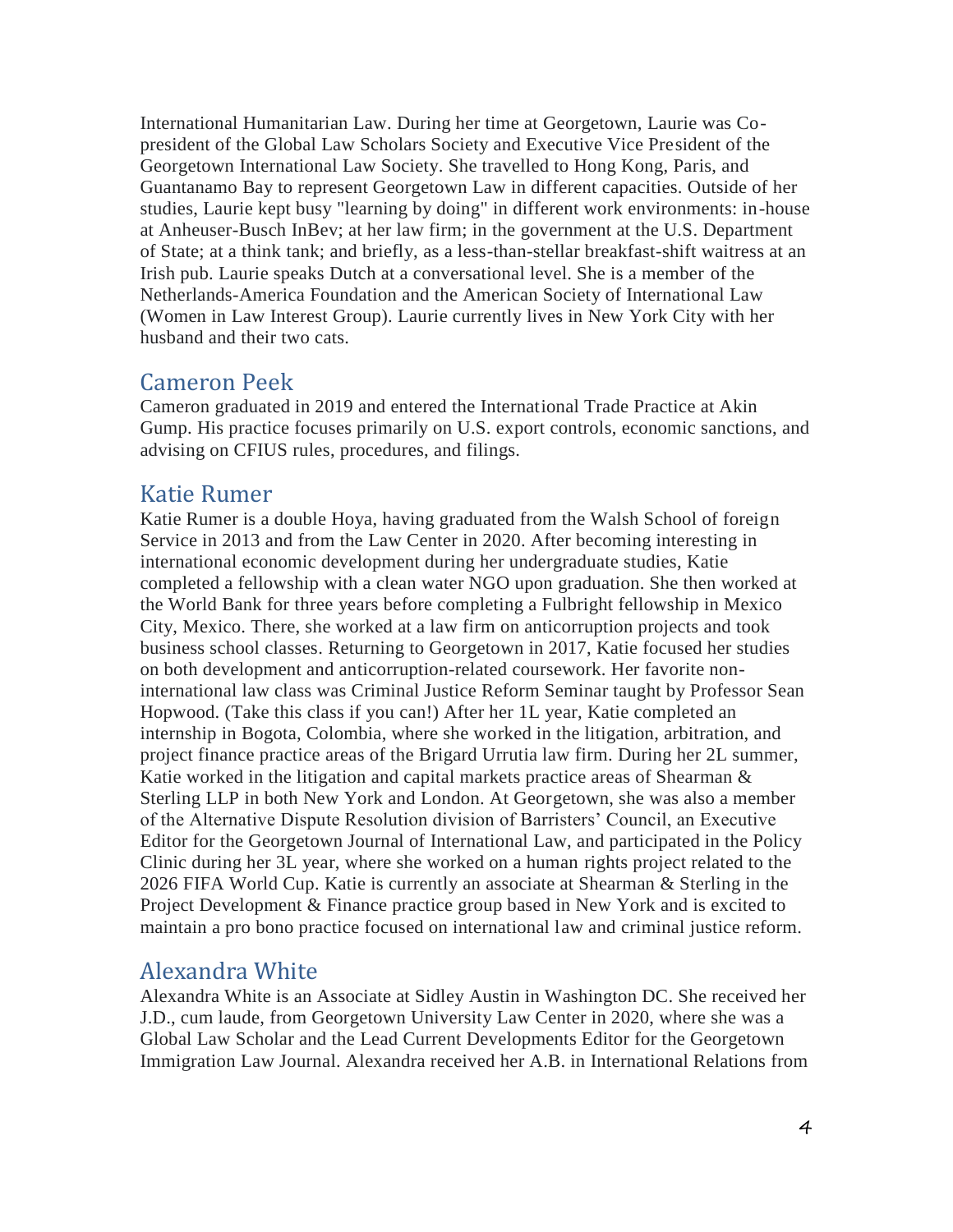Brown University, with a focus on security and conflict. Alexandra's legal experience includes working as a pro bono legal fellow at the ACLU-DC and as an intern at the U.S. Securities and Exchange Commission in the Division of Enforcement. Prior to law school, Alexandra worked at Pencils of Promise, an international development organization focused on increasing access to primary education globally and as a corporate paralegal at Cleary Gottlieb Steen & Hamilton in New York City. Alexandra speaks Spanish and French and is proficient in Portuguese.

## Class of 2019

*Members of the Global Law Scholars class: Ephraim Abreu, Derek Anderson, Emily Choi, Negin Fatahi, Jessica Flakne, Katrina Kleck, Junsuk Lee, Allison Lewis, Sebastian Marotta, Haldor Mercado, Ava Munson, Molly Newell, Ashley Nicolas, Eric Olson, Cameron Peek, Eddie Skolnick, Emely Toro, Hannah Wheeler, Suzanne Zakaria.*

#### Ephraim Abreu

Ephraim David Abreu represents clients involved in cross-border disputes, white collar matters, and complex commercial litigation. He has worked on cases pending before foreign, federal, and state courts and before the International Centre for the Settlement of Disputes (ICSID). Ephraim's multilingual abilities are a value-added resource in international matters and in corporate investigations concerning business operations in Latin America. He graduated from Georgetown Law and Sciences Po Law School in 2019. While studying law, Ephraim served on the Executive Board for the Latin American Law Students Association and competed in the Jessup International Moot Court Competition, both in the United States and in France. As the son of Dominican immigrants, he remains dedicated to helping those seeking international protection in the United States through his pro bono practice. Ephraim currently serves as lead trial counsel in immigration court proceedings involving an asylum-seeking mother and child from Venezuela. He is a member of the South Florida Anti-Human Trafficking Task Force and serves as a Judge on Miami-Dade County's Teen Court.

#### Derek Anderson

U.S. District Court for the Eastern District of Virginia, Judge Anthony J. Trenga – Law Clerk: 2020 to Present U.S. Court of Appeals for the Ninth Circuit, Judge Patrick J. Bumatay – Law Clerk: 2019 to 2020 Winston and Strawn LLP (Washington, D.C.) –Associate: 2019

### Negin Fatahi

As an associate at Morgan Lewis, Negin Fatahi represents both institutional lenders and corporate borrowers in a broad range of complex debt financing transactions. Negin works with clients on secured credit facilities, acquisition financing, loan syndications, and other financial matters.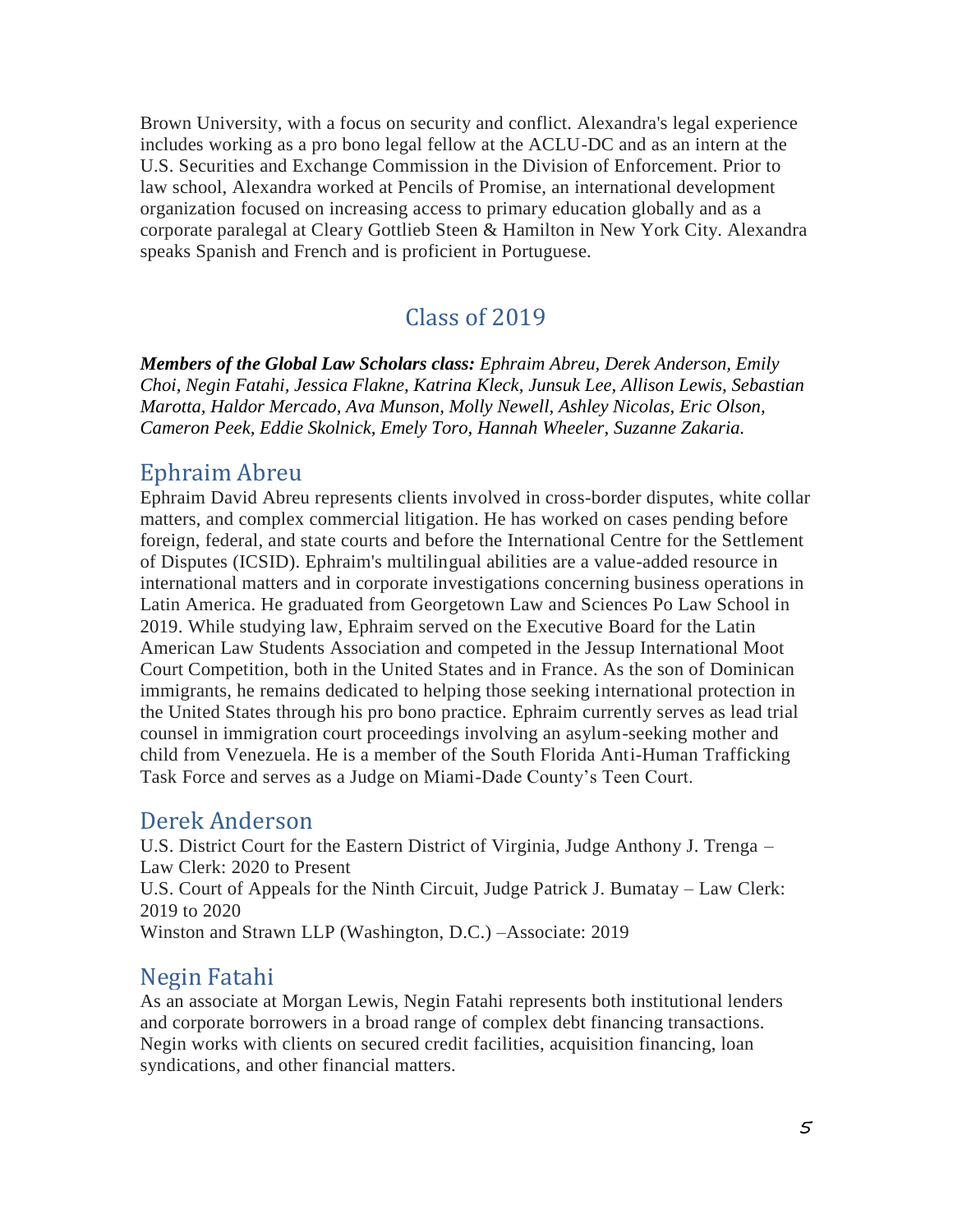# Junsuk Lee

I graduated from Georgetown Law in 2019. Before law school, I served in the Republic of Korea Army for two years in the DMZ area. During my law school, I was continuously interested in international legal practice and pro bono. While in law school, I interned at the United Nations Development Programme, particularly working on rule of law projects across borders, and participated in the Policy Clinic by Harrison Institute as part of Human Rights team, working on increasing transparency in global supply chains in the apparel industry to respect human rights. After graduation, I have joined White & Case LLP, currently working as an associate in international trade group of the firm, particularly focusing on US economic sanctions and export controls.

## Sebastian Marotta

Sebastian is a corporate associate in the Washington, D.C. office of Covington & Burling LLP. Sebastian received his Juris Doctor magna cum laude from Georgetown Law in 2019. While at Georgetown, Sebastian was a notes editor for the Georgetown Law Journal, a Global Law Scholar, and a peer tutor. Sebastian interned for Judge Rudolph Contreras of the U.S. District Court for the District of Columbia, the Association of American Railroads, and was a summer associate at Covington. Sebastian also spent a semester at the University of Toronto Faculty of Law, where he gained exposure to the Canadian legal system. Sebastian received his bachelor's degree cum laude from the Woodrow Wilson School of Public and International Affairs at Princeton University in 2016, with a focus on political systems. While at Princeton, Sebastian authored his senior thesis on the effectiveness of commissionbased legislative redistricting in the United States and Canada. Sebastian also spent a term studying abroad at the University of Oxford, where he enjoyed tutorials on British politics and international relations. A dual citizen of Canada and Italy, Sebastian grew up in Toronto. In addition to English, he speaks fluent Italian and French, and conversational Portuguese.

## Ashley Nicolas

Ashley Nicolas is an Assistant United States Attorney in the Southern District of New York (SDNY - Manhattan) and is a 2019 GULC graduate. While at the Law Center, Ashley served in a variety of student leadership roles including as President of the Military Law Society ('17-'19), Editor-in-Chief (JNSLP, '18-'19) and as a Global Law Scholar. Prior to law school, Ashley was an U.S. Army Intelligence Officer and Teach for America Corps Member (San Jose, CA). She holds a B.S. from the United States Military Academy and a M.Ed. from Loyola Marymount University (Los Angeles). After law school, Ashley clerked for the Honorable John R. Fisher (D.C. Court of Appeals).

## Emely Toro

After graduation I worked for a non-profit in Lusaka, Zambia called UP Zambia. There I worked with juveniles, asylum seekers, and people unjustly charged for a crime. I set up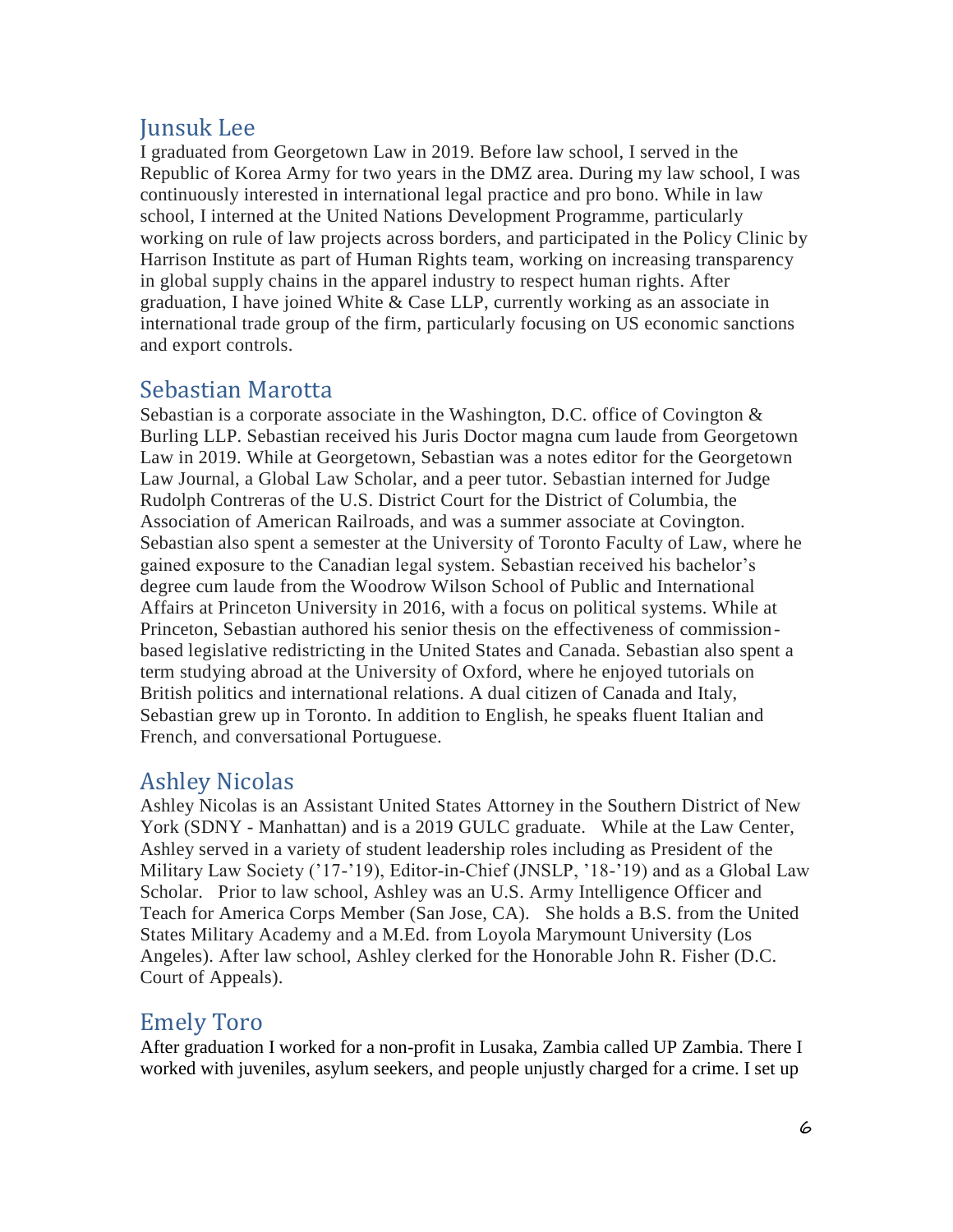various conferences for government and local leaders to learn more about UP Zambia and how we could work together to improve the criminal justice system. Lastly, I made recommendations on how to change the Zambian criminal code for inmates that are mentally ill. My recommendations were based on an analysis of how Norway, the United Kingdom, and the State of Florida have adopted new laws that improve the treatment of those suffering from mental illness in prisons.

I now work at Norton Rose Fulbright in Washington, DC doing project finance work.

### Hannah Wheeler

Hannah Wheeler is a naval officer and lawyer in the U.S. Navy JAG Corps, currently stationed at RLSO Midwest at Naval Station Great Lakes, IL. She previously worked at Linklaters, LLP in New York City, focusing primarily on commercial litigation and white collar investigations in the firm's dispute resolution practice, and contributed to several pro bono matters in immigration and veterans' law. She graduated from Georgetown University Law Center in 2019. At Georgetown, she was a Global Law Scholar, a member of the Georgetown Journal of International Law, a research assistant for the Center on Privacy & Technology, and served as Secretary on the Executive Board of the National Security Law Society. Hannah also completed a master's degree in 2018 as a concurrent student with the Fletcher School of Law and Diplomacy at Tufts University, focusing on international security studies.

### Suzanne Zakaria

I have been an associate at Debevoise & Plimpton LLP since 2019, and will clerk for the Honorable Amy Berman Jackson in the U.S. District Court for the District of Columbia in 2021-2023.

## Class of 2018

*Members of the Global Law Scholars class: Caitlin Costello , Renza Aure Demoulin , Gary Dreyzin , Alex Dunn , Thomas Forman II , Kate Fung , Jeff Gary , Jeremy Goldstein , Somin Lee , Gerar Mazarakis , Sabrina McCubbin , Nico Nalbantian , Ms. Danya Nayfeh , Harry Phillips , Katherine Seifert , Navy Thompson , Abigail West , Brian Williams.*

### Gary Dreyzin

Gary Dreyzin is an Honors Attorney-Advisor at the National Oceanic and Atmospheric Administration Office of General Counsel. Previously, he served as a judicial law clerk to Judge Nancy B. Firestone at the United States Court of Federal Claims. Gary Dreyzin graduated from the Georgetown University Law Center in 2018 where he was a Law Fellow, member of the appellate division of Barristers' Council, and Executive Editor on the Environmental Law Review. Before law school, Gary was the director of the Law and Advocacy Program at the National Student Leadership Conference and a volunteer mediator with the Harvard Mediation Program. He received his Bachelor's from Brandeis University in Physics and Philosophy.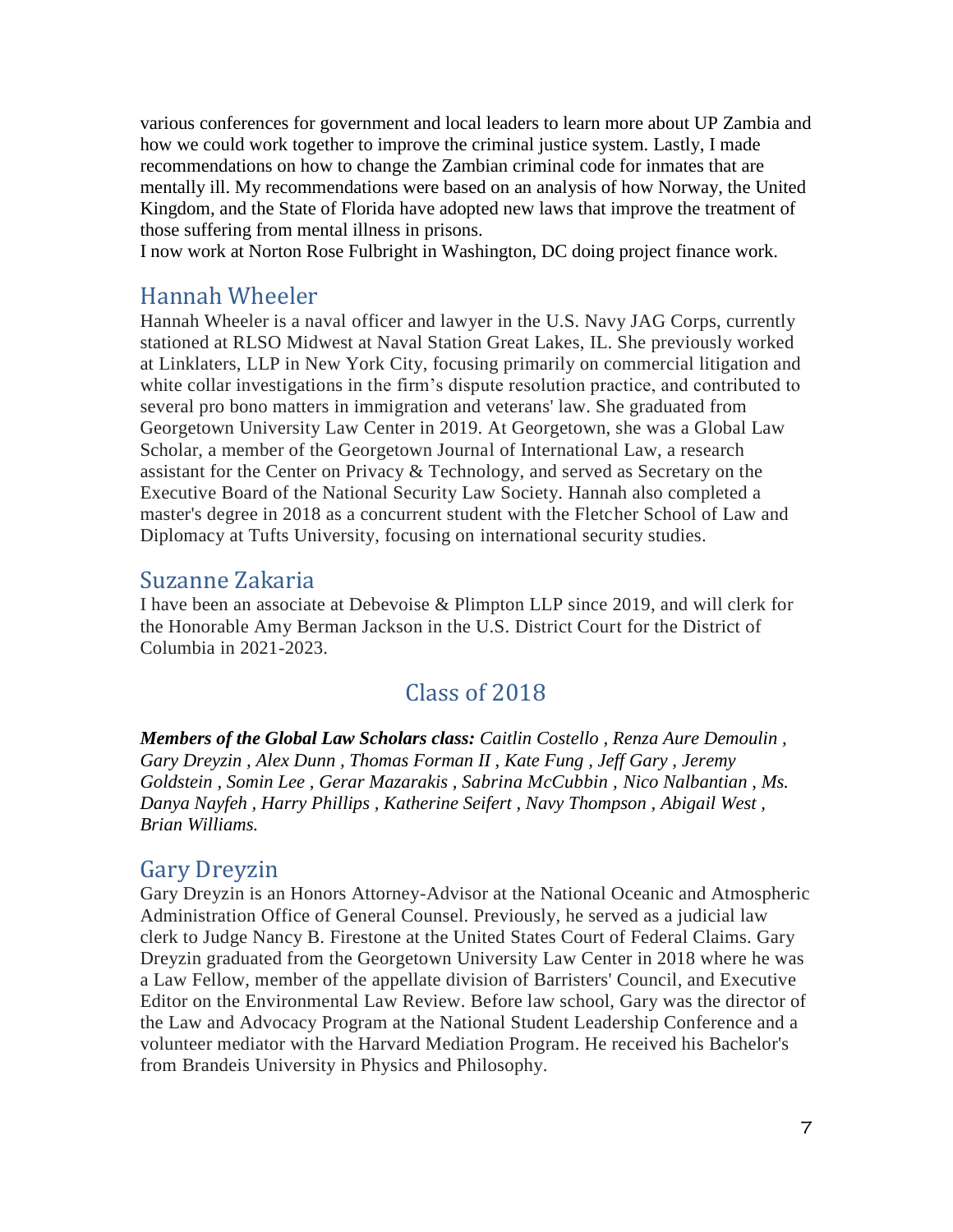# Jeff Gary

Jeff Gary is the Policy Director at Georgetown Law's Institute for Technology Law & Policy. In that role, he oversees the Institute's research agenda and advises state and federal officials on key emerging issues in technology policy, including privacy, content moderation, and algorithmic decision-making. He is also the Staff Director of the Institute's Attorneys General Technology Education Network (AG-TEN), which provides education and training to state attorneys general on privacy and consumer protection issues. Previously, Jeff worked at a privacy non-profit, several administrative agencies, and served in the offices of several U.S. Senators. At Georgetown, he was the Editor-in-Chief of the Georgetown Law Technology Review, was part of the Trial Advocacy team, and was a Research Assistant to Professor DeRosa and the Center on Privacy & Technology.

# Jeremy Goldstein

After graduating from Georgetown Law in 2018, I started my career as a legal manager in U.S. capital markets at Sidley Austin in Hong Kong. Shortly thereafter, I joined PricewaterhouseCoopers' (PwC) Hong Kong law firm as a Registered Foreign Lawyer. During this time, I focused my practice on customs and international trade issues. However, due to political unrest and public health concerns, I relocated back to the United States in February 2020. I was admitted to the Florida Bar in May 2020, and I am now working as an associate attorney for the law firm of Cole, Scott and Kissane.

## Somin Lee

I am an Associate in Linklaters' U.S. Dispute Resolution Practice. I have experience in complex commercial litigation, white collar defense, international arbitration, and cross border transactions. I graduated from GULC in 2018. I am fluent in Korean.

# Sabrina McCubbin

Sabrina McCubbin is an attorney in the Office of General Counsel at NSA, where she works on issues related to foreign intelligence collection and cybersecurity. She is currently in the Legislative Affairs practice group, where she advises the Agency on engagements with Congress. She has received an NSA Director's Award for her work advising NSA's Cybersecurity Directorate, and was awarded a National Intelligence Certificate of Distinction for interagency work supporting congressional investigations into Russian activities during the 2016 presidential election.

## Katherine Seifert

Katherine (Kate) Seifert is a litigation associate with the law firm of Debevoise  $\&$ Plimpton and a member of the firm's White Collar & Regulatory Defense Group. She received a J.D. cum laude from Georgetown University Law Center in 2018, where she was a Global Law Scholar and articles editor for the Georgetown Journal of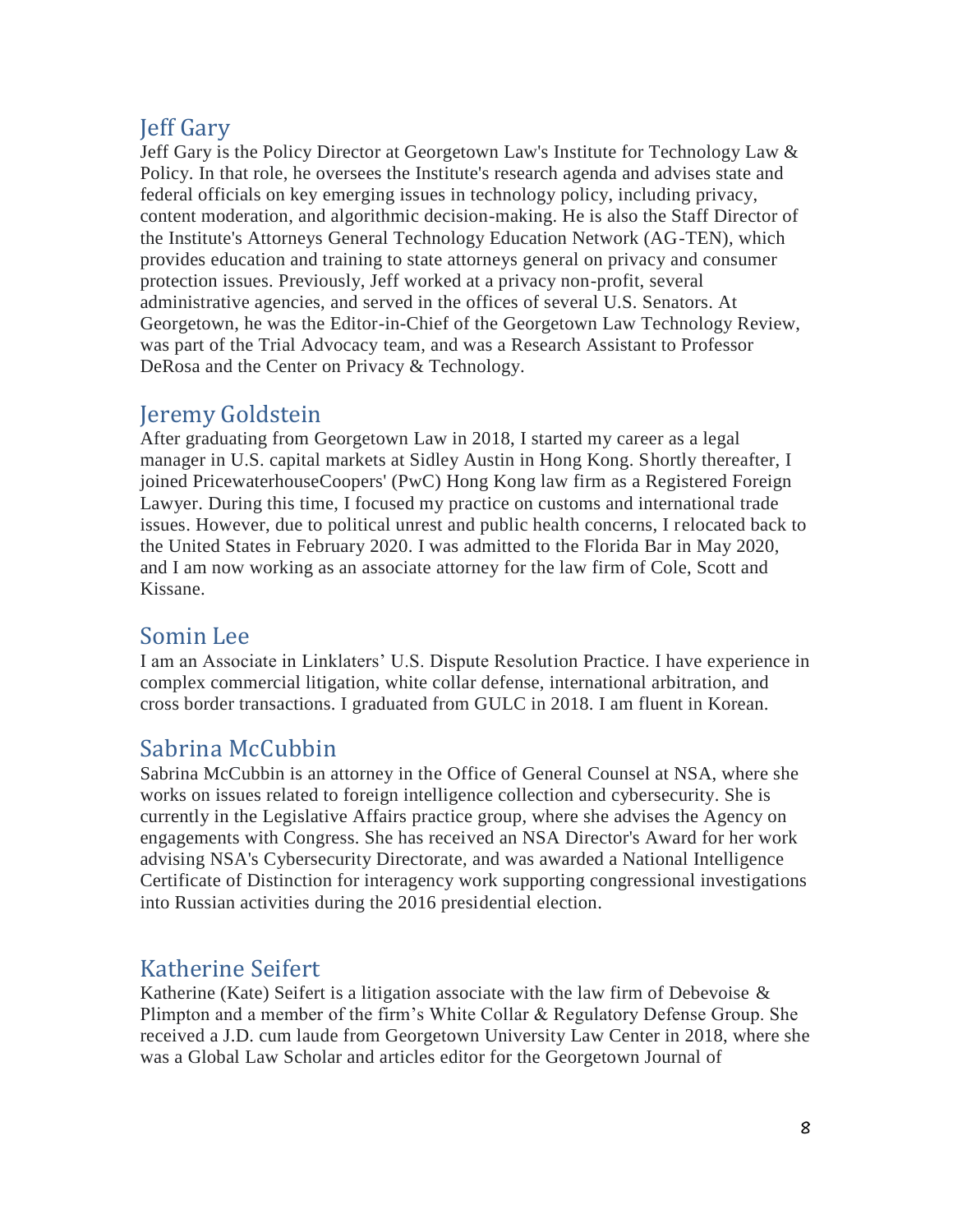International Law. As a member of the Alternative Dispute Resolution Division of the Barristers' Council, Ms. Seifert competed in The Negotiation Challenge (Bogotá, 2017) and the Willem C. Vis International Commercial Arbitration Moot (Vienna, 2018). While at Georgetown she successfully represented a family in removal proceedings as a Law Student Representative with the Center for Applied Legal Studies. Prior to law school, Ms. Seifert worked for the American Bar Association Rule of Law Initiative supporting international development programs in the Middle East and North Africa. She received a B.A. in Arabic and Middle East Studies cum laude from Bryn Mawr College in 2011.

#### Abigail West

Abigail West is a litigation associate at Morgan, Lewis & Bockius LLP in its San Francisco, CA office. Her practice is focused on complex commercial and class action litigation, as well as white collar litigation and investigations. She represents a broad range of clients, with a focus on matters relating to financial institutions and technology.

### Brian Williams

Brian graduated magna cum laude from Georgetown University Law Center in 2018. During law school, Brian served as a Notes Development Editor on the American Criminal Law Review and competed as a member of the Moot Court team. He also interned with the Overseas Citizens Services legal division of the U.S. State Department and with Judge Amit Mehta on the District Court for the District of Columbia. After graduation, Brian worked for a year as a litigation associate in Arnold & Porter's Washington, D.C. office. His practice focused on representing sovereign States in multi-million and billion-dollar international investment disputes. Brian also maintained a robust pro bono practice at the firm, which included representing an indigent defendant in D.C. Superior Court. Acting as first chair during a bench trial, he secured a not guilty verdict on two misdemeanor charges. Brian left the firm to clerk for Chief Judge Robert Shelby on the United States District Court for the District of Utah. In that role, Brian drafted numerous memorandum decisions and orders deciding disputes related to the First Amendment, the Lanham Act, trade secrets, statutory interpretation, patent infringement, and various state-law torts. Toward the end of his time at the district court, Brian worked on a case requiring the court to decide whether, in light of the COVID-19 pandemic, Utah could enforce all of its usual election laws related to the Utah gubernatorial race. Brian is currently clerking for Judge Gregory Phillips on the United States Court of Appeals for the Tenth Circuit and loving every minute of it. When Brian isn't working, he spends most of his time with his wife, Megan, and playing with their two little girls, Vera (3), and Quinn (1).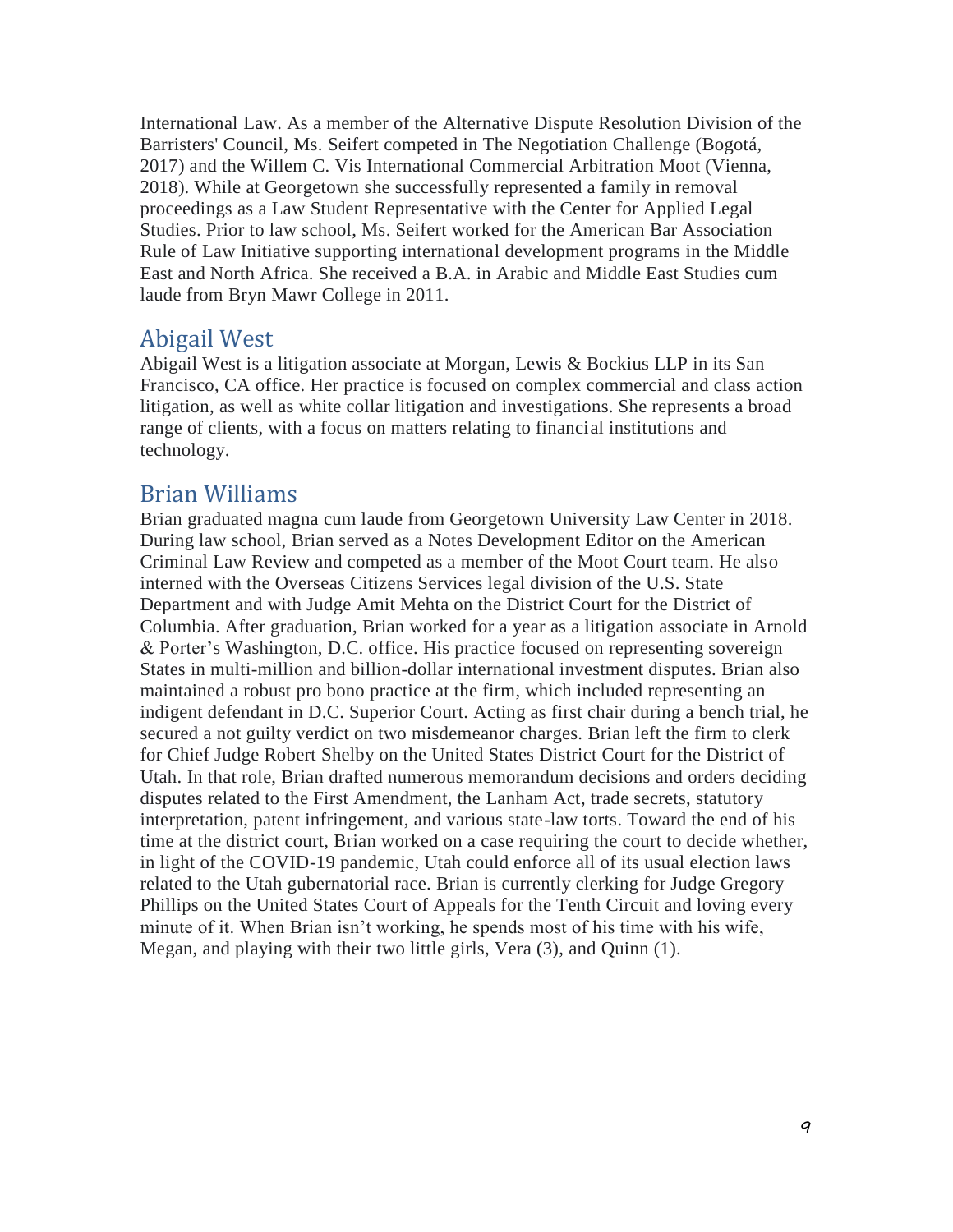## Class of 2017

*Members of the Global Law Scholars class: Megan Abbot, Caitlin Callahan, Sandor Callahan, Michel Djandji, Sara Goodman, Claudia Hasbun, Igor Herbey, Angeline Hwang, Rimal Kacem, Caroline Kelly, Christian Larson, Sarah Lohschelder, Isvari Maranwe, Pamela Artega Mata, Sara Meltzer, Brandall Nelson, Nathan Powell, Kathy Shin, Justin Simeone, Ragan Updegraff.*

### Megan Abbot

Megan is a 2017 graduate of Georgetown Law, where she was a Global Law Scholar. She participated in numerous civil rights, human rights, international and public interest organizations and extra-curriculars on campus, and was selected as the recipient of the Bettina Pruckmayr Award for her human rights leadership. She now works at the Department of Justice, Civil Rights Division, Educational Opportunities Section, where she does affirmative civil rights enforcement to protect the rights of students. Prior to attending law school, Megan was a Peace Corps volunteer in Nicaragua, and also worked in international human rights and gender. She received her bachelor's degree from the Georgetown School of Foreign Service. She lives in the Washington, DC region with her husband and daughter.

### Caitlin Callahan

Caitlin graduated cum laude from GULC in 2017, where she was a Public Interest Law Scholar and a Global Law Scholar. During law school, she served as a teaching assistant for a legal research and writing course and held a number of internships, including with the US Senate Judiciary Committee, the National Women's Law Center, Human Rights Watch, and the US Department of Justice, Human Rights & Special Prosecutions Section. Before attending law school, Caitlin worked in global and domestic health policy advocacy and programs. Caitlin is now an Associate at Wilkinson Stekloff. She has been a member of multiple trial teams, representing corporate clients in internal investigations and in products liability, breach of contract, antitrust, and other civil and criminal litigation matters. Before joining the firm, Caitlin clerked for the Honorable Paul L. Friedman of the US District Court for the District of a Columbia. Prior to clerking, Caitlin served as the Dale & James Pinto Fellow at Robert F. Kennedy Human Rights, where she litigated cases of violence against women and indigenous communities before international mechanisms.

## Michel Djandji

Michel joined White & Case in 2018 after clerking for Justice Edwin Cameron on the Constitutional Court of South Africa, where he was also a Fulbright scholar. He graduated from Georgetown Law in 2017. He is a human male living in New York.

## Sarah Lohschelder

Sarah is an associate in the bank finance group of Latham & Watkins where she represents lenders in leveraged finance transactions.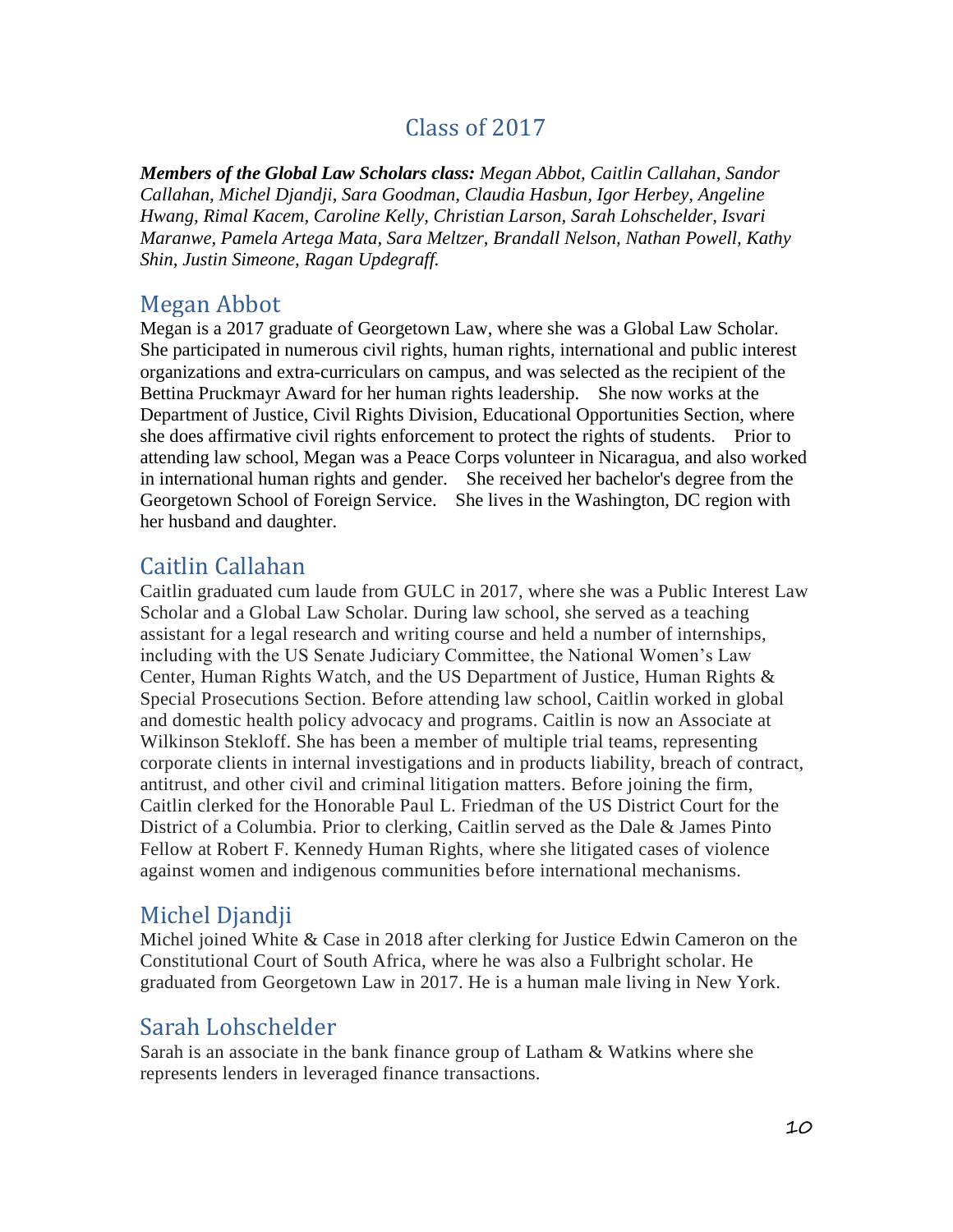### Isvari Maranwe

Isvari Maranwe is the President and co-founder of Dweebs Global, an international nonprofit offering free advice and mentorship. She is also a cybersecurity and national security attorney with experience at the DoD, the FCC, the Dept. of State, and the National Commission on Service, where she was an Attorney Advisor and received a reward for Outstanding Achievement from the Office of the Secretary of Defense. Prior to working at the Commission, she was at a big law firm in D.C. Isvari is also an accomplished writer with experience writing regular columns for The Washington Times, The Boston Globe, Medium, and LinkedIn, where she has over 300K followers. Along with coauthors Nathaniel Maranwe and Janani Mohan, she writes young adult novels and is represented by Metamorphosis Literary Agency. Isvari has a background in particle physics and supernova cosmology, programming, and music.

### Brandall Nelson

Brandall Nelson is a U.S. capital markets and finance associate at Freshfields Bruckhaus Deringer LLP, based in London and with 16 months of experience seconded in Hong Kong. His practice focuses on representing issuers and underwriters in connection with equity and debt capital markets transactions. Brandall has assisted clients in a range of transactions, including initial public offerings and premium listings on stock exchanges in London, Hong Kong, Johannesburg and Stockholm, high yield bonds and other debt financing instruments, M&A and a variety of other financial services and securities transactions. Brandall graduated as a Global Law Scholar from the Georgetown University Law Center in 2017, receiving the Outstanding Law Student of the Year award from the International Bar Association. During law school, Brandall spent one semester at the Center for Transnational Legal Studies in London, receiving the Transnational Legal Studies Certificate, was involved in the Center for Applied Legal Studies clinic, representing an asylum seeker in immigration court, and was a member of the Georgetown Environmental Law Review. Brandall completed the Masters in Public Policy program at the University of Cambridge in 2014 where he was an Associate Editor of the Cambridge Review of International Affairs. Afterwards, Brandall moved to Geneva, Switzerland, to work with the World Economic Forum and analyze potential relationships between governments and the private sector.In 2013, Brandall graduated with a degree in political science at the top of his class from Brigham Young University. He was the managing editor of the undergraduate academic journal, vice-president of the Political Affairs Society, and a teaching assistant for both quantitative and qualitative political methodology courses. Brandall loves traveling and has visited more than eighty countries for language school, service opportunities, academic conferences and adventure. Brandall also enjoys singing and has performed with choirs and organizations around the world.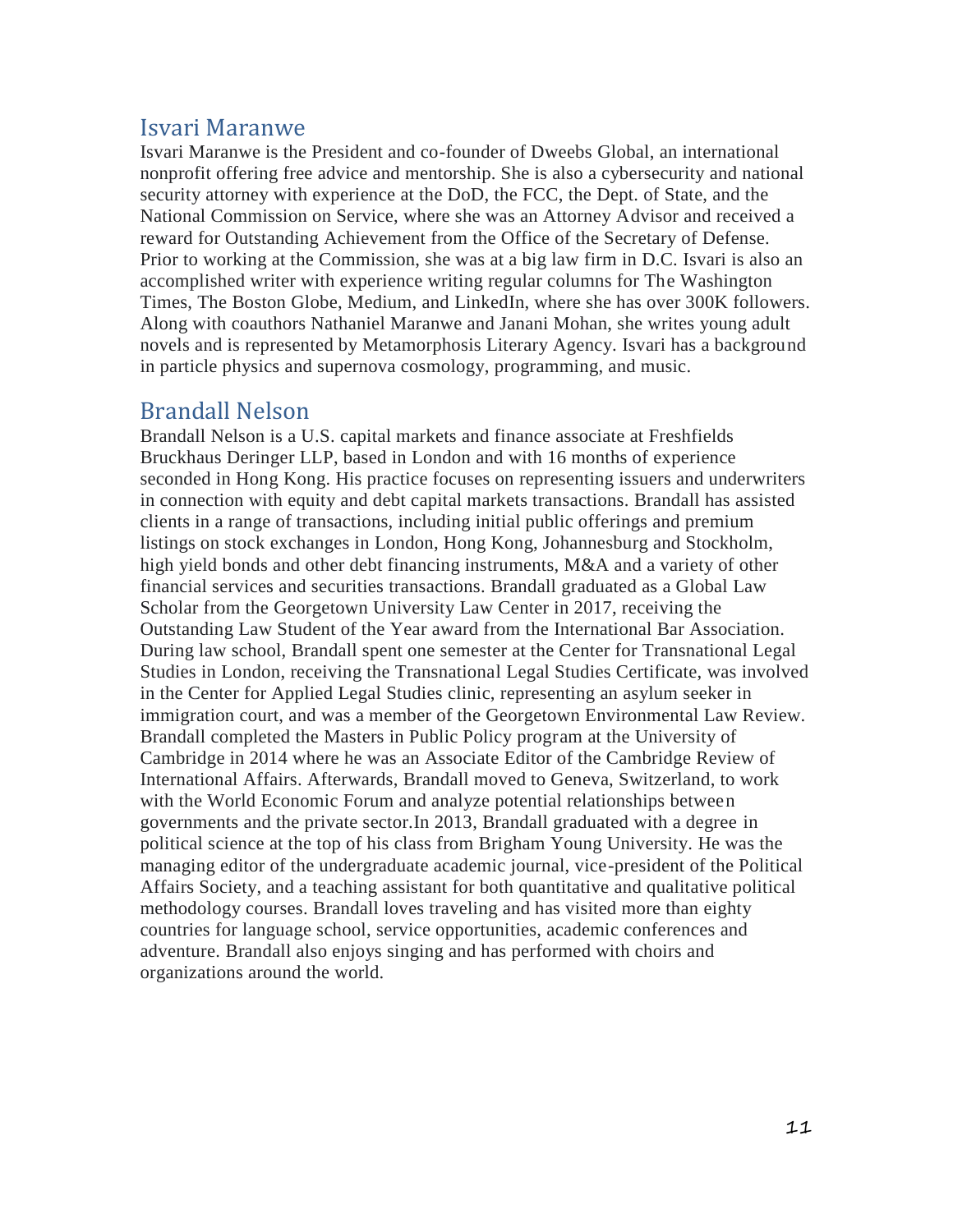# Class of 2016

*Members of the Global Law Scholars class: Alice Barrett, Nick Brock, Ena Cefo, Ivana Djak , Collmann Griffin, Weiwei He, Jae Hyong, Reed Koenig, Sarah Lohschelder, Mina Miljevic, Beth Palkovic, Jae Hyong Shim, Hannelore Sklar, Delia Solomon, Jamie Strawbridge.*

### Alice Barrett

Staff Attorney, Capital Area Immigrants' Rights (CAIR) Coalition

## Collmann Griffin

Graduated Georgetown JD/MSFS in 2016. Law clerk for Honorable J. Rogers, Sixth Circuit Court of Appeals 2016-2017. Associate at Miller & Chevalier 2017-2020, with focus on export controls, sanctions, and investigations. Sanctions policy advisor at U.S. Dept. of Treasury 2020 to present.

## Jae Hyong

Graduated GULC in 2016 and was a GLS member. Was an associate in the M&A Group of Shearman & Sterling LLP in its New York office from September 2016 through April 2020. With Amazon (AWS, to be specific) since April 2020.

## Mina Miljevic

Mina Miljevic focuses her practice on a wide range of life sciences and technology transactions, including licensing and collaboration arrangements, material transfer agreements, manufacturing and supply agreements, master services agreements, and other commercial contracts. Her experience includes representing both US and European pharmaceutical companies and biotechnology companies. Ms. Miljevic graduated from Georgetown University Law Center in 2016, where she was a Global Law Scholar, Law Fellow, Senior Notes Editor of the Georgetown Journal of International Law, and member of the Social Enterprise & Nonprofit Law Clinic.

# Class of 2015

*Members of the Global Law Scholars class: Adina Appelbaum, Kathryn Bacharach, Hansang Cho, Jordan Cox, Aubrey De Angelis, Chinyere (Chi) Emeruwa, Genevieve Fox, Alexander George Galicki, Gabrielle Gould, Arielle Greenbaum, Anna Milena Jurca, Anna Milena Manos, Greta Mattessich, Zac Meyer, Margaret Parker, Jessica Polebaum, Joseph Shantz, Gil Shefer, Michael Smith, Libbie Walker.*

### Genevieve Fox

Genevieve Fox is a senior associate in the Global Project Finance Group at Milbank LLP. Her practice focuses on representing financial institutions, private equity investors and developers in financing energy and infrastructure projects domestically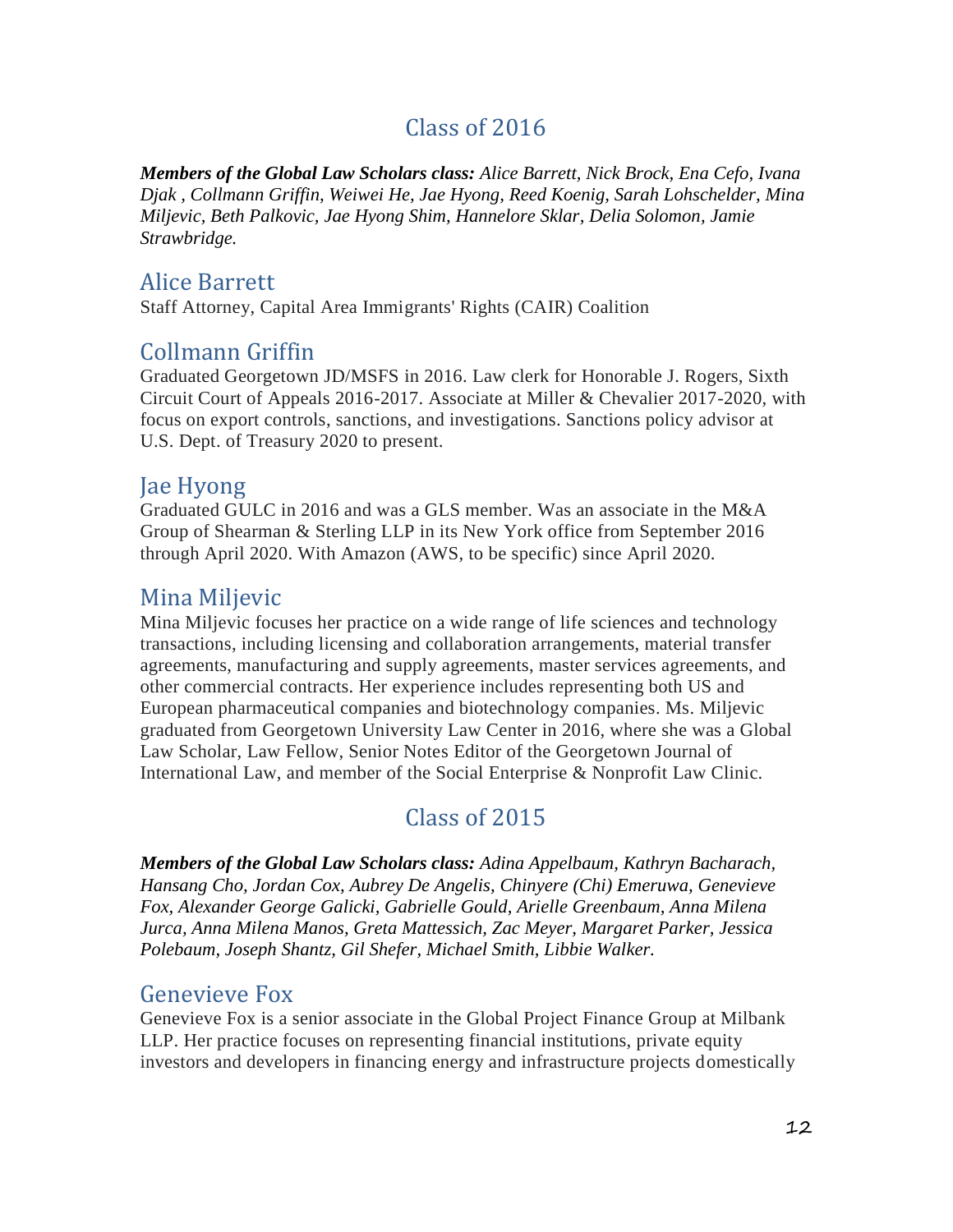and throughout Latin America. Genevieve spent five years in Milbank's New York office and has recently transferred to Milbank's LA office, where her practice will concentrate on financing domestic renewable energy projects.

### Alexander George Galicki

Alexander is currently an associate at Cleary Gottlieb Steen & Hamilton in Washington, DC. From 2015 to 2016, he served as a judicial law clerk to the Honorable James O. Browning of the U.S. District Court for the District of New Mexico in Albuquerque, New Mexico. Alexander graduated from the Georgetown University Law Center *cum laude* in 2015. He was a Global Law Scholar at Georgetown. He also served as Managing Editor of the *American Criminal Law Review's 30th Annual Survey of While Collar Crime* and as a research assistant to renowned criminal law professor Paul Butler. His work experience during college and law school includes judicial externships with two federal judges (The Honorable Lee H. Rosenthal in Houston and the Honorable Thomas C. Wheeler in Washington, DC), and internships at Fulbright & Jaworski (Houston), Cleary Gottlieb Steen & Hamilton (Washington, DC and Cologne, Germany), Sharizat Rashid & Lee (Kuala Lumpur, Malaysia), the Peggy Guggenheim Collection (Venice, Italy), Europe Direct (Florence, Italy), and the U.S. Embassy (Berlin, Germany). Prior to attending Georgetown Law, he also spent two years working as an English teacher in Berlin, Germany. While in law school, Alexander advised early-stage companies as part of the Law and Entrepreneurship Practicum. He subsequently co-founded Roamer LLC (www.roamer.io), an online subleasing auction house for graduate students, politicos, and young professionals. Alexander graduated *cum laude* with a B.A. in International Relations and a minor in Philosophy from the University of Southern California in 2010. Alexander was born in London and grew up in Norway and Texas. Alexander enjoys yoga, photography, and electronic music. He is also an avid surfer, and has taken surf trips to Costa Rica, Nicaragua, and Sri Lanka. Alexander is proficient in German and Italian and is a dual citizen of the United States and the United Kingdom.

### Anna Milena Jurca

Milena is a member of the corporate practice group at Freshfields Bruckhaus Deringer in New York City. Milena graduated *cum laude* from Georgetown University Law Center in 2015 where she was a Global Law Scholar, member of the Barristers' Council's Appellate Advocacy Division and Managing Editor of the*Georgetown International Environmental Law Review*. While at Georgetown, Milena participated in the Social Enterprise and Non-Profit Law Clinic where she had the opportunity to assist pro bono clients in starting a non-profit organization. As part of her legal education, Milena spent time as a law clerk at with the Environment and Natural Resource Division at the Department of Justice, with Defenders of Wildlife, and with the Center for Food Safety. Prior to law school, Milena has worked for the Heinrich Böll Foundation, an environmental non-profit organization in Washington DC. Milena graduated from the University Trier, Germany, in 2009 with an MA in political science with minors in media studies and German language and linguistics. As part of her MA degree, Milena spent a year and a half at Georgetown University, including half a year as a visiting researcher with a scholarship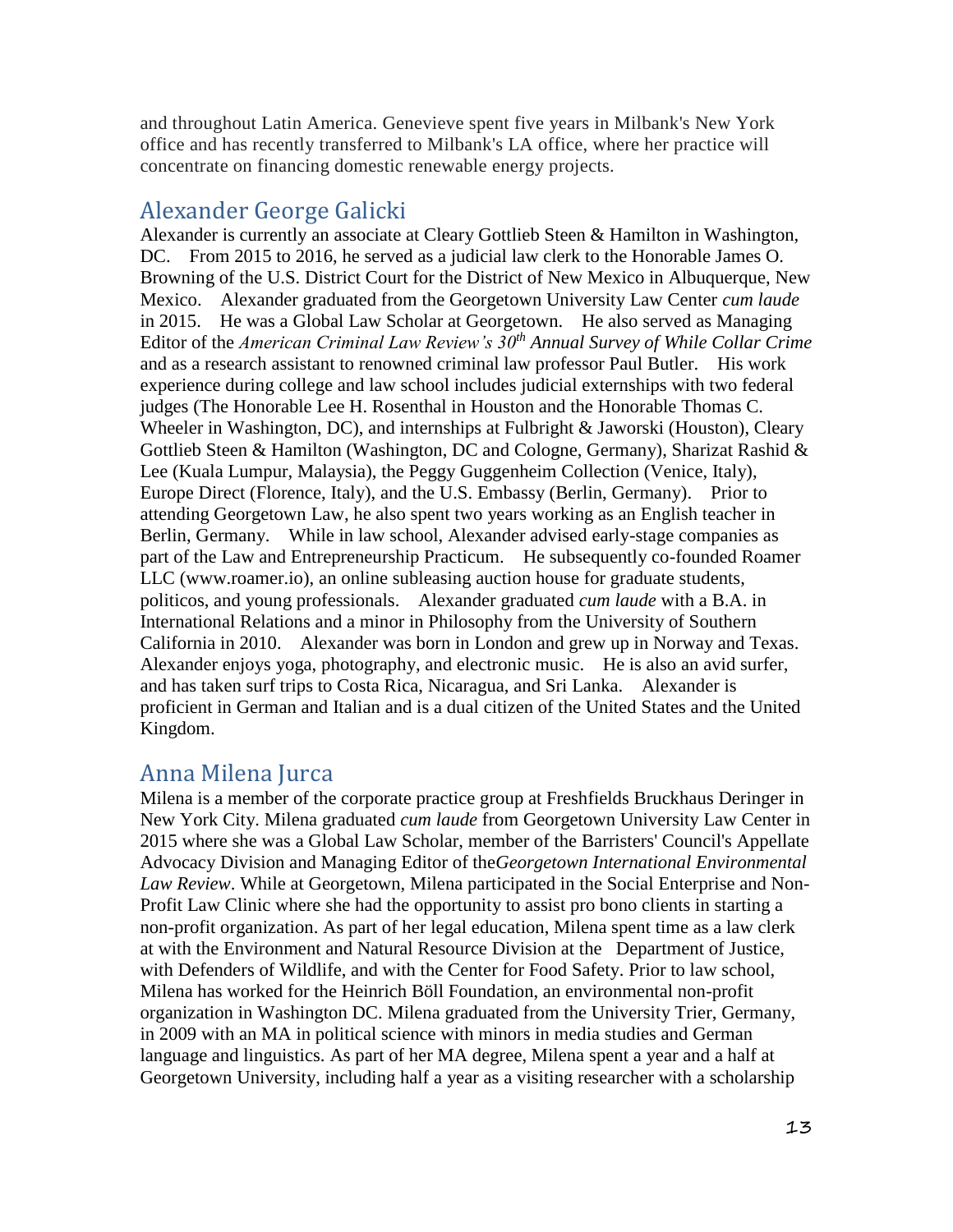by the German Academic Exchange Service to complete research for her master's thesis on the discourse on terrorism. Milena was born and raised in Germany. She is a German native speaker and speaks some Portuguese and Spanish.

#### Zac Meyer

Hailing from South Dakota, Zac Meyer graduated magna cum laude from the College of Arts and Sciences at Georgetown University in 2010 with a major in History and a minor in Classics. When not practicing how to swing a mace he volunteered for the D.C. Schools program teaching English as a second language to elementary school students and spent his summers working minimum wage jobs. During his junior year he spent a semester abroad in southern Turkey at the McGhee Center for Eastern Mediterranean Studies and developed a deep and abiding love for the people and culture of Turkey. This led directly to a master's program at Koç University in Istanbul in the department of Archaeology and Art History where he studied Byzantine history. Although trained as a historian, Zac is looking forward to continuing his study of international law beyond the 14th century and the great controversy of the Three Popes. Zac maintains a proficiency in Turkish and an understanding of various extinct languages. After graduating Georgetown University Law Center, Zac has accepted a clerkship opportunity with the Judiciary of Guam, land of beaches, sunshine, and endless summer. He highly recommends looking to the territories for exciting clerkship opportunities.

## Class of 2014

*Members of the Global Law Scholars class: Andrew Adelman, Khaled Alrabe, Jonis Belu-john, Alexandra (Lexie), Calistri, Anne Marie Carson, Wen-Chuan Dai, Ashley Gaillard, Elizabeth Gibson, Kirsten Harmon, Alexander Kamel, Shelby Leighton, Tiffany Li, Zoe Lynn Powers, Damian Privitera, Mia Psorn, Rachel Rosenfeld, Justin Schwegel, Melissa Stewart, Robert "Bodie" Stewart, Meher Talib.*

## Shelby Leighton

Shelby Leighton is an attorney at Johnson, Webbert & Garvan LLP in Augusta and Portland, Maine, specializing in workers' rights, civil rights, and complex civil litigation. Shelby clerked for Judge Kermit Lipez of the U.S. Court of Appeals for the First Circuit and Justice Jeffrey Hjelm of the Maine Supreme Judicial Court. She also worked at a leading plaintiffs' class action firm in Washington, D.C. and as a Supreme Court Assistance Fellow at Public Citizen Litigation Group, authoring several successful briefs in opposition to certiorari in civil rights and employment cases in the U.S. Supreme Court.

## Robert "Bodie" Stewart

Robert ("Bodie") Stewart currently practices in the Global Capital Markets Group in the New York office of Milbank, Tweed, Hadley & McCloy LLP. His practice focuses on cross-border capital markets and finance matters, primarily in the Regulation S and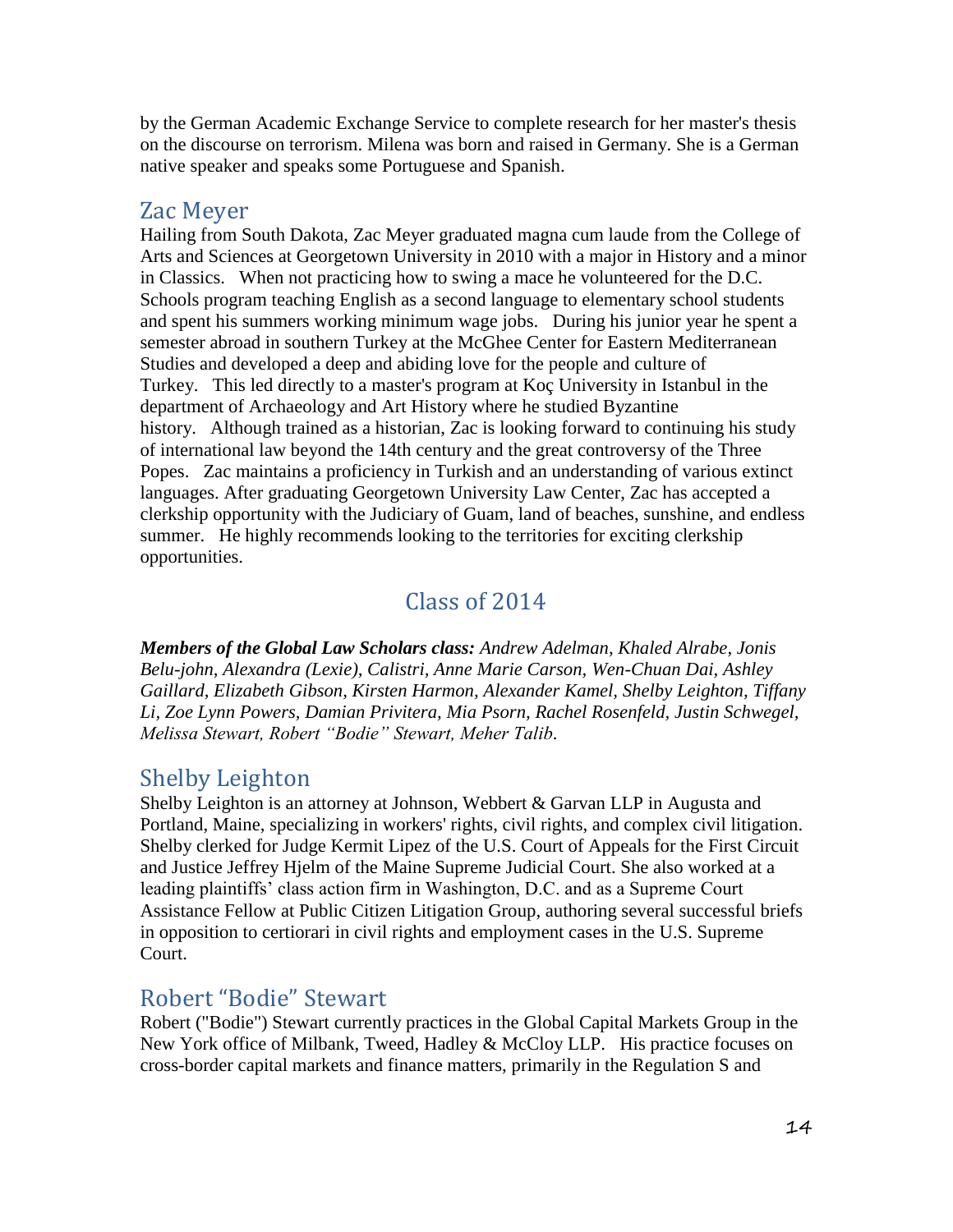Regulation S/Rule 144A context, and he spent the first year of his career at Milbank's Singapore office, where he worked extensively with Indonesian and Indian clients. Bodie is licensed to practice in New York State. Bodie graduated with a JD degree from Georgetown University Law Center in 2014, where he was a Global Law Scholar. Bodie served as a research assistant for Professors Chris Brummer and David Koplow, published notes in the Georgetown International Law Journal and The Tax Lawyer, and interned at the Atlantic Council's Global Business and Economics Division, the State Department's Bureau of Consular Affairs, and with Judge Alexander Williams, Jr. (ret.) of the US District Court (D.Md.). Bodie was also Treasurer of the Equal Justice Foundation, a lead editor of The Tax Lawyer, and was a Cutler Law Fellow (as well as later coordinator of the Cutler Law Fellows national conference in Washington DC).

### Class of 2013

*Members of the Global Law Scholars class: Jena Shoaf Acos, Zachary J. Bench, Maria V. Castillo, Ekta R. Dharia, David Donnelly, Ryan Farha, Alexandra (Sasha) Filippova, Sarah R. Fink, Hadia Hakim, Frederick Gaston Hall, Hilary L. Harris Klein.*

### David Donnelly

David earned his J.D. through Georgetown Law's evening program in May 2013 and is currently a National Nuclear Security Administration (NNSA) Graduate Program Fellow in Washington, D.C. David focused his study of law on issues pertinent to U.S. relations with Eurasia, examining in detail subject areas such as the rule of law, transnational organized crime, international energy markets, nuclear non-proliferation and international negotiation. At NNSA, David administers cooperative programs with Russia to enhance security infrastructure for the storage and handling of nuclear warheads and weapons material. David additionally holds certifications as a professional Russian translator and interpreter for the Departments of Justice and State. David has performed various tasks in those capacities, from leading dozens of linguists in processing evidence of massive cyber frauds to performing treaty conforming and interpreting as a member of the U.S. delegation that negotiated the New START Treaty. Prior to becoming a translator and interpreter, David worked as a program specialist in the Department of State's Office of the Coordinator for Assistance to Europe and Eurasia (EUR/ACE), where he helped manage the foreign assistance portfolios for Russia and Azerbaijan. Instrumental in procuring that post were David's National Security Education Program (NSEP) Boren and Flagship awards, through which he spent more than two years studying and working in Russia in Moscow and St. Petersburg. When work ends, look for David amongst the rivers, trails and peaks of the Appalachians and Rockies, where he and his wife Irina will have their two-year son in tow.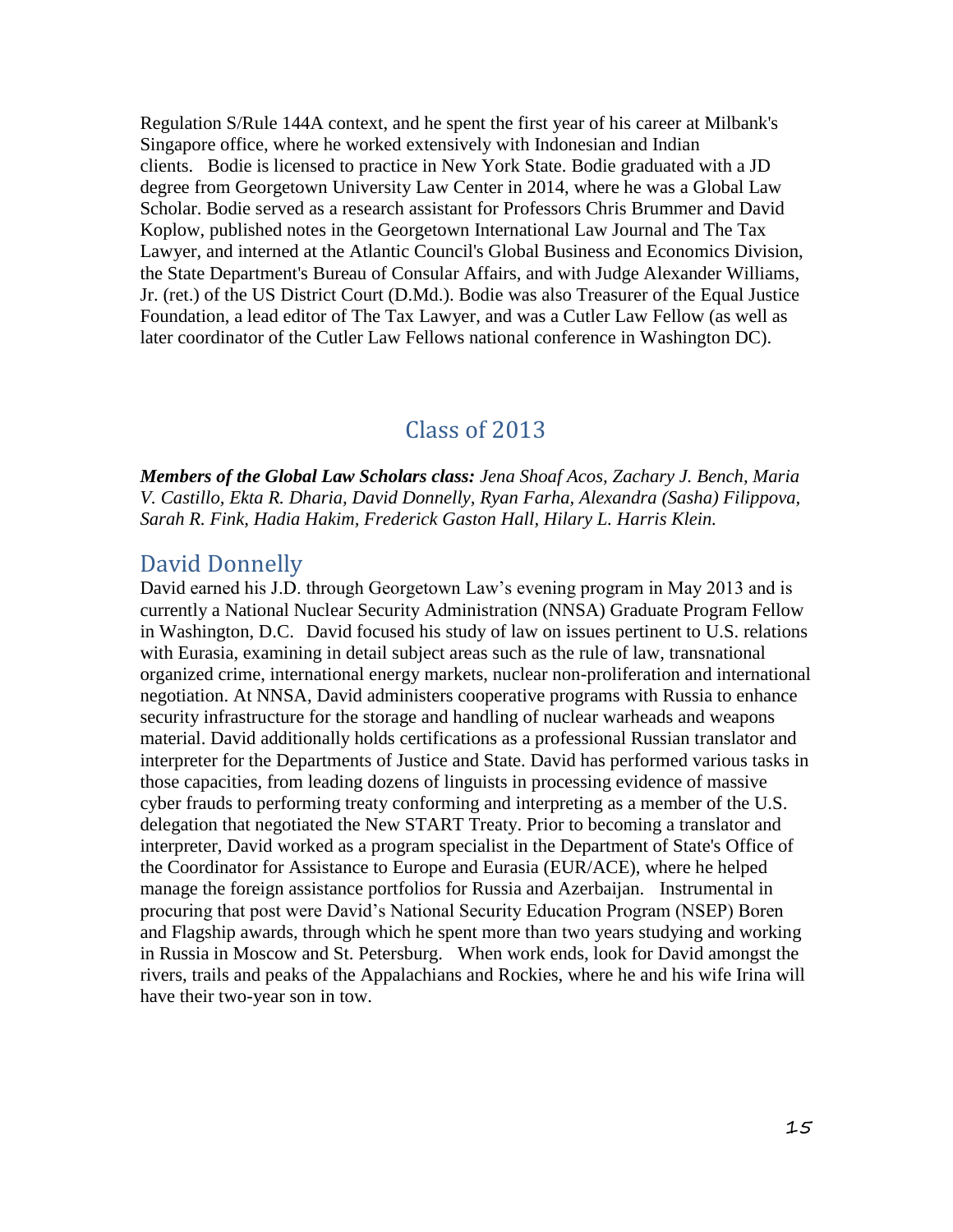## Ryan Farha

Ryan recently joined the corporate department of Cravath, Swaine & Moore LLP in New York after graduating cum laude from Georgetown Law in 2013. At Georgetown, Ryan was a Global Law Scholar, research assistant to Professors Barry Carter and Anna Gelpern, and the Symposium Editor of the Georgetown Journal of International Law. During law school, Ryan authored two pieces that appeared in the Journal, including an article on U.S. financial sanctions co-authored by Professor Carter. Prior to law school, Ryan conducted research on economic development in Morocco through a Fulbright scholarship. He graduated magna cum laude and Phi Beta Kappa from Vanderbilt University in 2008. Ryan speaks French and Arabic. He grew up in Baltimore, Maryland.

## Hadia Hakim

Hadia represents and advises private entities and foreign sovereigns in the resolution of international disputes. She is also actively involved in pro bono matters at the Firm.

# Frederick Gaston Hall

Frederick is a Trial Attorney in the Environmental Torts section of the U.S. Department of Justice, Civil Division. He graduated from the Georgetown University Law Center magna cum laude in 2013. Before Georgetown, Frederick received his bachelor's degree, summa cum laude, from Princeton University, and a master's degree in East Asian studies from Harvard University. After graduating from Georgetown, he served as a law clerk to the Honorable James S. Gwin of the U.S. District Court for the Northern District of Ohio in Cleveland, Ohio, and to the Honorable D. Michael Fisher of the U.S. Court of Appeals for the Third Circuit in Pittsburgh, Pennsylvania. After clerking, Frederick returned to D.C. as an associate at Kellogg, Hansen, Todd, Figel & Frederick, P.L.L.C., where he worked on telecommunications law and general and patent litigation in trial and appellate courts. He now defends the United States in property and personal injury cases involving toxic substances in the environment, the workplace, and government-owned housing.

# Class of 2012

*Members of the Global Law Scholars class: Maher Bitar, Emily A. Bruemmer, Robert Timothy Dura, Lauren E. Gaffney, Yolande Julia Hanlan, Thor Imsdahl, Jesse W. Mosier, Sarah I. Plastino, Eugenia Pyntikova, David Ribner, Shahin O. Rothermel, Monica L. Seaman, Carly Stadum-Liang, Elysia Paige Tucker, Joanna Wasik.*

## Maher Bitar

Maher Bitar serves as Special Assistant to the President and Senior Director for Intelligence Programs on the White House's National Security Council staff. From 2017 to early 2021, Bitar served as General Counsel for the U.S. House of Representatives' Permanent Select Committee on Intelligence. Before joining the Committee, Bitar was a member of the National Security Council's Deputies Committee from 2015 until early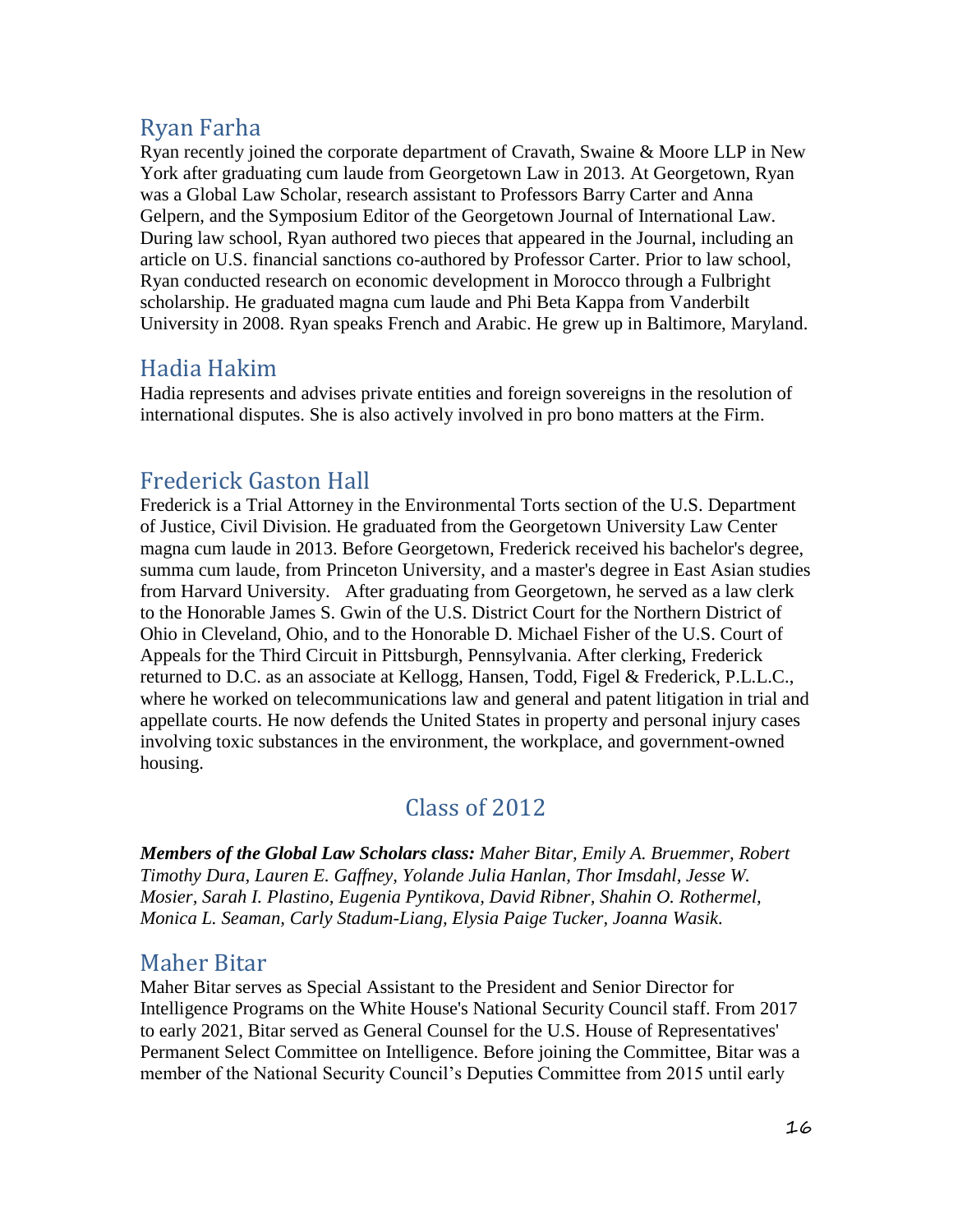2017 in his capacity as Deputy to the U.S. Permanent Representative to the United Nations. While a career civil servant at the Department of State, Bitar served previously on the White House's National Security Council staff and as a diplomat focused on the Middle East. Bitar holds a Juris Doctor from Georgetown Law, received a Master of Science degree from the University of Oxford as a Marshall Scholar, and completed his undergraduate studies at Georgetown University's School of Foreign Service.

## Class of 2011

*Members of the Global Law Scholars class: Jing Cao, Jessica L. Cole, Julia S. Follick, Justin A. Fraterman, Daniela Garreton, Michelle R. Heisner, Thomas O. Kelly, Ian Kysel, Danielle J. Piñeres, Jordan D. Sagalowsky, Bianca Z. Santos, Markus A. Thomi, Jacob Zenn.*

## Ian Kysel

Ian Matthew Kysel is a Visiting Assistant Clinical Professor of Law at Cornell Law School. He co-directs the Asylum and Convention Against Torture Appellate Clinic, is also a founder and director of the International Migrants Bill of Rights (IMBR) Initiative and is a core faculty member in the Migration and Human Rights Program.

## Danielle J. Piñeres

Danielle J. Piñeres is a Vice President & Associate General Counsel at NCTA – The Internet & Television Association, where she focuses on wireless spectrum policy and supply chain issues. Prior to her employment at NCTA, Ms. Piñeres worked as an associate with the law firm of Harris, Wiltshire & Grannis LLP in Washington, D.C., where she practiced in the areas of telecommunications (including spectrum regulation), international trade and foreign investment, and appellate litigation. Before joining HWG, Ms. Piñeres clerked for the Honorable Emily C. Hewitt at the United States Court of Federal Claims. Ms. Piñeres received her J.D. magna cum laude from the Georgetown University Law Center.

### Jacob Zenn

Jacob Zenn is a legal adviser with expertise in international law and best practices related to civil society and freedom of association and an analyst of African and Eurasian Affairs. He earned a J.D. from Georgetown Law in 2011, where he was a Global Law Scholar, recipient of the American Society of International Law Arthur C. Helton Fellowship and Chadbourne & Parke MENA Fellowship for research in Yemen, and visiting student at Korea University. Mr. Zenn testified before the U.S. Congress on The Continuing Threat of Boko Haram in November 2013 and on Islamist Militant Threats to Eurasia in February 53 2013, provides expert testimony on Nigeria for terrorism-related court trials, and consults with think-tanks, governments and international organizations on countering violent extremism in sub-Saharan Africa and Central Asia. He has carried out field research in more than 100 countries and published more than 100 articles on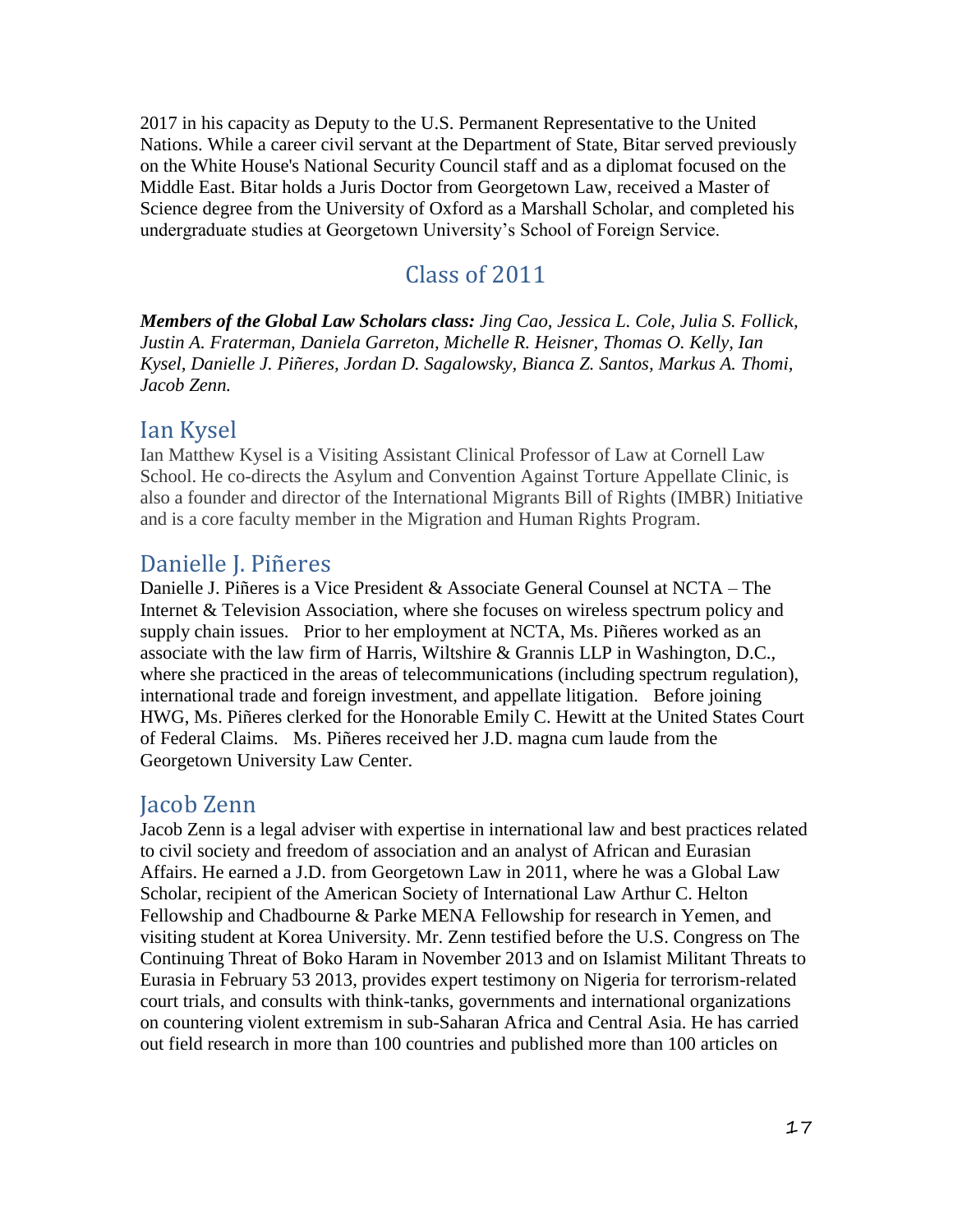international security and terrorism. He is frequently cited by BBC, CNN, Washington Post, Stratfor, FOX News, al-Jazeera, VOA, and other media.

### Class of 2010

*Members of the Global Law Scholars class: Andrea Massiell Alegrett, Rachel Bowen, Brian Cooper, Solomon Ebere, Katherine Fennell, Jonathan Robert Ference, Julia Follick, Jihae Kim, Lorinda Laryea, Larry Malm, Kate Mitchell-Tombras, Randy Nahle, Lew Jan Olowski, Erin Reid, Rachel Roberts, David Suozzi, Markus Thomi, Timothy Work.*

## Andrea Massiell Alegrett

Andrea graduated *summa cum laude* from Purdue University in 2007. She majored in Political Science and Spanish with a minor in Psychology. During her academic career at Purdue, she graduated with full honors and was awarded Outstanding Senior in Political Science and Outstanding Senior within the Honors Department. Andrea spent the summer before her 1L year working as a Law Clerk for Nealon & Associates, a law firm in Alexandria, VA. There she was able to gain valuable experiences through working with attorneys who specialize in various fields of law. During the summer of 2006, Andrea volunteered in Recife, Brazil working with the children from the neighboring *favelas*. She assisted in dispersing clothing and food, taught the children about hygiene, and organized various games. Growing up with a mother who was a political refugee from Guatemala, Andrea has always had a strong passion for human rights. She is interested in international political and legal issues affecting Latin America and the underdeveloped world. Andrea speaks fluent Spanish and conversational Portuguese.

### Brian Cooper

Brian Cooper spent the summer of his second year working at Van Bael & Bellis in Brussels. Brian's participation in the Global Law Scholars program reflects a long-time interest in global cultures and a commitment to humanitarian concerns that crystallized during his visit last year to Rwanda. Brian's undergraduate studies at the University of Texas at Austin included a year abroad at Lancaster University in the United Kingdom. He graduated *magna cum laude* with degrees in English and Business. Prior to his decision to study Law, Brian pursued dual careers as an information technology consultant and as a fiction writer. He has provided IT services in a number of environments including NASA's Goddard Space Flight Center, several non-profit organizations, as a Peace Corps Volunteer in Nakuru, Kenya, and, over the past couple months, at the law firm of Dickstein Shapiro. Brian has published his short stories in a number of literary journals, most recently in the Kenyan journal *Kwani*. Bennington College awarded Brian an MFA degree in writing and literature, but his novel still needs a good agent. In High School and College, Brian studied Latin and French without learning much of either language, but he very much enjoys speaking Swahili, which he knows well enough to describe how to set up a network router. Brian is an active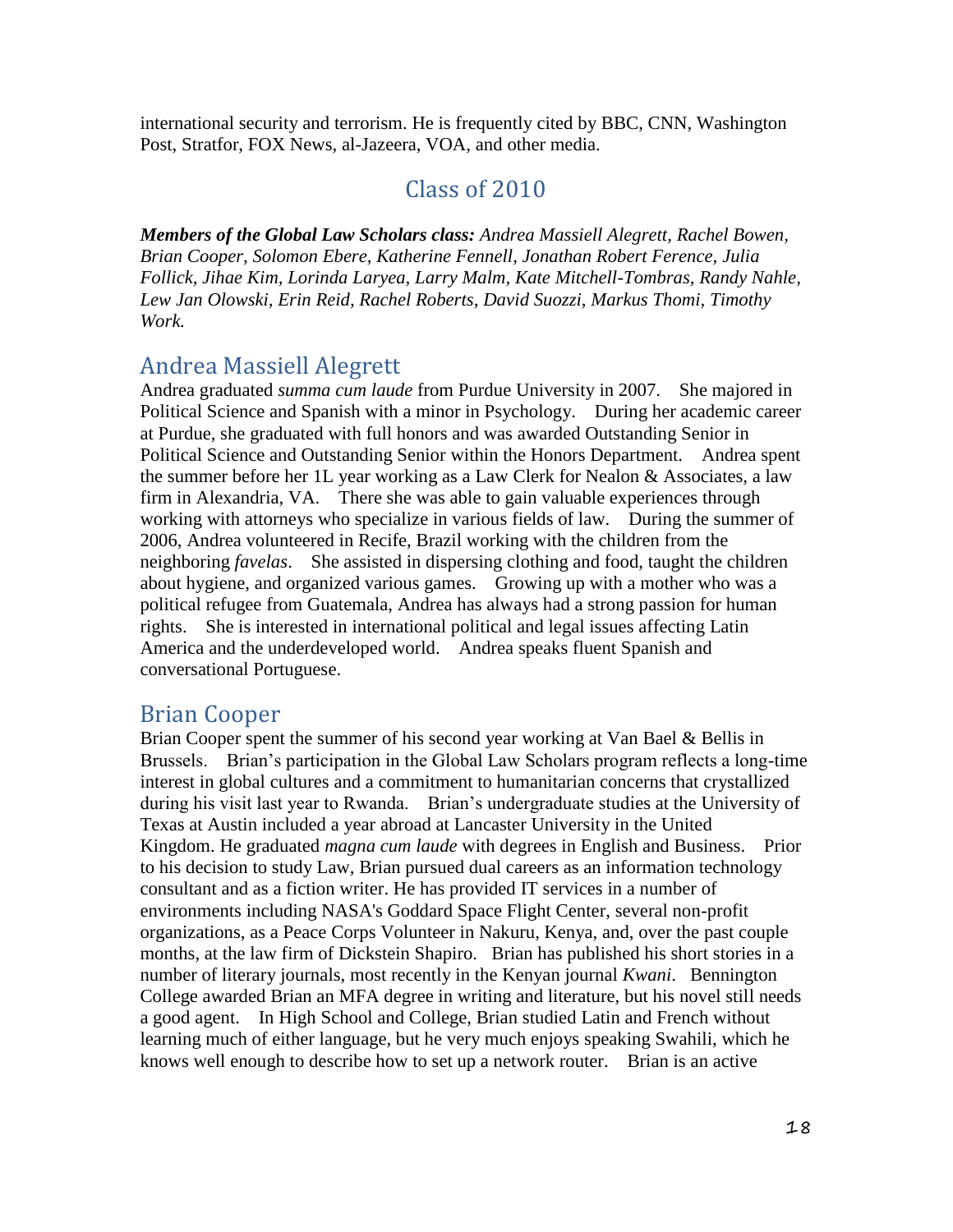member of Luther Place, a Christian church with a strong commitment to social justice, and with an expanding ministry in support of reconciliation projects in Rwanda. Brian lives in east Capitol Hill with his wife Joan and their son Nate.

### Solomon Ebere

Prior to enrolling in Georgetown University Law Center, Solomon completed a Master's degree in Anglo-American Business Law and a J.D. in International Business Law at the University of Paris "Pantheon-Sorbonne." Throughout his French legal education he focused on transnational and corporate issues. While finishing his Masters, Solomon worked for the International Branch of the Judicial Department of the French Ministry of Economy and Finances where he had the opportunity to deal with transnational and corporate issues involving the French government and common law countries. As part of his Masters degree program, he wrote a dissertation for the Ministry centered on a pending case in which U.S. Jews sued the French government for its actions during the Second World War. This work enabled him to explore the 1976 Foreign Sovereign Immunities Act. In 2006, Solomon was selected to be one of the pleaders of the University of Paris' team in the international commercial arbitration moot competition "C.Vis Moot", held in Vienna, Austria. Solomon's team's memorandum received an honorable mention. In summer 2005, he attended the Cornell Law Summer Institute of Comparative and International Law, focusing on Comparative Corporate Law and International Commercial Arbitration. In parallel to his French legal studies, Solomon worked for the last four years for the NGO "Children of the World-Human Rights" as a social worker and as the director of a video documentary on young isolated minors living illegally in France. Solomon is French-Nigerian-American and he is bilingual (French/English) and understands Spanish. His legal interests are international commercial arbitration and corporate law. As for non legal interests, he loves to travel, to dive, and to listen or play music.

### Katherine Fennell

Katherine is simultaneously pursuing a joint degree at the Johns Hopkins School of Advanced International Studies (SAIS), where she is focusing on International Economics and Latin American Studies. Katherine spent the summer of 2007 working at the American Chamber of Commerce in São Paulo, Brazil. During the 2006-2007 academic year, she completed her first year of studies at SAIS. While there, she worked as a research assistant in the Latin American Studies department and participated in student delegations to Chiapas, Mexico and to China. Prior to beginning her graduate studies, Katherine lived in Argentina and Mexico. She was awarded a Fulbright grant to research higher education in Buenos Aires, Argentina in 2005, and in 2004, she received a Fox International Fellowship to conduct research at El Colegio de Mexico in Mexico City. Katherine graduated *cum laude* from Yale University in 2004 with majors in History and International Studies. As an undergraduate, she spent a semester abroad in Argentina and wrote her senior thesis on the history of the Argentine student movement. Katherine is fluent in Spanish and proficient in Portuguese.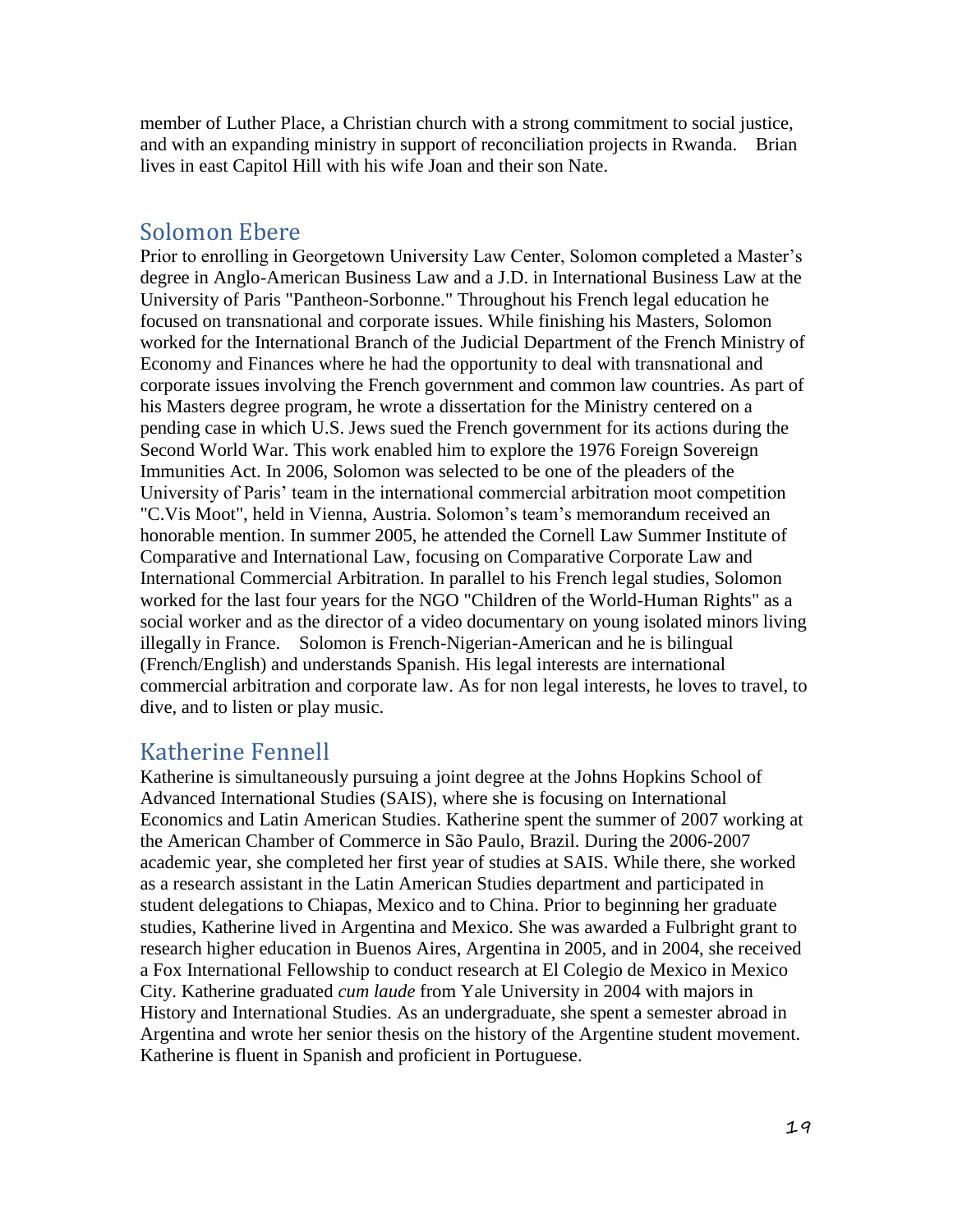## Jonathan Robert Ference

Jonathan matriculated at Georgetown University Law Center in 2007 and expects to receive his JD in 2010. He is a Global Law Scholar who is particularly interested in linguistic policy, endangered languages and the right to use minority languages. Jonathan is spending the fall of 2009 as an intern in the chambers of the Hon. Judge John D. Bates at the District Court for the District of Columbia. During the summer of 2009, he worked as a summer associate at Ropes & Gray, LLP, in its Boston and San Francisco offices. He spent the summer of 2008 as a summer associate at Fredrikson & Byron, P.A. in Minneapolis, MN. In the spring of 2007, Jonathan graduated Phi Beta Kappa from Swarthmore College with high honors in a special major in linguistics and languages. His undergraduate honors thesis, entitled "Sell ase ur gudenn dit: A comparison of two minority language communities in France," was awarded the prize for best thesis in applied linguistics. That thesis was inspired by the time he spent living in Paris during his junior spring; Jonathan worked as an intern at CEVIPOF, the political science research center at Sciences Po, and served as a TA for an English class on Musicals at Sciences Po. At Swarthmore, Jonathan was the editor in chief of The Phoenix, the college's weekly newspaper, and was on the staff of the National High School Model United Nations conference for four years. Jonathan is fluent in French and Spanish and can speak German at a basic conversational level. He enjoys traveling and watching sports, particularly soccer and ice hockey.

### Julia Follick

Julia Follick spent her second-year summer working at the immigration firm of Freilicher & Hoffman in the summer of 2008. She also worked as a research assistant for Professor Schoenholtz. Julia grew up and attended high school in Piedmont, California, where she took classes in both Spanish and French. However, it wasn't until she began studying at Rice University in Houston, Texas that she discovered her true passion for the German language and culture. This was confirmed and solidified during her junior year, when Julia took a semester off for an unforgettable three months as an intern at the U.S. Consulate General in Leipzig, Germany. Other work experience during her undergraduate studies included positions with the Immigration and Naturalization Service and the Office of Foreign Missions of the U.S. Department of State, and she still found time to compete on two club and four intramural sports teams and hold various volunteer positions within the student government and the Office of Admissions. After graduating from Rice in 2005, Julia returned to the former East Germany on a Fulbright grant to work as a Foreign Language Teaching Assistant at a high school in Rostock. Though she had planned to enter law school in the fall of 2006, she enjoyed her time in Germany so much that she decided to defer her admission to Georgetown and accept a position with Atlantik-Brücke, a transatlantic networking organization. There she helped organize events and conferences for politicians, academics, and business people in both countries, met political celebrities such as Condoleezza Rice and Helmut Kohl, saved money for law school, and fell in love with the city of Berlin. She also met a number of transatlantic lawyers and discussed the contrasts between the U.S. and German legal systems and public policies with anyone who would listen, two activities she looks forward to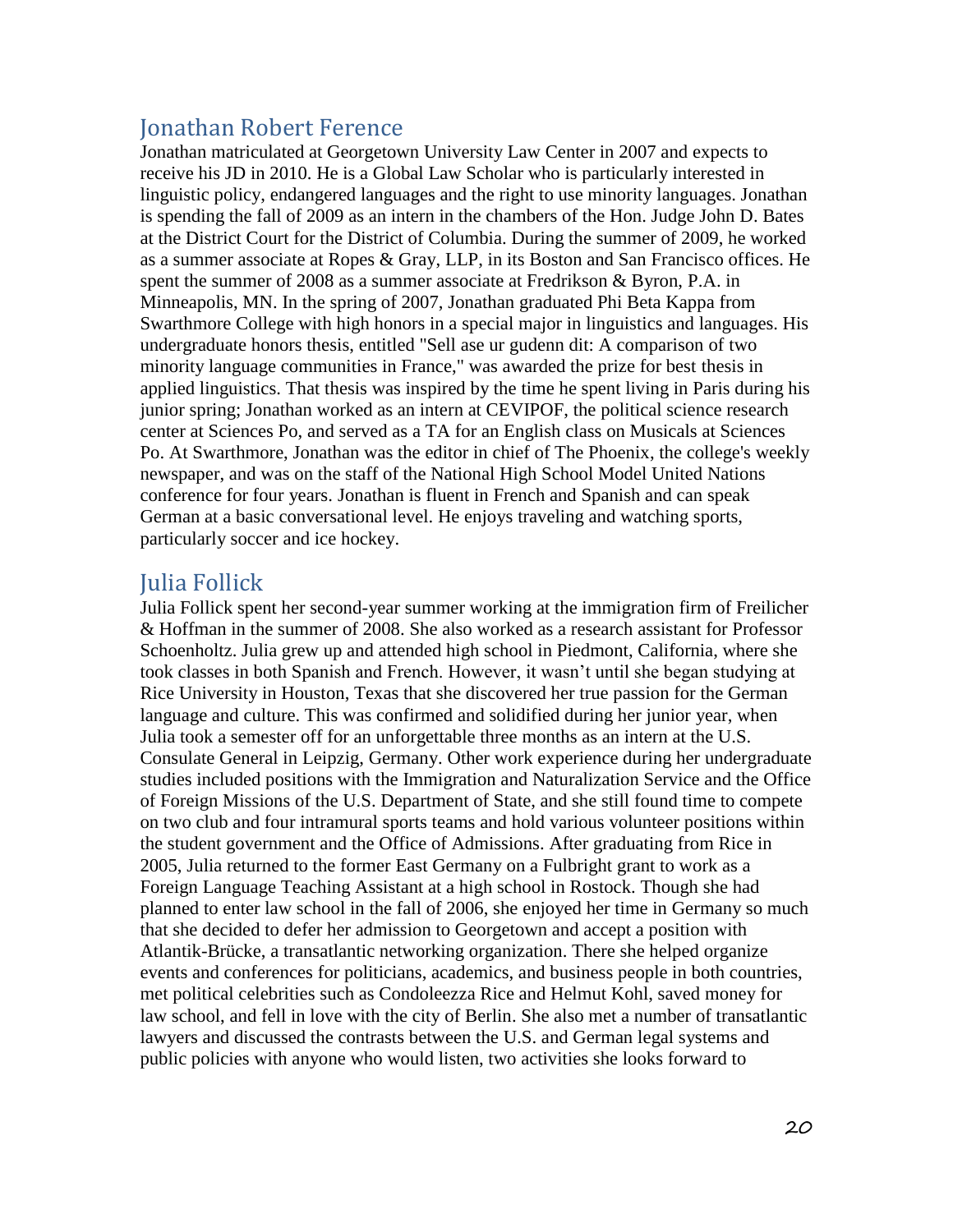continuing at Georgetown. In addition to all things German, her interests include running, swimming, playing water polo and most other sports, eating peanut butter and Mexican food (but not together), wine and cheese receptions, meeting interesting people, and having fun.

#### Jihae Kim

Jihae Kim is a full-time 2L student currently interning for the U.S. Department of Justice Criminal Division - Gang Squad. She spent her 1L summer splitting her time working for General Electric - Commercial Finance in Paris, and for the Constitutional Court of Korea in Seoul. Before entering law school, Jihae spent a year abroad, working in Paris for a non-profit organization promoting minority rights in France, and prior to that, in Berlin with a global public policy think tank. The summer before leaving for Europe, Jihae participated in a trans-Atlantic fellowship program in New York with 40 American and European students, attending a series of lectures and site visits to learn about historic and current institutional abuse of minority populations in the United States. In 2006, Jihae graduated with a B.S. in International Politics from the School of Foreign Service at Georgetown University. During her years at Georgetown, she was deeply interested in issues of international migration, and spent much time teaching English to immigrant adults in the D.C. area. She also hopes to explore newer academic interests such as weapons and human trafficking, and corporate world engagement in humanitarian affairs. Jihae spent one semester of her junior year in Paris, studying at the Institut d'études politiques de Paris (Sciences-Po). Jihae is fluent in Korean and French, speaks conversational Italian, and has an elementary knowledge of German. She loves cooking, traveling, dancing, and learning languages.

### Lorinda Laryea

In 2006, Lorinda moved to Brazil to work with ASHOKA-Innovators for the Public-to help develop and coordinate the Law for All Initiative (LFAI). The objective of LFAI is to narrow the gap between citizens and the legal system and help them access the rights guaranteed to them under their constitutions and laws. Lorinda traveled throughout Brazil and to Peru and Argentina to interview and work with Social Entrepreneurs in those countries to develop workshops and programs to accomplish the goal of LFAI. Upon returning to the United States, Lorinda began working with the Journey through Hallowed Ground Partnership, an NGO dedicated to increasing awareness of the unparalleled history in the region from Gettysburg, PA to Monticello, VA and ensuring that these historic resources are available to educate and inspire generations to come. Originally from Ghana, Lorinda graduated from Brown University in 2004 with a double concentration in Political Science and Hispanic Studies. She received honors for her senior thesis; an analysis of the foundations of authoritarian rule in developing counties, focusing on Ghana as a case study. In 2003, she spent a semester in Salamanca, Spain. While at Brown, Lorinda performed with several dance groups and taught Ghanaian drumming. After graduation, Lorinda spent a little over a year working for the Fixed Income Sales and Trading Division at Goldman, Sachs & Co. Lorinda is fluent in Portuguese and Spanish and enjoys traveling.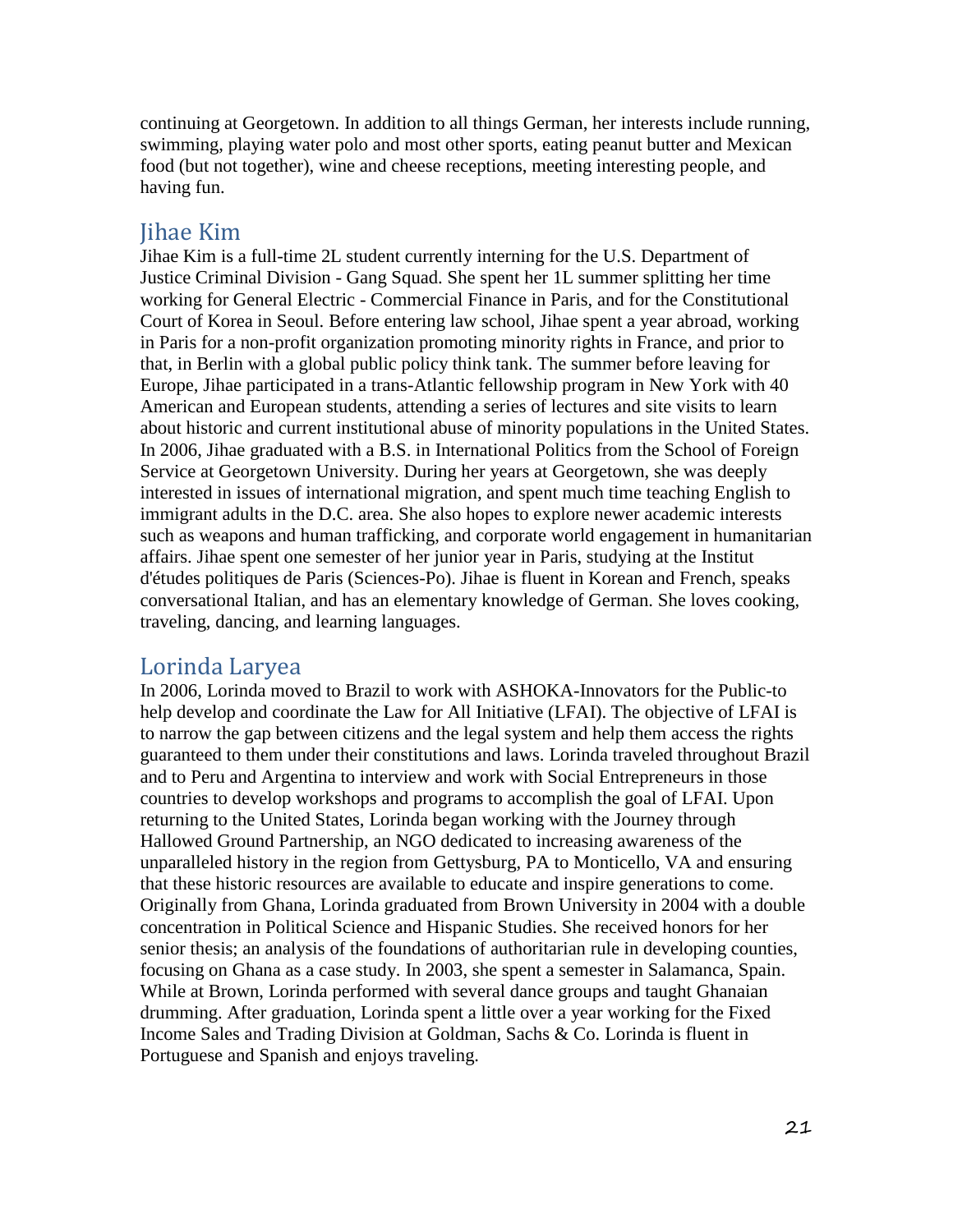## Larry Malm

Larry Malm is a senior lawyer at an international law firm with a specialization in antitrust.

# Kate Mitchell-Tombras

Kate Mitchell-Tombras spent her first-year summer working for the U.N. High Commissioner for Refugees in Panama City, Panama. Kate graduated Phi Beta Kappa and *magna cum laude* from Duke University in 2004. She received highest honors in her major of Public Policy Studies. She earned minors in Spanish and Women's Studies. After graduation, Kate received a Hart Fellowship to conduct community-based research in Moshi, Tanzania in East Africa. She focused on haki za watoto, Swahili for "children's rights," in partnership with a local legal aid organization that focuses on improving the status of Tanzanian women and children. Upon returning from Tanzania, Kate worked in D.C. as a research analyst for the Atlantic Media Company and then as a Bill Emerson National Hunger Fellow with the Congressional Hunger Center. She then worked as a congressional aide for the House of Representatives Hunger Caucus in the Office of Congressman James P. McGovern. During college, Kate spent a semester studying at La Universidad San Pablo in Madrid, Spain and participated in service trips to the Dominican Republic and Mexico. She also interned with an environmental justice organization in Cape Town, South Africa. Kate received Highest Distinction honors for her senior thesis on "Constitution vs. Culture: Barriers to Equal Education for Girls in Post-Apartheid South Africa." In addition to speaking Spanish, Kate is proficient in Swahili.

## Randy Nahle

Randy Nahlé is a partner at Milbank LLP in London. He advises on international capital markets and finance transactions with a focus on high yield debt and leveraged finance. He has advised and represented corporate issuers, private equity firms and investment banks on a wide variety of debt and equity offerings and private placements, acquisition financings/LBOs, tender offers and other liability management exercises, general corporate matters and compliance with U.S. securities laws. He has been recognized as a "Next Generation Partner" in Legal 500 UK in High Yield and ranked in Chambers U.K. for Capital Markets: High Yield Products.

Randy graduated with a J.D. from Georgetown Law, Master's degrees in International Business Law from Sciences Po and the Université de Paris I (Panthéon-Sorbonne) and a B.A. in political studies from the American University of Beirut. He started his legal career at Shearman & Sterling in London.

At Georgetown, Randy was a Global Law Fellow and helped to establish and coordinate the Global Law Scholar (GLS) project that produced an International Bill of Migrants Rights. The project became a focal point of the GLS program and the blueprint for GLS projects in following years. He also completed internships at the U.S. State Department (Office of the Legal Adviser), UNHCR, General Electric Oil & Gas and the ICC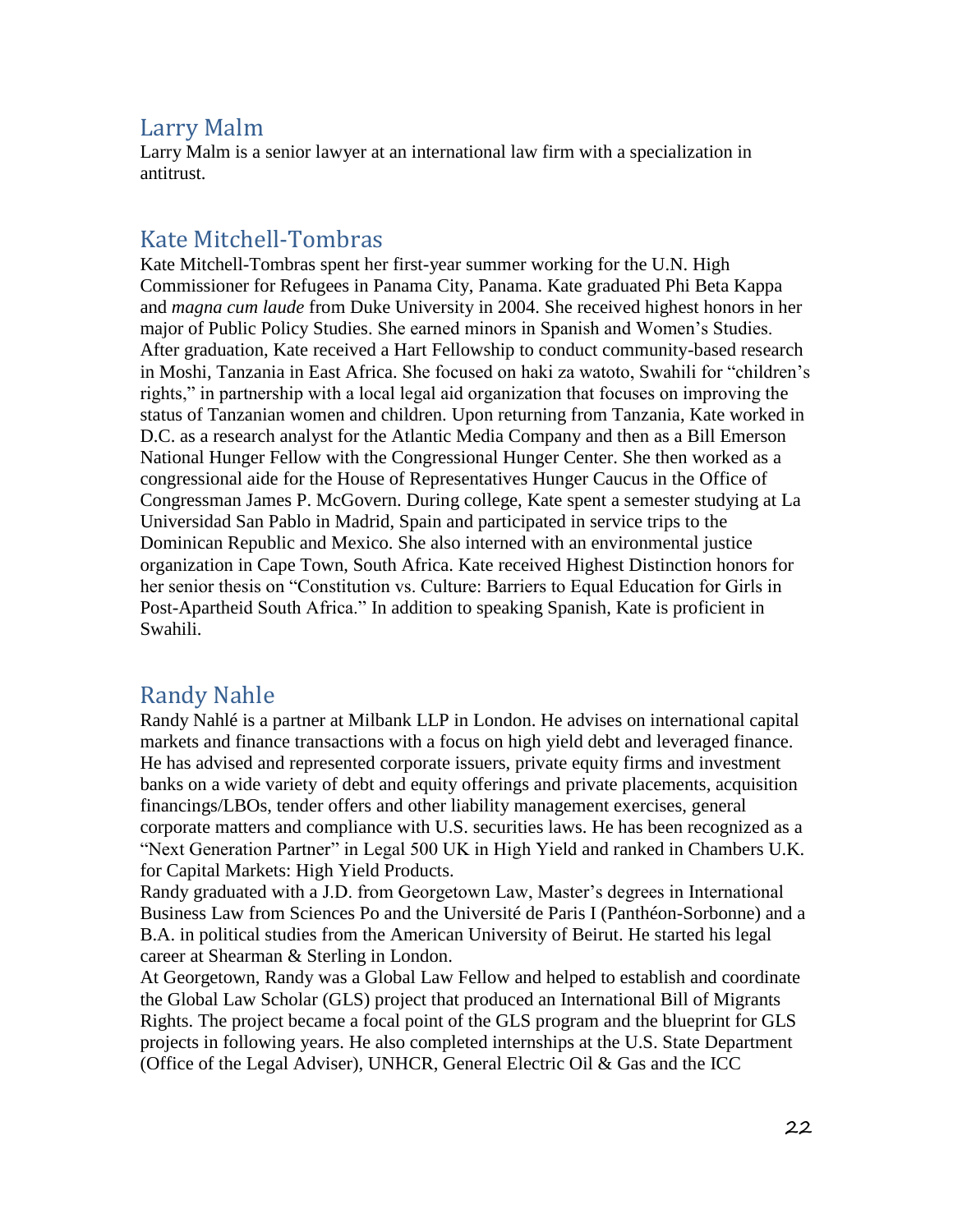International Court of Arbitration. Prior to Georgetown, Randy was a youth representative with UNICEF in Beirut, a producer for CNN Student Bureau and participated in various projects and conferences relating to youth empowerment and civil society sponsored by UNDP, the World Bank, the Lebanese Ministry of Finance and the European Commission in Lebanon. An avid reader of detective fiction, he also wrote and published two mystery novels by the age of 14.

### Lew Jan Olowski

From Fall 2006 to Summer 2007, Lew Jan Olowski was a professor of "International Economic Law" and "International Trade Practice" at the Hebei Engineering University in the People's Republic of China. He was also head coach of the English Language Speech Competition teams at the undergraduate, post-graduate, and faculty levels of competition. Lew graduated *magna cum laude* from Rockhurst University in 2006, where he majored in Economics and Political Science. He was a staff writer and photographer for the *University News* in Kansas City, as well as a writer and copy editor for the *Rockhurst Sentinel*. From January 2004 through August 2005, Lew lived in Beijing, where he studied Chinese political and economic reform and the Mandarin language. He wrote his course thesis about the social and economic effects of China's internal migration and employment laws. Lew volunteered at the Chaoyang District Mental Hospital as a recreational activity coordinator and has traveled across China extensively. Lew is interested human rights issues, history, and science. His hobbies include exercising, reading nonfiction, and sampling ethnic cuisine with friends. Lew is fluent in Mandarin and Polish.

### Erin Reid

Erin Reid graduated Phi Beta Kappa and *magna cum laude* from Georgetown University's School of Foreign Service in 2006, where she majored in Culture and Politics. While at Georgetown, her desire to work within the international commercial and political sphere prompted her to take the written and oral Foreign Service exams and join the candidate pool for the US Foreign Service. After graduation, Erin spent a year working at the Federal Trade Commission, in the Bureau of Consumer Protection's Honors Paralegal program. Her wonderful experiences at the FTC confirmed her decision to join the class of 2010 at Georgetown rather than wait for a position with the Foreign Service. She hopes to specialize in international trade law. Erin spent her elementary school years in Tokyo and her high school years in London. She speaks advanced French and beginning Japanese.

### Rachel Roberts

Rachel currently works on allocations of the costs of contaminated site remediation under CERCLA and state Superfund laws, along with some takings and water rights and a pro bono asylum practice. Previously, as a DOJ honor grad, she litigated public lands issues, takings, water rights, and fisheries management.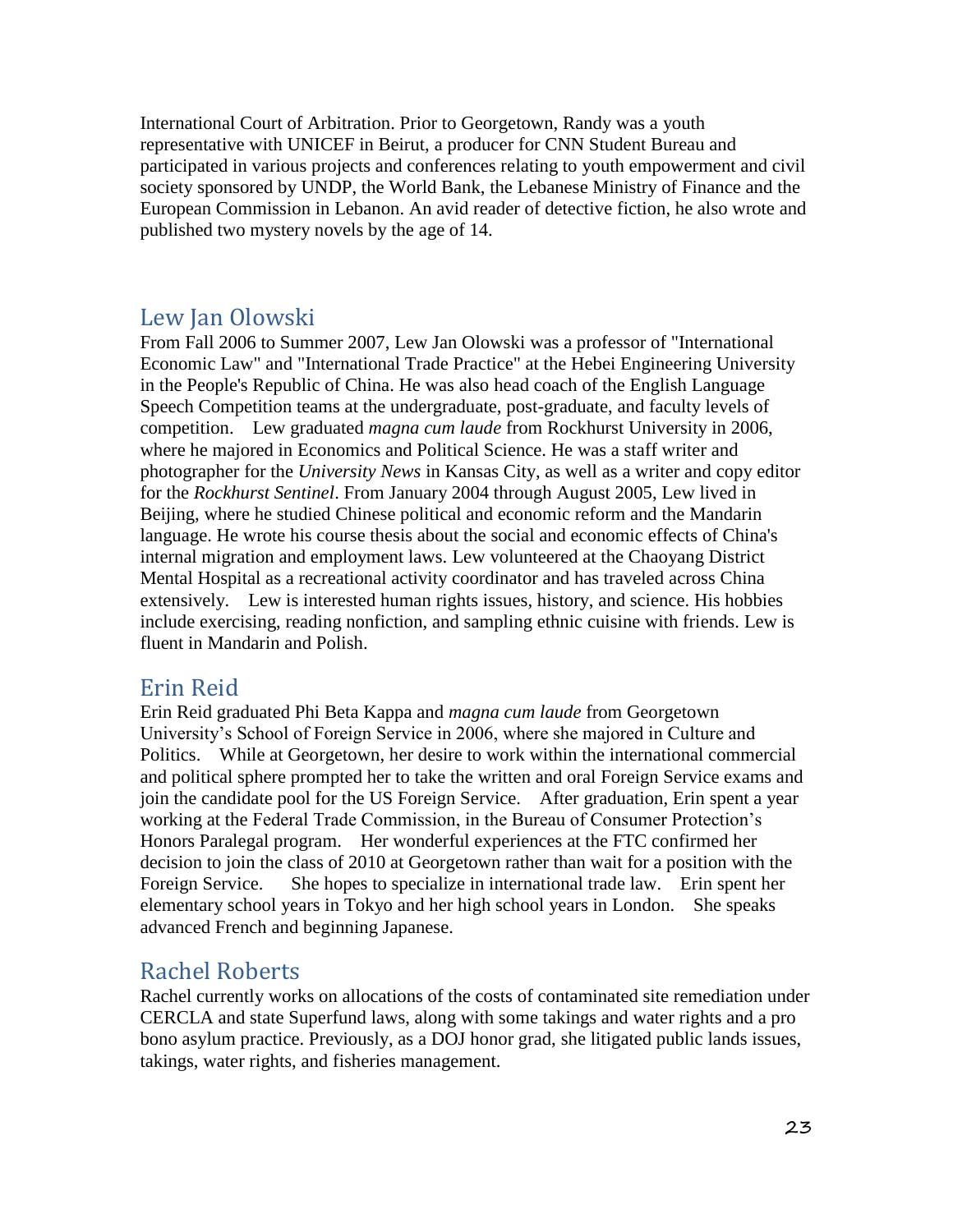## David Suozzi

David Suozzi was first attracted to law through the courtroom antics of Joe Pesci in *My Cousin Vinny.* While volunteering one summer building infrastructure in rural Nicaragua, he realized that having an international law degree would be the ideal means to achieving his goals of working with developing nations on trade issues. He has since been keenly interested in the economic and legal affairs of developing nations. David graduated with honors from the Sauder School of Business at the University of British Columbia with a double major in international business and finance and a minor in international relations. He spent his junior year abroad at the Hong Kong University of Science and Technology. His most memorable experience was playing as the only non-Cantonese member of the school varsity soccer team. During the summer of 2006, David mountain biked 800km from Lhasa, Tibet to Mount Everest Base Camp with two Chinese friends. His senior year he was selected to represent Sauder School of Business at international business case competitions in Austin, Texas and Copenhagen, Denmark. David spent his past three summers interning at Sandia National Laboratories, working on systems dynamic modeling in the hydrology and renewable energies division. Specifically, he spent a summer investigating radionuclide content of central Asian rivers and is a contributing author for a paper that will be published in a NATO journal in the fall of 2007. This past summer, he examined the nexus of energy and water needs in Singapore, collaborating with the Center for Strategic and International Studies. In his spare time, David enjoys long-distance bike trips, sports, Broadway musicals, traveling, movies, and international cuisine.

### Markus Thomi

In addition to receiving a JD degree, Markus is also considering pursuing a concurrent degree in International Affairs. Markus graduated Phi Beta Kappa and *magna cum laude* from the University of Washington in Seattle majoring in International Studies. A native of Switzerland, Markus immigrated to the United States in 2003 after living in Latin America (Colombia, Brazil, and Argentina) for nearly two years. Passionate about international affairs, Markus has further traveled throughout Europe, North America, and the Middle East, is fluent in German, English, French, Spanish, and has conversational skills in Portuguese and Arabic. During his undergraduate studies, Markus participated at the 2005 Model UN Conference in New York, where he represented the Czech Republic as head delegate to UNESCO. While at the University of Washington, Markus focused on issues related to International Law with an emphasis on International Human Rights Law and International Trade. He hopes to eventually pursue a career in a related field. In his free time Markus enjoys traveling, learning about foreign cultures, studying languages, and an occasional soccer game.

### Timothy Work

Jan.-Aug. 2011: Corporate & Capital Markets Associate, Freshfields Bruckhaus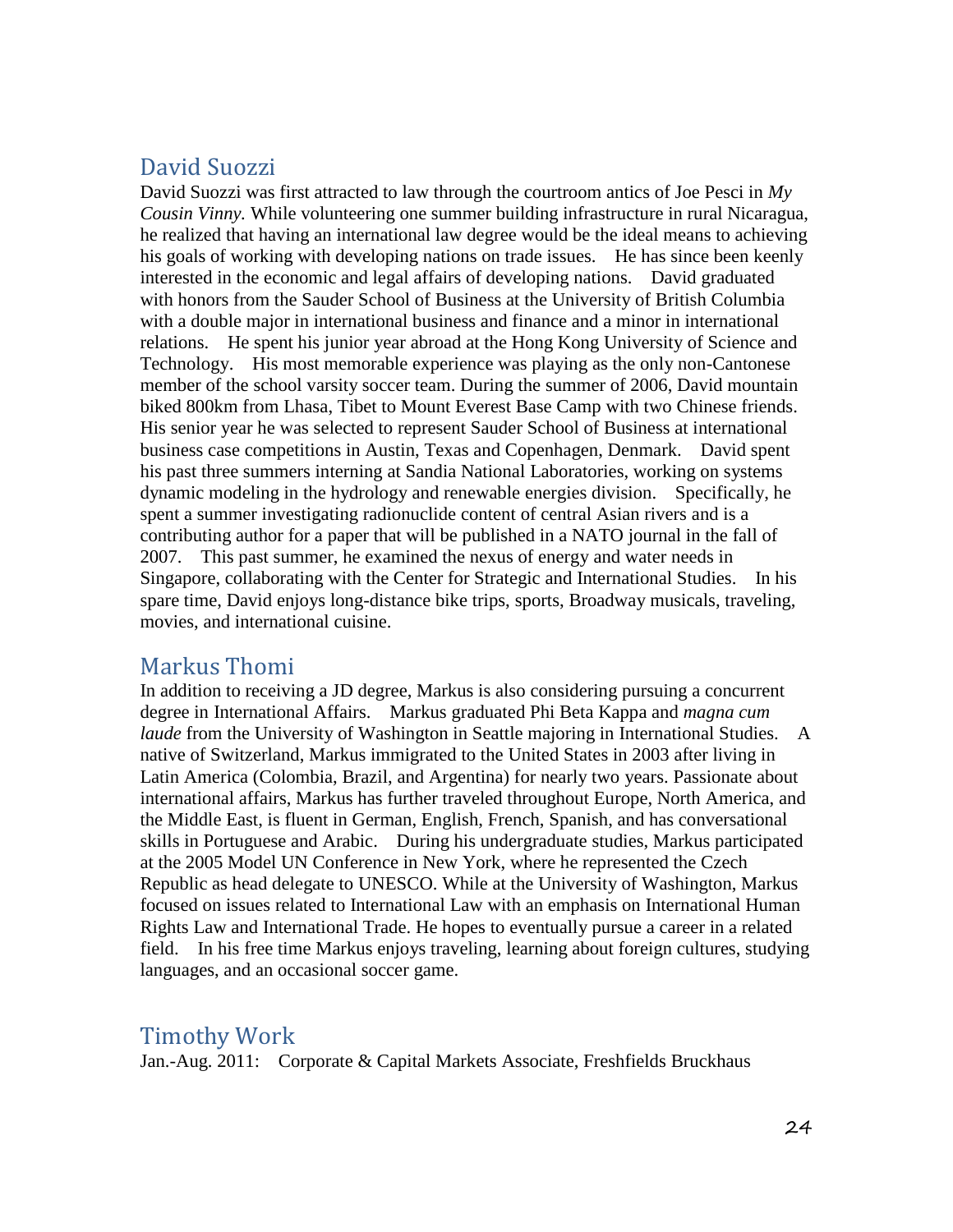Deringer LLP (Cologne, Germany) Aug. 2011-Aug. 2012: Law Clerk, USDC E.D. Pa. (Philadelphia) Aug. 2012-Aug. 2013: Law Clerk, USCA 5th Cir. (Houston) Oct. 2013-Apr. 2019: Litigation & Investigations Associate, Steptoe & Johnson LLP (Washington, D.C.) Apr. 2019-Oct. 2019: Investigations Associate, Paul Hastings LLP (Washington, D.C.) Oct. 2019-Present: Staff Attorney, Division of Enforcement, U.S. Securities and Exchange Commission

## Class of 2009

*Members of the Global Law Scholars class: Mark Aziz, Jonathan Black, Joanne Hai-Wei Chan, Catherine Clancy, Sharon Oboshie Doku, Katherine Dunn, Joseph Fiorill, Sarah Fox, Mayer Grashin, Angela Hiner, Michael Johnson, Jared Kirkwood, Mary Kogut, Alana McCurley, Dominic Nardi, Elizabeth Schultz, Zachary Spencer, Julia Stein, Oliver Tuholske.*

#### Mark Aziz

Mark Aziz worked on counterterrorism policy at the U.S. State Department's Office of the Coordinator for Counterterrorism in the summer of 2006. Before joining the State Department, Mark lived in Cairo on a Parker Huang Travel Fellowship. There, he studied Arabic full-time at the Arabic Language Institute of the American University in Cairo, from which he received a certificate of Advanced Arabic Proficiency. Mark concurrently worked at the Ibn Khaldun Center for Developmental Studies, a democratization and civil society advocacy organization, where he assisted in reporting on the organization's election monitoring during the 2005 Egyptian parliamentary elections. Mark graduated from Yale University in 2005 with a dual degree in Political Science and International Studies, receiving distinction in the latter. In the summer after his sophomore year, Mark worked as a defense researcher for the Shadow Minister of Defense at the British Parliament. He then spent the following semester at the American University in Cairo studying Arabic and Middle Eastern politics. Mark received the Richter, Frank M. Patterson, and Elizabeth Rouse Fund for Peace Fellowships to research consociational democracy in Lebanon during the summer before his senior year. While in Beirut, Mark also worked for the Lebanese Transparency Association, the Lebanese branch of Transparency International. Mark speaks French and Egyptian Arabic proficiently, and Italian at an early intermediate level.

### Jonathan Black

Jonathan Black will spend the summer of 2008 at the Washington, D.C. office of White & Case. The summer before beginning his legal studies at Georgetown, Jonathan interned at Seyfarth Shaw in Washington, D.C. The summer after his first year was spent at the World Bank. Jonathan graduated from the Georgetown University School of Foreign Service in 2006 with a B.S.F.S., majoring in Asian Studies. He spent his junior year studying at Sophia University in Tokyo, Japan. In the summer of 2003, Jonathan worked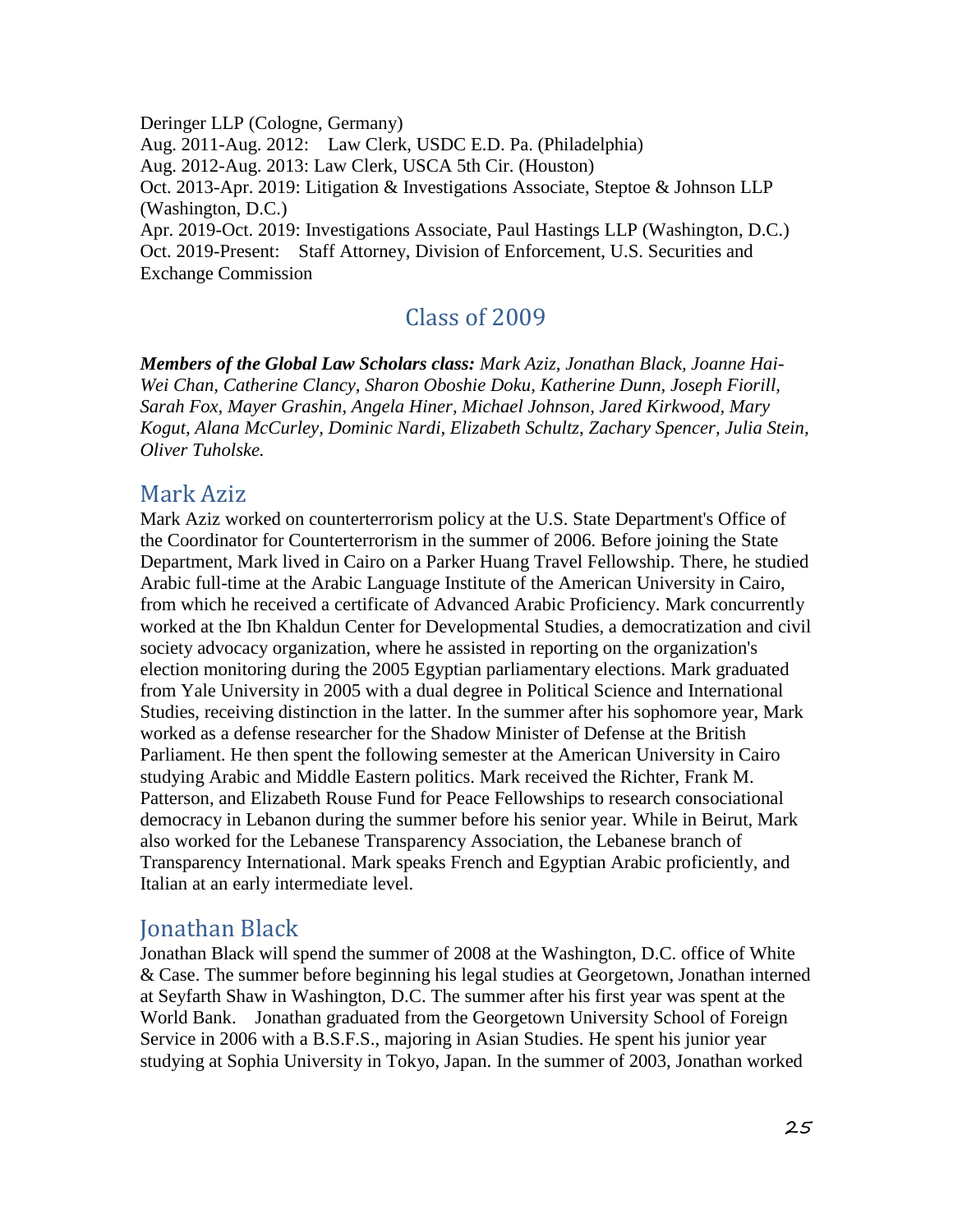as assistant to the General Counsel of Thales Avionics, Inc., a US based subsidiary of a 13 billion Euro multi-national Aerospace-Defense-Security company headquartered in Paris, France. Jonathan graduated High School with an International Baccalaureate Degree with Honors. Jonathan's other interests include Martial Arts. He currently holds a First-Degree Black Belt in two Japanese styles and a Brown Belt in Shaolin Kung-Fu. He was an instructor for several years and has spent time under the personal instruction of Shaolin monks in China and the Master of the Origin School of Karate in Japan. Jonathan is SFS rated as proficient in spoken and written Japanese, specializing in the Kansai Dialect.

#### Joanne Hai-Wei Chan

Joanne Hai-Wei Chan spent the summer of her second year as a summer associate in the Washington, D.C. office of King & Spalding. She will be joining King & Spalding as a first year associate in September 2009. In the summer of 2007, Joanne was a judicial intern to the Honorable Gladys Kessler of the U.S. District Court for the District of Columbia. She spent her first-year summer in Hong Kong working in banking law and criminal defense. Joanne's interests are in the areas of food and drug regulation and public health. She is pursuing a joint Master of Public Health degree from Johns Hopkins University. Joanne is a Chinese hotline volunteer at the Asian Pacific American Legal Resource Center and a member of the Center's Board of Directors. Joanne graduated magna cum laude from Georgetown University's Walsh School of Foreign Service in 2005. She received honors in her major of Science, Technology, and International Affairs, focusing on International Health and Biotechnology. In her junior year, Joanne studied abroad in Beijing, P.R. China at the University of International Business and Economics. While in China, she taught English to disabled adults and rehabilitated deaf children. She traveled extensively throughout the country and visited China's border regions to Laos, Russia, North Korea and Kazakhstan. Joanne has interned at the Hong Kong Economic and Trade Office, the American Association for the Advancement of Science, the Center for Strategic and International Studies, and the National Institute of Health. Joanne is fluent in Cantonese and proficient in Mandarin and Spanish.

### Catherine Clancy

Catherine Clancy is a third-year law student at Georgetown University Law Center, where she is a Global Law Scholar, a mediation competitor for the Alternative Dispute Resolution Division of Barristers' Council, the executive editor of *The Tax Lawyer*, and former president of the Corporate Law Association. Catherine is interested in pursuing a career in international corporate law, possibly focusing on asset management, corporate finance, or mergers and acquisitions. She is currently externing in the Division of Enforcement at the U.S. Securities & Exchange Commission, where she is assisting in securities enforcement and litigation. She has worked as a summer associate both at Fried, Frank, Harris, Shriver & Jacobson and at Dechert, focusing on transactional corporate work in asset management, finance,  $M&A$ , and capital markets. She plans to return to Fried Frank as an associate after law school. Catherine spent the summer before law school working as an intern at the Office of the Inspector General of Philadelphia, where she helped fight corruption in the city government. Catherine graduated *summa*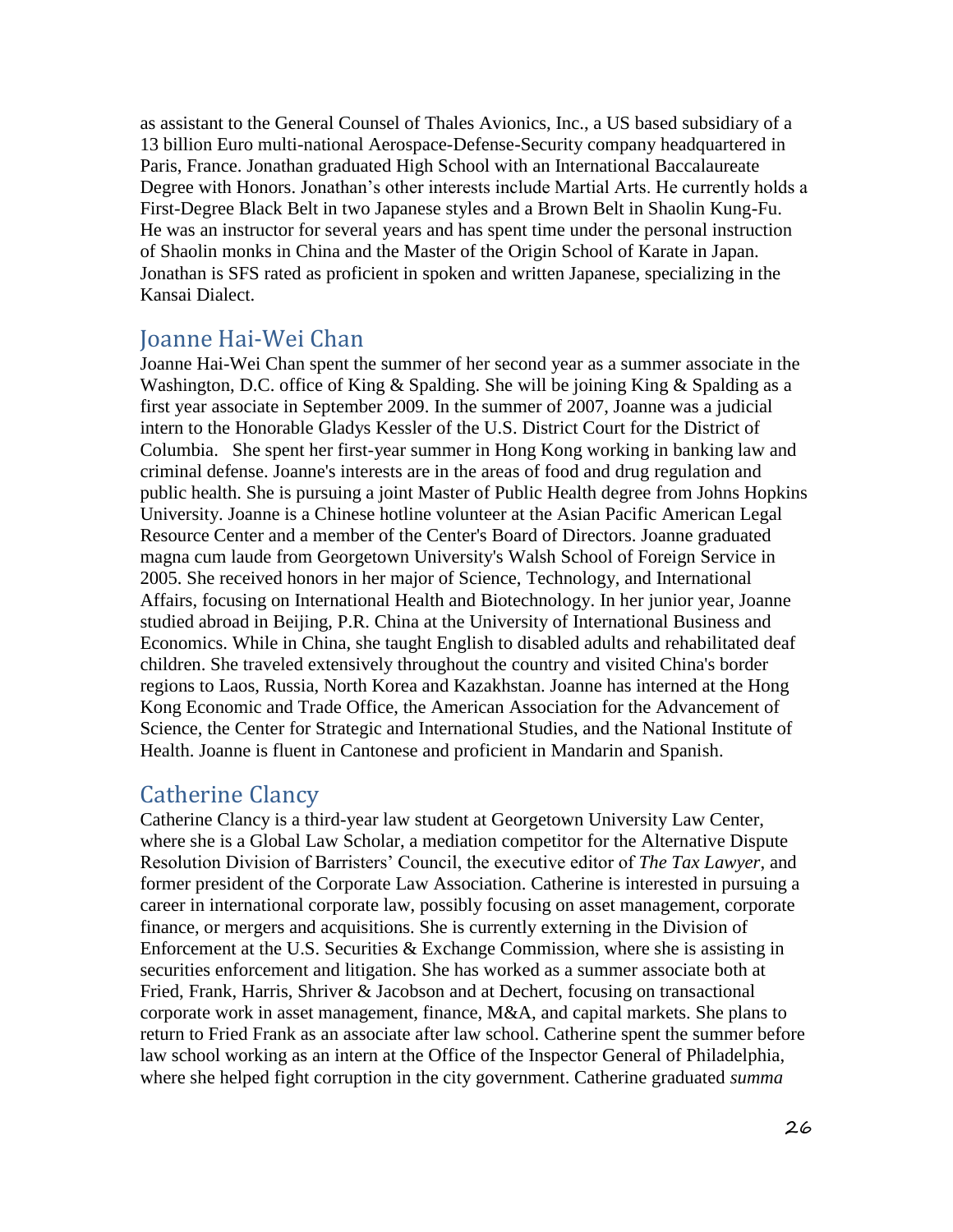*cum laude* from Georgetown University in December 2005 with a double major in Finance and International Business and a minor in Spanish. Upon graduation, she received the United States Trust Company Award in Finance for Scholarship and Service and was inducted into Beta Gamma Sigma. Catherine spent a semester studying at the University of New South Wales in Sydney, Australia, as well as a semester studying at la Universidad Autónoma de Madrid in Spain. Catherine spent a summer working for HTH Worldwide, an international health insurance company, identifying high-quality physicians, inpatient facilities, and available medical services around the world and communicating on a business level with healthcare professionals in more than 100 countries, including Spanish-speaking sites. She has also interned at the Merrill Lynch Global Private Client Group in Washington, D.C., for which she created client account presentations and prepared spreadsheets summarizing client account history, cost basis valuation, income stream and stock and bond transactions. Catherine speaks professional Spanish. Her other international experiences include participation in an interchange program to Nagoya, Japan; extensive travel, especially in Europe; and involvement in the Pennsylvania Governor's School for International Studies, where she studied Japanese. She enjoys SCUBA diving, traveling, and running. She participated in the Potomac River Run Marathon in Alexandria, VA this past May, for which she raised over \$1,500 for the National Association of Anorexia Nervosa and Associated Disorders (ANAD).

## Sharon Oboshie Doku

As a Global Law Scholar at Georgetown Law, Sharon Oboshie Doku has always been attracted to international law and how it intersects with the domestic law of various countries. During the fall semester of the 2008-2009 academic year, she is studying European and transnational law at the Università Commerciale Luigi Bocconi in Milan, Italy. Sharon worked as a Summer Associate at White & Case LLP in New York, and focused on securities, banking, and tax law during the summer of 2008. At the European Tax College Moot Court of 2008 held in Leuven, Belgium, Sharon and her Georgetown colleague won best Oral Pleading for the Defendant. During the previous summer, she was a Firm Trainee at Schellenberg Wittmer in Zurich, Switzerland where she worked on litigation, arbitration, and tax matters. In summer 2006, through the Sponsors for Educational Opportunity program, Sharon worked alongside summer associates at Sullivan & Cromwell LLP in New York. Before working at that firm, Sharon spent a year in Milan, Italy as a Carl and Lily Pforzheimer Foundation public service fellow in the legal office of Servizio Accoglienza Immigrati, a chapter of the international aid organization Caritas. She provided legal aid to asylum-seekers from Africa and Eastern Europe. She continued to act, dance and sing while in Milan, even appearing in two short films. Sharon graduated from Harvard University with a B.A. in Chemistry & Physics and Germanic Languages & Literatures. Although she enjoyed investigating areas of nanotechnology, she became intrigued by medieval German literature and the German Romantic literary era. While spending her junior year at Philips Universität in Marburg, Germany, Sharon was the only American to study in the law department. Upon returning to the United States, she wrote her senior thesis on The Utopia Wolfaria, written by the German preacher Johann Eberlin von Günzburg. In her analysis, Sharon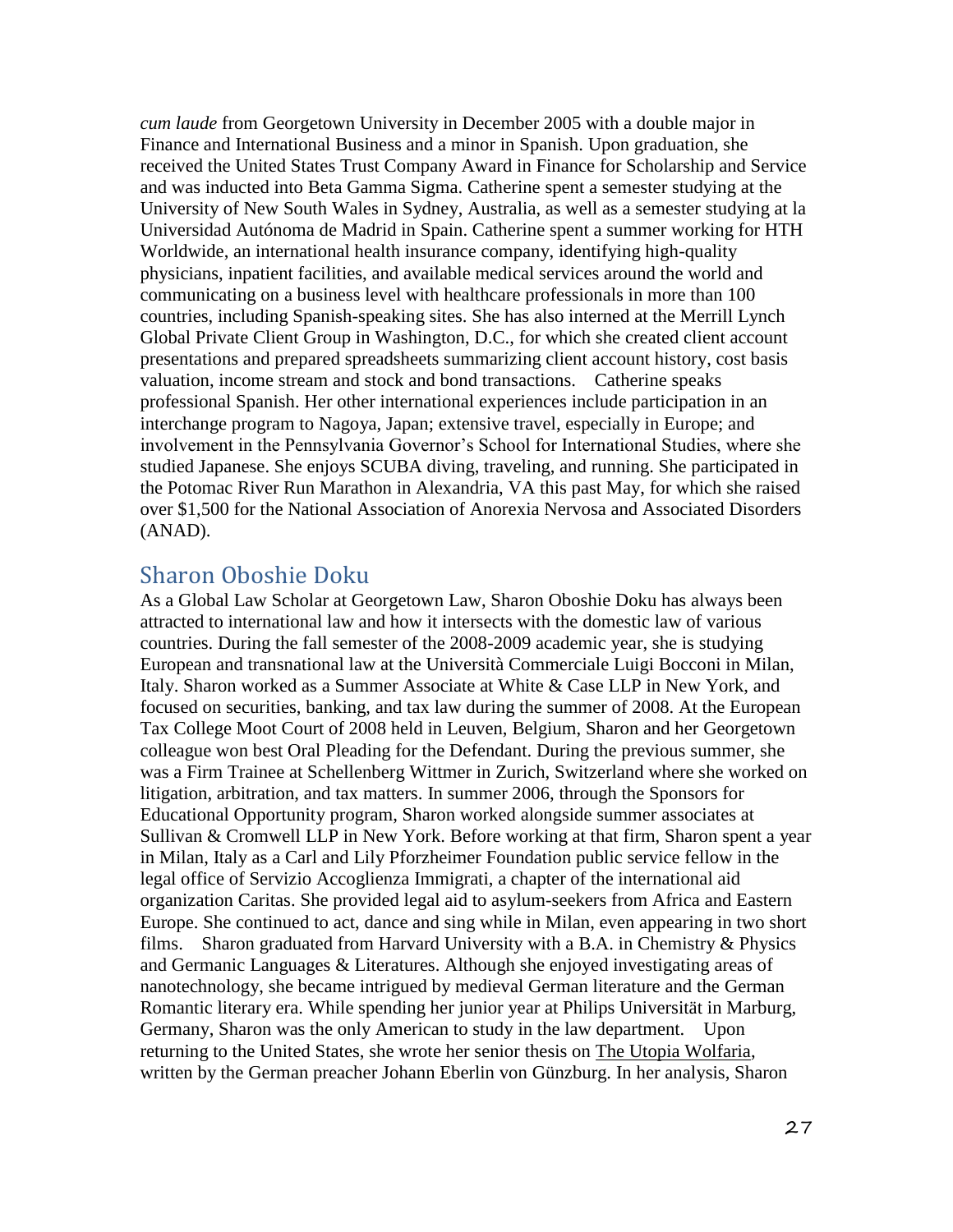explored how the Protestant Reformation sparked the evolution of medieval religious and secular law into modern legal theory. At Harvard, she acted in several theater productions and served on the Undergraduate Board of the Center for European Studies, in the Office of International Programs and as a physics teaching fellow. Sharon's other interests include traveling (especially to Ghana, from which her family hales), cooking Italian food, and dancing ballroom, jazz, tap, and ballet. She speaks proficient German and Italian and hopes to learn another language soon.

#### Katherine Dunn

Katherine Dunn is pursuing a joint J.D./M.A. in Arab Studies (Culture and Society concentration) from the Georgetown University Law Center and Georgetown University's Center for Contemporary Arab Studies, with a certificate in Refugees and Humanitarian Emergencies from ISIM. In 2006, Katherine received a competitive Critical Language Scholarship from the Department of State to study Turkish at Boaziçi University (Istanbul). She interned with the International Organization for Migration in Geneva in the fall of 2006, and in Beirut with the Maghreb/Mashreq Gender Linking Project in the summer of 2005. These experiences allowed her to concentrate on women's rights to pass on their citizenship. In 2004, Katherine spent seven months in Syria, studying Arabic at the University of Damascus and dedicating time to artistic pursuits. Following her college graduation, Katherine studied literature on a Fulbright scholarship in Fes, Morocco, researching how Moroccan women authors communicate social conditions in that country. Katherine graduated from Emory University in 2002, Phi Beta Kappa, with majors in French and dance and a minor in mathematics. She received highest honors for her thesis in French, which explored a work by Algerian author Assia Djebar. Katherine is fluent in French and Arabic, including Modern Standard and diverse dialects. She is proficient in Italian, and since coming to Georgetown has begun studying German and Turkish. Her research has covered topics like sub-Saharan migration through Morocco to Spain, the gay rights movement in Beirut, and conditions for Sri Lankan domestic workers in Lebanon.

### Joseph Fiorill

Joseph Fiorill expects to receive a J.D. degree from the Georgetown University Law Center in 2009. He is a Global Law Scholar, the editor in chief of the Georgetown Journal of Gender and the Law, and a veteran of the Institute for Public Representation. Before law school, Joe was an editor and reporter for several National Journal publications, covering international organizations and weapons of mass destruction. He has also served as the senior writer-researcher at Catholics for Choice; taught French and English in two universities, a high school and a children's summer camp; and worked in translation, interpretation, and pedagogical software production. Joe holds an M.A. from Washington University in St. Louis and a B.A. from Dickinson College. He has attended the Ecole Normale Supérieure de Fontenay-St-Cloud and the universities of Paris and Toulouse. His unfinished Ph.D. dissertation treats masculine psychology in French grail romances. Joe is fluent in French and reads Spanish, German, Latin, and Old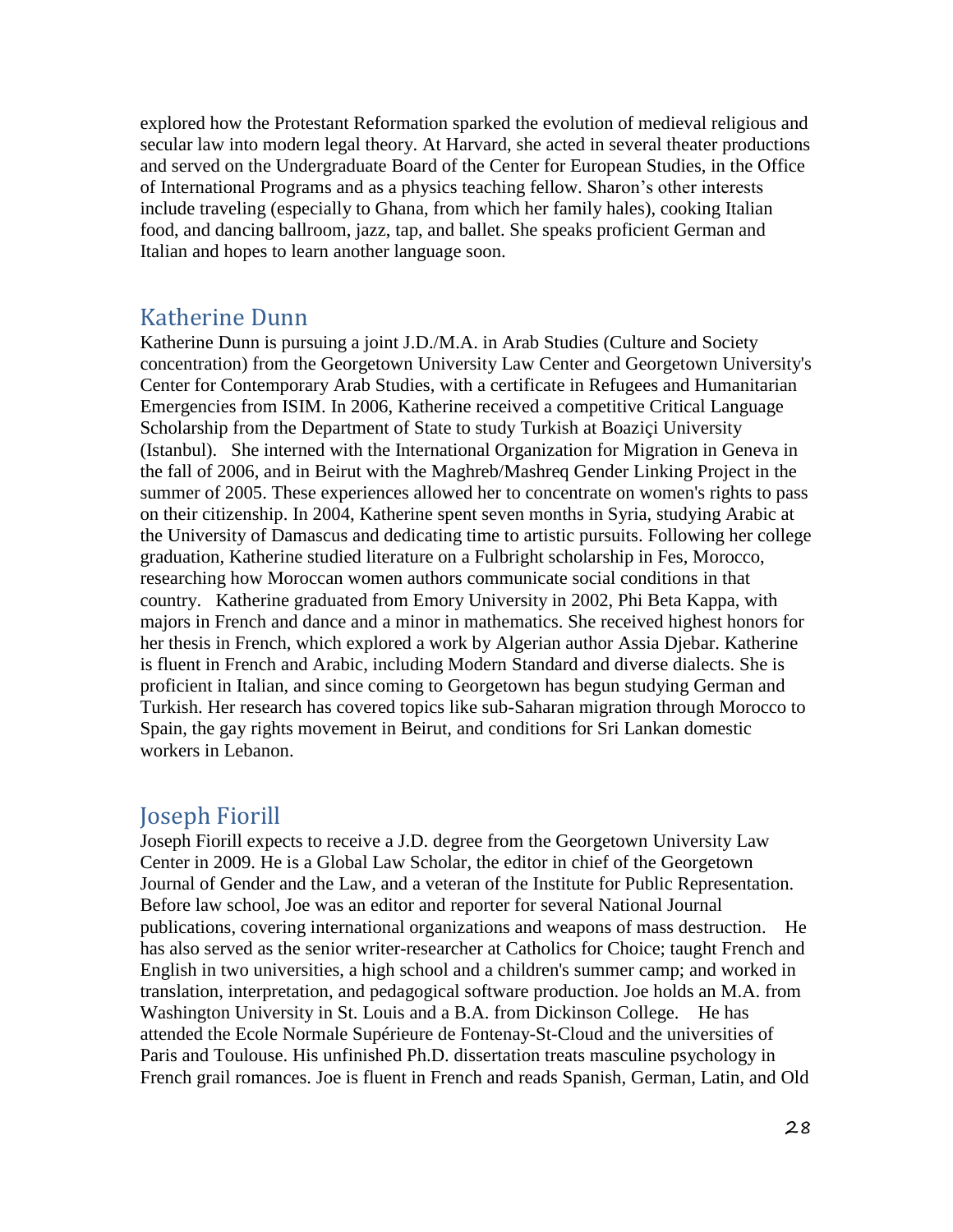French. Joe grew up near Pittsburgh and lives with his wife, Siobhan Roth, and son, Cassius Fiorill, in the Petworth section of Washington.

#### Sarah Fox

Sarah Fox spent the summer before entering law school working for a candidate for the Lieutenant Governor of Oklahoma, exposing herself to fish fries, parades, and other perks of the campaign trail. Sarah Fox graduated Phi Beta Kappa and *summa cum laude* with a B.A. in International and Area Studies and a minor in Spanish from the University of Oklahoma in 2006. As an undergraduate, she spent a summer in England at Oxford University studying British literature, as well as a semester in Valparaíso, Chile. Her time in Chile sparked her interest in transitional justice and post-conflict societies, leading to a senior honors thesis on post-genocidal recovery in Rwanda. As a faculty research assistant, she also had the opportunity to conduct comparative research on levels of female representation in countries employing federal systems of government. Sarah has been a volunteer with the Immigration Legal Aid and Refugee Resettlement departments of Catholic Charities of Oklahoma City, where she assisted staff with tasks surrounding preparation for cases and new clients. While in college, Sarah was also a board member of OU Cousins, a matching organization between U.S. and international students, and participated in English language-building activities at the Center for English as a Second Language. During her junior year, she was awarded the University's Melvin C. Hall Leadership-Scholarship Award (given to one student for achievements in the promotion of diversity) for her efforts involving the international community. For all four years of college, Sarah worked for Oklahoma Scholastic Media, where she helped to plan conferences and other events for the promotion of high school journalism. Sarah is proficient in Spanish and has an elementary knowledge of French.

### Mayer Grashin

Mayer Grashin spent his summer of his second-year working as an associate in the Washington, D.C. and New York offices of Shearman & Sterling. He graduated with First Class Honours in Middle Eastern Studies from McGill University, in Montreal, Canada. While at McGill, he served as President of the Middle Eastern Studies Students Association, and as an editor of the Middle Eastern Studies Journal. In the summer of 2005, Mayer attended the Arabic Language summer program at Middlebury College. Born and raised in Anchorage, Alaska, Mayer has spent several years living in Jerusalem, Israel, studying, volunteering with new immigrants from Ethiopia and the former Soviet Union, and serving in the Israeli Defense Forces. Mayer speaks conversational Palestinian and Modern Standard Arabic, as well as fluent Hebrew.

### Angela Hiner

Angela Hiner spent the summer of 2008 as a summer associate in the New York office of White & Case, taking on projects in the litigation and intellectual property section.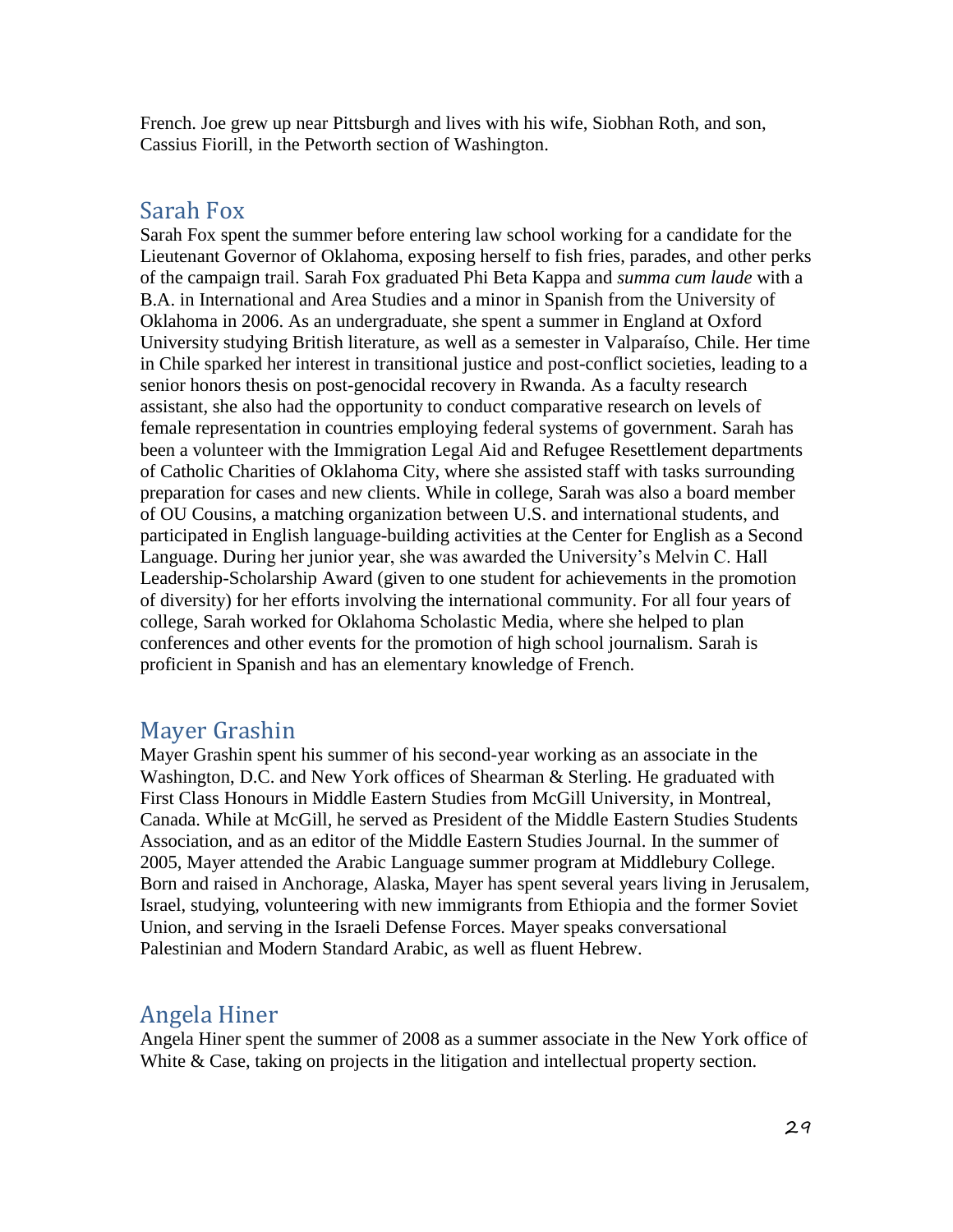Angela also completed a two week externship at the New York Legal Aid Society Brooklyn Office for the Aging. Angela split her time during the previous summer, enabling her to explore her interests in both Latin American legal systems and litigation. She worked in Mexico City at the law firm Capín, Calderón, Ramírez y Gutiérrez-Azpe, S.C. and in the chambers of Chief Judge Bernard Friedman of the United States District Court for the Eastern District of Michigan. During her second year of law school, Angela was a student intern in the Center for Applied Legal Studies asylum clinic. Angela continues to represent an Eritrean asylum applicant in Immigration Court proceedings. Also, Angela is the Business & Development Editor of the Georgetown Journal of International Law. Angela graduated with high honor from Michigan State University in 2006. She majored in Interdisciplinary Studies in Social Science with a specialization in Latin American and Caribbean Studies. During her junior year, Angela spent a semester at the Querétaro campus of the Tec de Monterrey in Mexico. She also developed her interest in Latin America after working for three years at the MSU Center for Latin American and Caribbean Studies, where she assisted with research and event planning. During her senior year, Angela presented a paper on Salvadoran refugees in Honduran refugee camps during the 1980s and another on current gang violence in Central America. Angela speaks Spanish and would like to learn Portuguese. Her most recent travels have taken her on a hiking trip to Ecuador.

### Michael Johnson

Michael Johnson spent his 2L summer at Simpson Thacher & Bartlett's Washington, D.C. office, where he worked on an international arbitration matter, and several antitrust litigations. He spent part of the summer of his first year in law school at Von Wobesery y Sierra, S.C., a Mexican law firm specializing in corporate transactions and international arbitration. The latter half of that summer he researched and wrote briefs regarding immigration at the U.S. Attorney's office in Salt Lake City, Utah. The summer before beginning his legal studies at Georgetown, Michael Johnson worked as a paralegal for Christensen & Jensen in Salt Lake City, Utah. Michael graduated magna cum laude from Brigham Young University in 2006 with a B.A. in Political Science and a minor in Spanish. He spent two years in Paraguay as a missionary for the Church of Jesus Christ of the Latter-Day Saints (LDS); led a team of researchers for two months in Caracas, Venezuela researching the Chàvez government's poverty relief programs; and spent another month in Paraguay researching similar programs. During his undergraduate studies, he worked for two years as a foreign language instructor for new missionaries, and one year as a language instructor supervisor. During the fall of 2004, Michael worked as managing editor of several editions of the Washington Report on the Hemisphere, a bi-weekly publication for the Council on Hemispheric Affairs, an NGO in Washington, D.C. Michael has worked as a Guaraní interpreter for the LDS Church for the past four years, and served as head interpreter and project manager on four humanitarian expeditions to Chihuahua and Monterrey, Mexico. Michael has nonnative fluency in Spanish and Guaraní. Along with his interest in Latin American politics, he enjoys playing the piano and cello, Latin dancing, and coaching youth sports.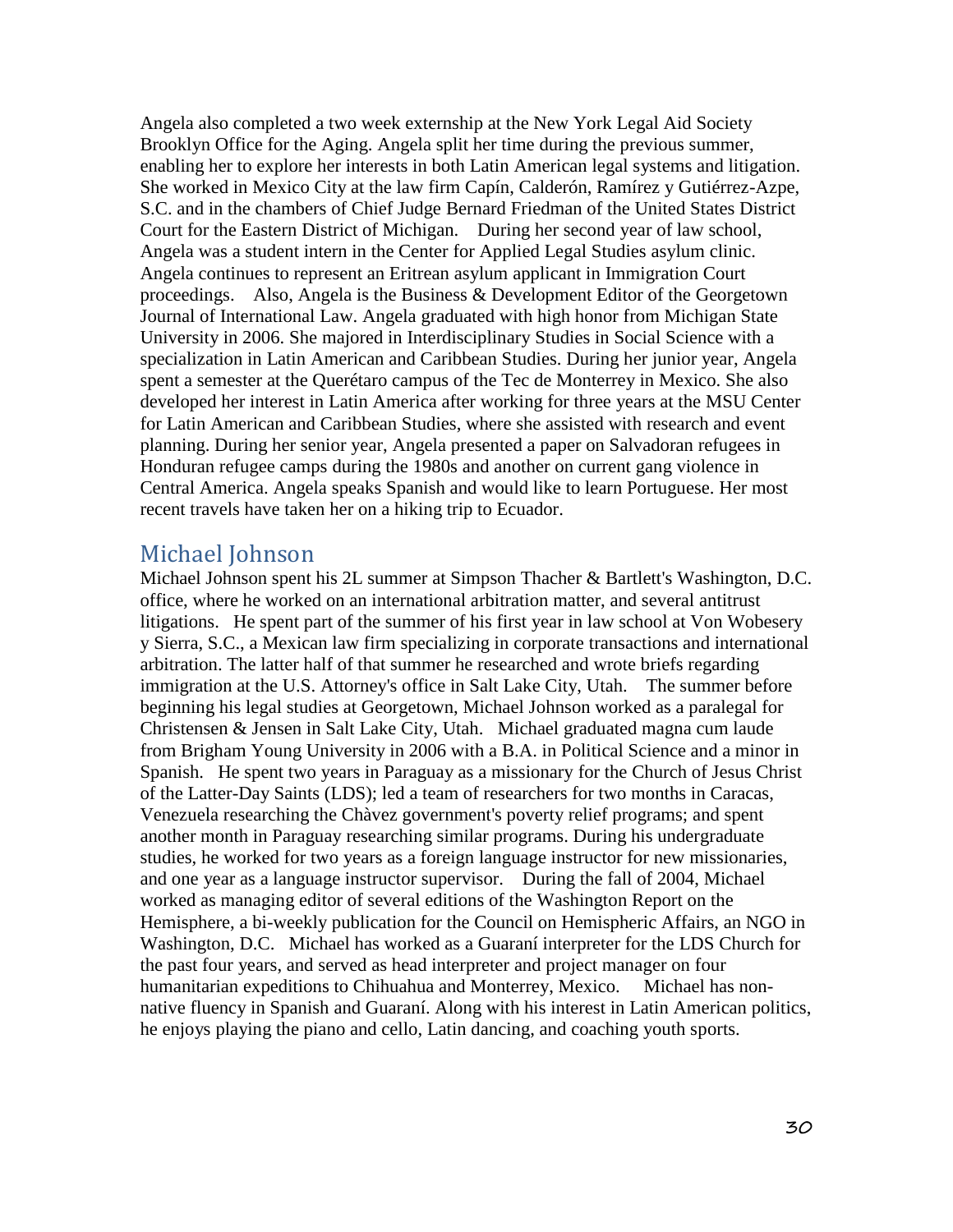## Jared Kirkwood

Jared Kirkwood spent his second-year summer as a summer associate in Howrey's Irvine, CA office and as a summer intern at the Department of Justice, National Security Division in Washington, D.C. Jared spent his first summer as a Research Assistant for Professor Charles H. Gustafson at Georgetown University Law Center. Jared graduated from Brigham Young University (BYU) with a B.A., majoring in Psychology and Russian. Jared joined the Army while still in high school and upon graduation studied Russian at the Defense Language Institute—Foreign Language Center in Monterey, CA. From California he went to Moscow, Russia where he lived for two years serving as a volunteer missionary for the Church of Jesus Christ of Latter-day Saints. While studying at BYU, Jared worked as a Serbo-Croatian and Russian translator for the Army. He has served as an interpreter for the military in the Ukraine and in the United States. Immediately following the events of 9/11, Jared was deployed for two years in support of Operations Noble Eagle, Enduring Freedom, and Iraqi Freedom. He spent twelve months in the U.S. providing intelligence support for troops in former Soviet Bloc countries and in Afghanistan. Jared then spent nine months in Iraq working for the Iraq Survey Group on a Mobile Collection Team and three months in Qatar as a Translation Team Supervisor. Jared played rugby at BYU and enjoys the outdoors. He is married to Jamie Hacker and lives in Virginia.

## Mary Kogut

Before arriving at the Law Center, Mary Kogut led two community service trips in rural Brazil and spent a year living in Brazil and Argentina, developing a travel book series for children. Mary is a summa cum laude graduate of Georgetown University with a degree in Political Economy. As an undergraduate, Mary studied Spanish at La Universidad de las Americas in Quito, Ecuador and Portuguese in Rio de Janeiro, Brasil. Mary also studied Latin American social history and political economy at La Universidad de Buenos Aires and interned with the human rights organization Mothers of the Plaza de Mayo. Culminating her undergraduate studies, Mary authored an honors thesis entitled "The Distributive Game & Growth in Income Inequality: Argentina and Brazil 1989- 2001." Mary speaks Portuguese and Spanish fluently.

# Alana McCurley

Alana McCurley spent the summer of her second year as a summer associate in the London office of Allen & Overy. In the summer of 2007, she worked as an intern with CMS Reich-Rohrwig Hainz in Vienna, Austria. Alana graduated *summa cum laude* from Vanderbilt University in December 2005 with a major in European Studies. The summer after her junior year in college she traveled and studied Italian and Art History at the Università per Stranieri in Italy. Alana split her childhood between Texas and Germany. She attended the Droste-Hulshoff Gymnasium in Meersburg, Germany for four years but returned to finish high school in Texas. During her time in Germany and afterwards, she traveled extensively in Western Europe which she still considers her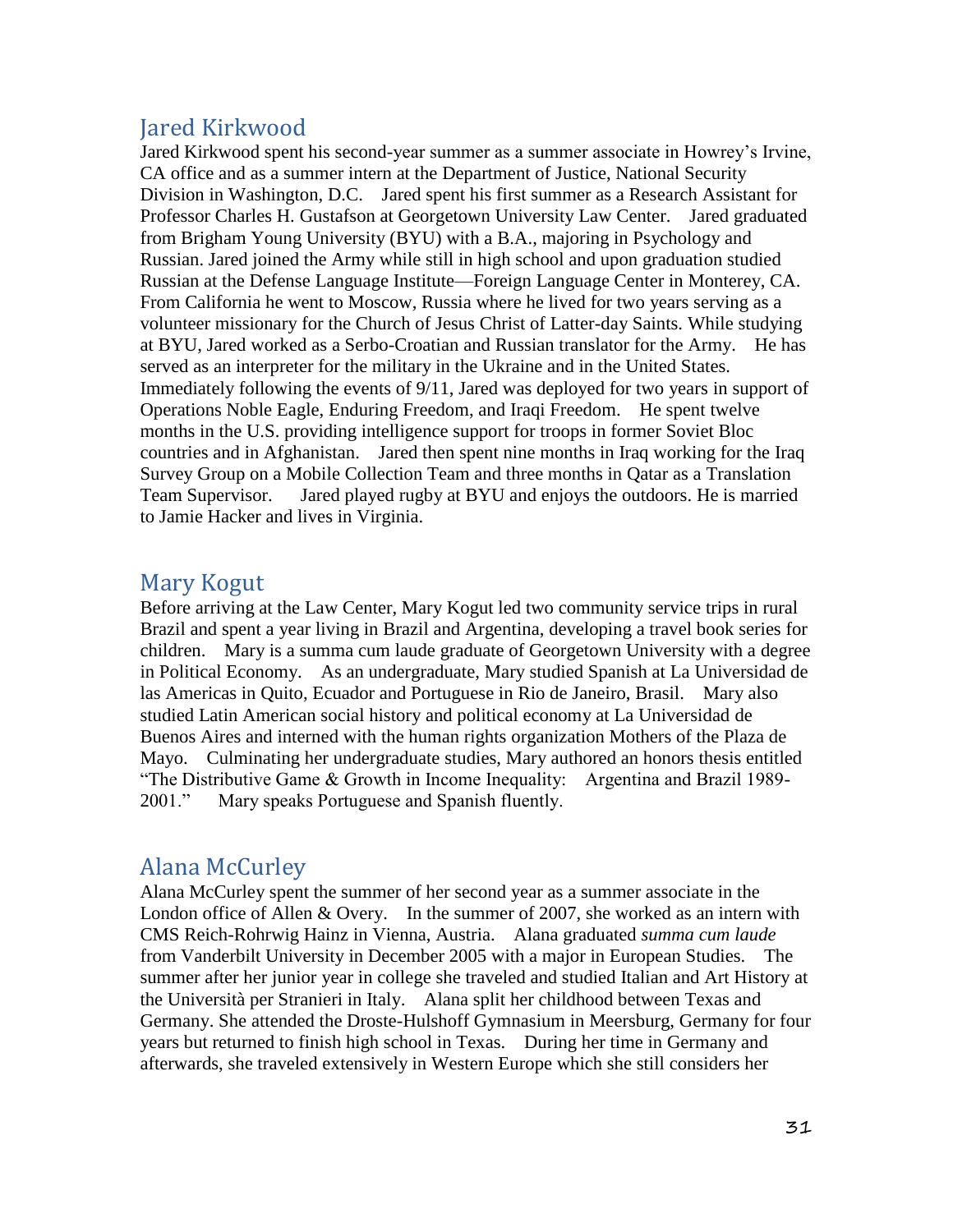second home. She spent the summer after high school studying at Cambridge University. Alana speaks fluent German, proficient French, and basic Italian.

#### Dominic Nardi

Dominic Nardi is pursuing a career in legal development in Southeast Asia at Georgetown Law Center. He is also doing a joint degree at SAIS, where he is concentrating on Southeast Asian Studies. He graduated magna cum laude from Georgetown University School of Foreign Service, during which he focused on environmental law and policy in Southeast Asia. For his senior thesis, he traveled to Southeast Asia to research the role of Buddhist monks in forest conservation. He has published papers on environmentalist monks in Burma, environmental litigation in Philippines, Indonesia, and Pakistan, ethnic conflicts in India's northeast, as well as commentaries on politics in Burma. This summer, he expects to intern with the Asia Foundation's office in Manila and the Department of Commerce's Commercial Law Development Program in Washington, D.C. In Fall 2008, he participated in Georgetown's International Women's Human Rights Clinic. The previous summer, he also interned with Soemadipradja and Taher, a top Indonesian law firm. In the summer of 2006, he worked with the Asian Environmental Compliance and Enforcement Network, where he wrote a paper presented to the Supreme Court of the Philippines regarding the challenges environmental adjudication face in the Philippines. He has also interned at the ABA's Asian Law Initiative, which promotes the rule of law in East Asia, and Defenders of Wildlife and Oceana, environmental organizations.

#### Elizabeth Schultz

Elizabeth Schultz is a member of Georgetown Law's Student Ambassadors and currently heads the Organization's Social Committee. She is interested in corporate law and, more specifically, is eager to work abroad and explore the fascinating and dynamic European Union mergers and acquisitions market. Before enrolling in law school, Elizabeth spent her summer split between Thailand and Vietnam, studying Impressionist art and mastering the technique of oil painting. She also interned for a year with the boutique international consulting group, Métis Strategy. At Métis, Elizabeth established a dual specialty in the Defense and Financial Services industries. In her capacity, she prepared key industry performance deliverables and met regularly with the Company's President and Vice-President, to draft proposals for possible consulting opportunities to leading industry heads. Elizabeth graduated magna cum laude from Georgetown's McDonough School of Business in 2006, obtaining a Bachelors of Science in Business Administration, with a double major in Finance and International Business and a minor in French. Excelling in her fields of study, Elizabeth is a select member of Beta Gamma Sigma, the Business Honor Society, and was the sole inductee in her class into Pi Delta Phi, the National French Honor Society. While at Georgetown, Elizabeth took advantage of the opportunity to study abroad, and spent a year studying finance at City University, in the heart of London's diverse and animated financial district. Over the past three summers, Elizabeth has explored her creative side, teaching art, music, dance, cooking, and drama to multilingual international students at Washington International School.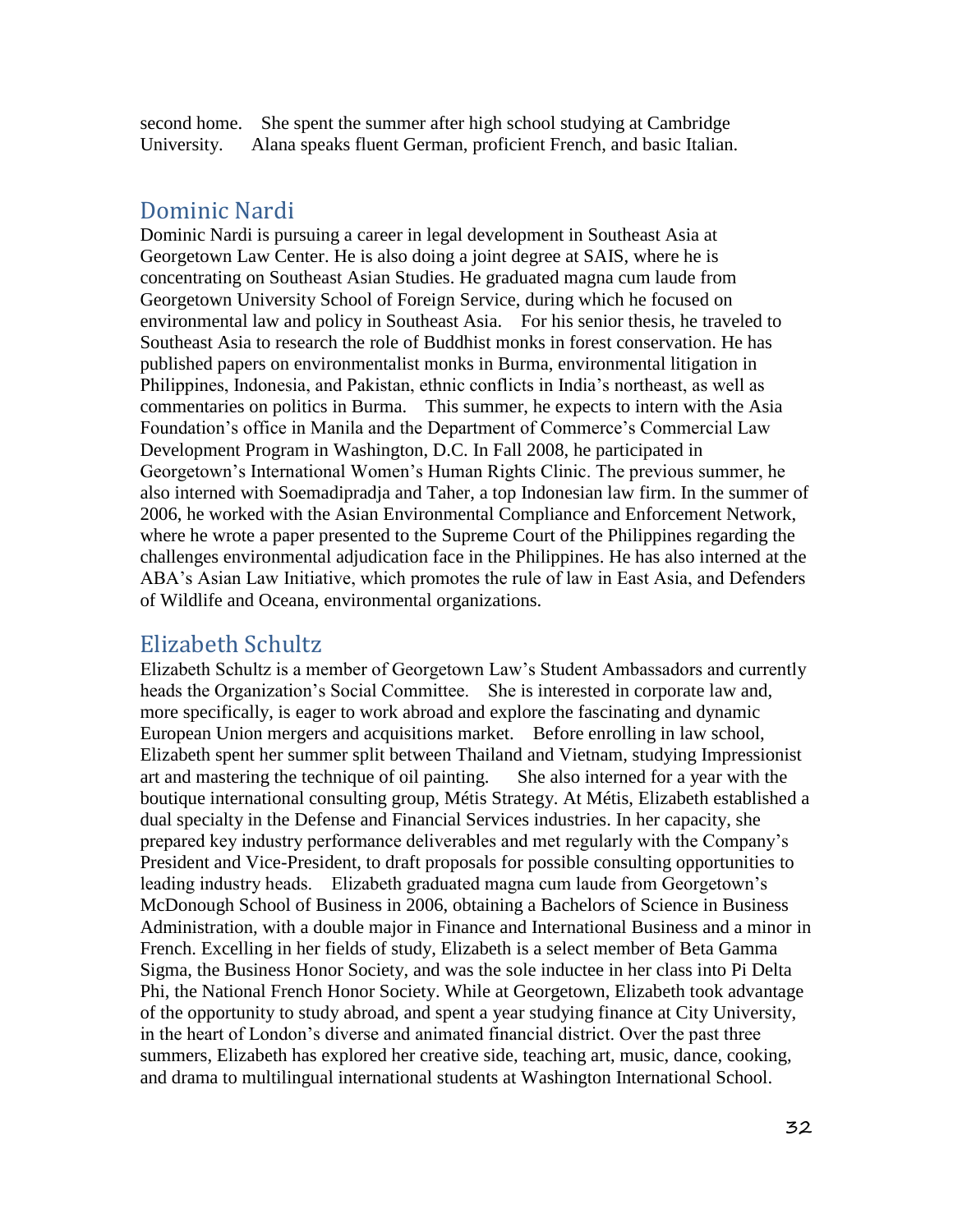Elizabeth was born in Bangkok, and lived in Pakistan and Nigeria before moving to Indonesia where she lived for ten years. She obtained an International Baccalaureate diploma from Washington International School with concentrations in English, Economics, and Geography. An avid traveler, Elizabeth is fluent in French, Vietnamese, and Indonesian, and she looks forward to expanding this list.

### Zachary Spencer

Zack Spencer spent the summer of 2008 as a summer associate at the Washington, D.C. office of Winston & Strawn, LLP. During his first-year summer, he was an intern at the Robert F. Kennedy Memorial Center for Human Rights in Washington, D.C., working on rights of Haitians and Dominico-Haitians in the Dominican Republic. He also worked as a research assistant for Professor Jane Stromseth at Georgetown University Law Center. In 2006, while backpacking through Latin America, Zack taught computers and English to indigenous children in rural Ecuador and worked with Colombian Refugees as an intern for the United Nations High Commissioner for Human Rights (UNHCR) in San José, Costa Rica. Before his sojourn in Latin America, he spent six months as an intern working on asylum affairs and editing the annual Country Reports on Human Rights Practices in the State Department's bureau of Democracy, Human Rights, and Labor. Originally from small-town northern Michigan, Zack graduated with Highest Distinction from the University of Michigan in 2005, with majors in Social Science and Spanish and a minor in theater. He received high honors for his thesis, an analysis of contemporary human rights theory. In 2004, he spent a semester at the University of Granada, Spain. While in college, he performed with several theater groups and was an avid marathoner.

Zack spent the fall semester of 2008 at the Universidad Torcuato Di Tella, in Buenos Aires, Argentina. He speaks Spanish and enjoys travel, folk music, and a good story.

### Julia Stein

Julia Stein spent the summer of 2008 as a summer associate in the Los Angeles office of Bingham McCutchen. Julia is originally from the San Francisco Bay Area and graduated cum laude from Georgetown University, with a double major in Government (Honors) and History (with concentrations in Western Europe and Latin America). While at Georgetown, she co-founded Students Taking Action Now: Darfur (STAND), an organization dedicated to raising awareness about and pushing for a resolution to the humanitarian conflict in Darfur, Sudan, which has since spread to over 200 universities in the United States and Canada. To that end, she interned at the United States Agency for International Development (USAID)'s Sudan Desk during the summer of 2005. Julia also wrote her senior thesis on the potential for sustainable peace arising from the Comprehensive Peace Agreement which ended twenty years of civil war between the North and South of Sudan, for which she received High Honors. She served as Section Editor for the Law and Ethics Section of the Georgetown Journal of International Affairs and was heavily involved in the Jewish community, serving as Vice President of the Jewish Student Association for two years. Julia focused on environmental law and international development during her time at Georgetown Law. Julia speaks Spanish fluently, and is proficient in Portuguese and Hebrew also. She hopes to travel to Africa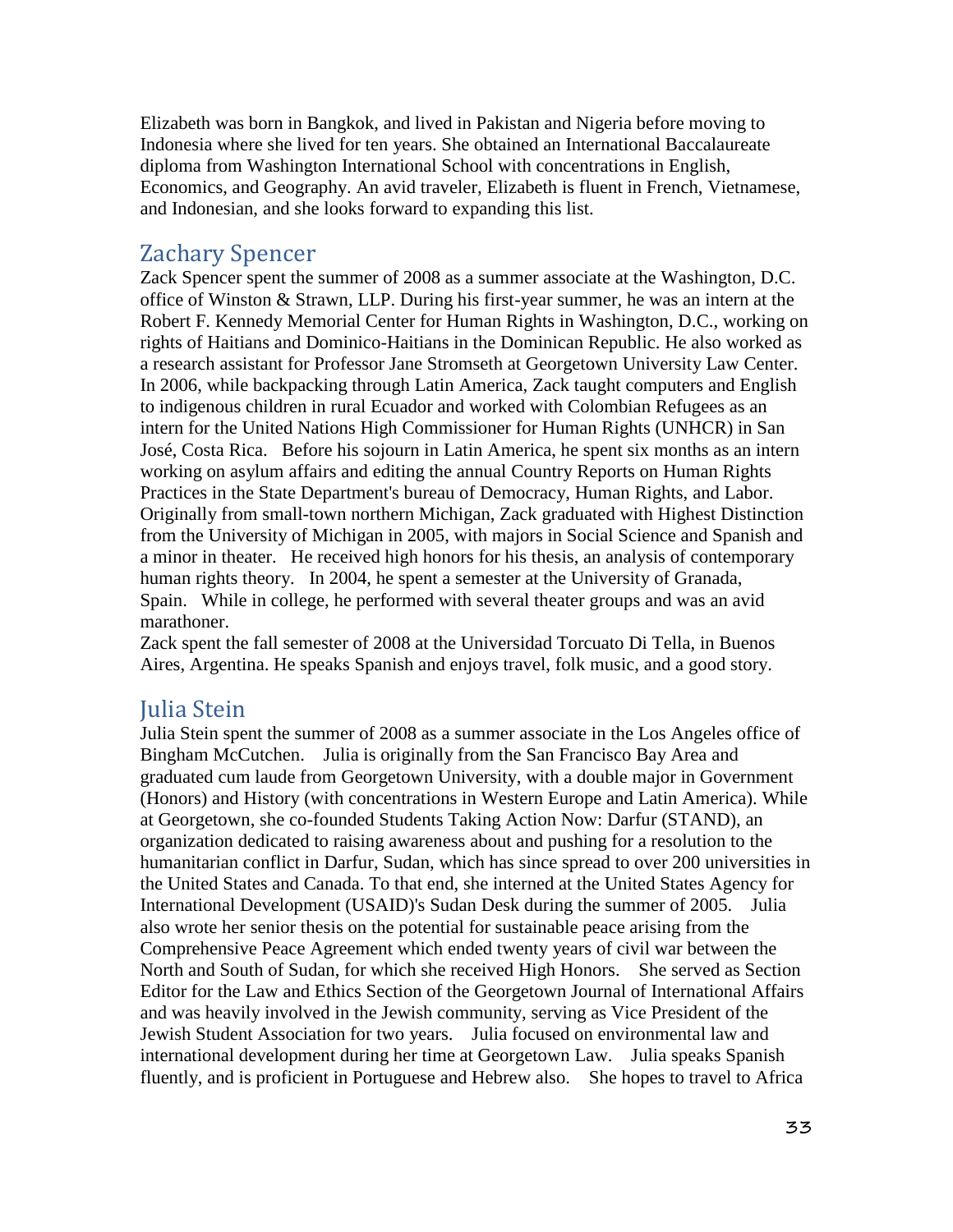soon.

## Oliver Tuholske

Oliver Tuholske expects to graduate from Georgetown University Law Center with a J.D. degree in 2009 as a Global Law Scholar. Oliver is also a Dean's Scholar, an executive editor of the Georgetown Journal of International Law, and a member of the Appellate Division of the Barristers' Council. In 2008, Oliver worked as a summer associate at Shearman & Sterling LLP, where he divided his time between the firm's litigation practice in Washington, DC and its international arbitration practice in Paris. In 2007, Oliver spent the summer working in Johannesburg at the Southern Africa Litigation Centre, an organization dedicated to pursuing human rights and constitutional litigation in Southern Africa. At SALC, he traveled to Malawi to investigate inhumane prison conditions and interview prisoners, researched and drafted a brief for a case to be brought before the Malawi High Court challenging the constitutionality of prison conditions and lengthy pre-trial detentions, and drafted memos on judicial immunity in Namibia and the legality of political parties in Swaziland. Oliver was awarded a Fulbright grant in 2005 to study in Dakar, Senegal, where he spent a year exploring the role of Islamic religious leaders in Senegalese politics. In addition to his interest in African politics, Oliver is passionate about American politics, particularly in his home state of Montana. He served as the research director for a successful 2004 Montana gubernatorial campaign and worked as a researcher for the Montana Democratic Party during the 2006 U.S. Senate campaign, helping to defeat a three-term incumbent. Oliver graduated magna cum laude from Lewis & Clark College in 2003, where he earned degrees in Political Science and French. At Lewis & Clark he was a member of Phi Beta Kappa, a Barbara Hirshi Neely Scholar, and a member of the Pamplin Society of Fellows. Oliver has traveled extensively in West and Southern Africa. He is proficient in French and speaks conversational Wolof, the major native language of Senegal.

# Class of 2008

*Members of the Global Law Scholars class: Lyndon K. Allin, Elizabeth C. Black, Joanne Hai-wei Chan, Andrew Doss, Edward J. Dougherty, Daniel J. Franklin, Jeffrey B. Gillie, Kasey E. Lekander, Kasey E. Lindsey, Anna Melamud, Daniel Newman, Elizabeth Silver (née Goergen), Carlos Teuscher, Craig Waugh, Lisa T. Willis.*

## Lyndon K. Allin

Lyndon Allin graduated *cum laude* from Duke University in 1997. At Duke, he majored in Political Science and Russian and studied for a summer at St. Petersburg State University in Russia. In the fall of 1998, Lyndon enrolled at Georgetown's School of Foreign Service, where he received a Master's degree with distinction in Russian, Eurasian, and East European Studies. While at Georgetown, he was the recipient of a FLAS Fellowship and a Ion Ratiu Library Fellowship, and he spent the summer of 1999 studying in Chisinau, Moldova. Lyndon returned to Chisinau the following summer to marry Lorina Ghecianu, a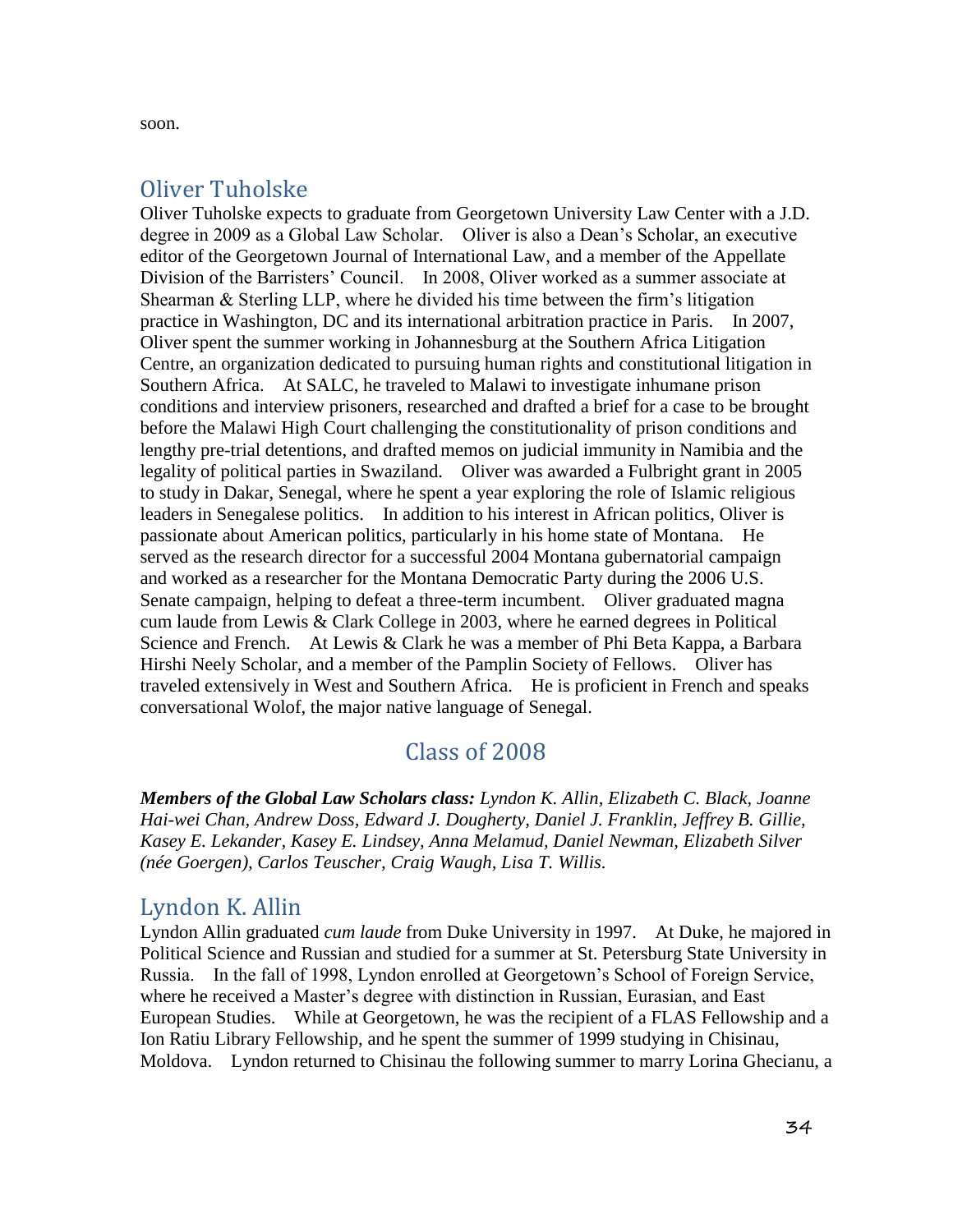native of Floresti, Moldova. He then took a position with the US-Russia National Security Project at Harvard University's Kennedy School of Government, where he also worked as a teaching assistant. In November of 2001, Lyndon moved to Moscow to work for Akin Gump Strauss Hauer & Feld LLP as Director of Administration for their office in Moscow; in the fall of 2002, he took on administrative responsibility overseeing the firm's offices in London and Brussels as well. Lyndon is a native of Washington, DC, and a proud product of the DC public school system; he also attended public school in the Soviet Union for three years and lived in Lagos, Nigeria, for two years during his childhood as a foreign service dependent. Lyndon is fluent in Russian and can carry on a basic conversation in Romanian. His interests include travel, photography, post-Soviet conflicts, and US foreign policy.

### Elizabeth C. Black

Elizabeth Black received her J.D. degree from Georgetown Law Center in 2008. She graduated from Middlebury College with a degree in sociology/anthropology and biology. She spent her junior year of college studying development and ecology in Ecuador and Nepal. Following two years of work at ICF Consulting in Washington, D.C., Elizabeth moved to Chiangmai, Thailand, where she worked for the Asia Pacific Forum on Women, Law, and Development, a small NGO working on human rights throughout the region. From Chiangmai, Elizabeth moved to New Haven, Connecticut, where she just completed a Master's degree in international relations at Yale. Elizabeth focused her M.A. in environment and development studies and was also awarded a Certificate in Latin American Studies. She speaks Spanish and basic Portuguese.

### Andrew Doss

Andrew Doss serves as Director of the Resilient Louisiana Commission, 300+ business and political leaders to advise the Governor on economic policy through COVID. Before that, he was Director Policy & Partnerships for Future Tide Partners, which equips individuals and institutions to shift culture, policy, and investments in a rapidly changing world of work towards a more inclusive, flourishing future economy. He is big on bringing cross-sector, cross-geography leaders together to accountably deliberate in the face of 5 forces of change taking place everywhere -- the climate crisis, the technology revolution, new patterns in globalization, escalating sociopolitical tension from entrenched inequity, and pandemics. He wants to build systems of public governance that align incentives with the reality of long-term needs across geography and sector, such as a Global Catastrophe Court he's been designing since law school. He believes underlying these issues is a once-in-5,000 shift in our understanding and experience of human agency. Andrew is also a writer with a masters in divinity. He may become a priest but first has to finish the LRAP program to shed what is now \$280k of law school debt. His drama "Song of a Man Coming Through" was awarded the "Best Original Work" of 2015 in New Orleans, and is slated to partner with bipartisan criminal justice reform organizations around the country for a ten-city 2022 tour. Andrew is most passionate about how the invisible frameworks of law, liturgy, and drama entrain our systemic,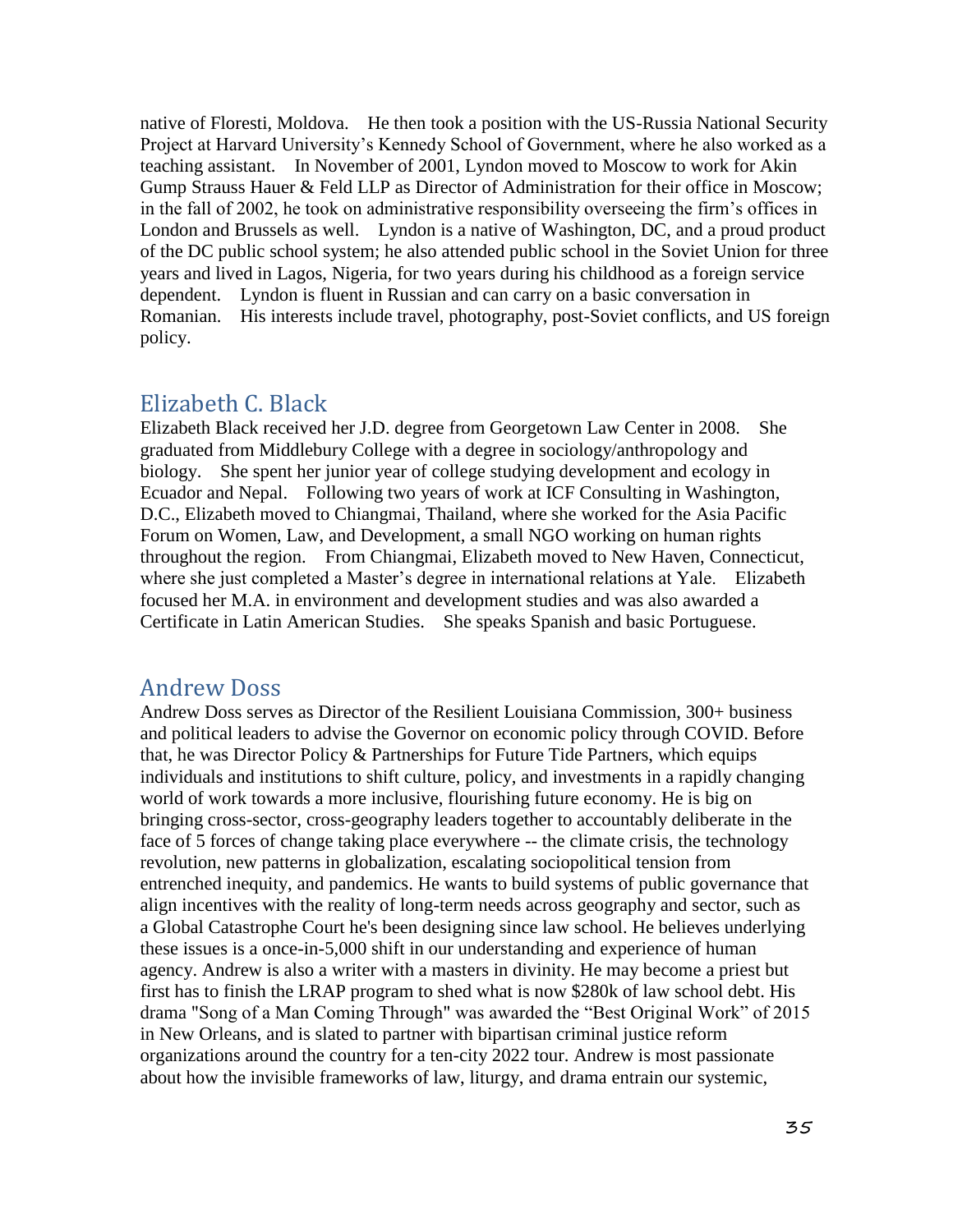cultural, and personal DNA. His major paper at the Yale Institute of Sacred Music focused on the formative power of collective, participatory singing. A native New Orleanian, he loves Mardi Gras, dressing up for Saints games, and the conversation that emerges while eating with hands at crawfish and crab boils. He is part of an all-male carnival dance squad, climbs furniture excitedly when connecting dots between theology and governance, and misses his GLS compadres.

### Edward J. Dougherty

Edward received his J.D. degree from Georgetown Law Center in 2008, as part of a concurrent JD/MA – International Affairs degree with the Johns Hopkins University School of Advanced International Studies (SAIS). His studies at the SAIS Bologna Campus during the 2004-05 academic year focused on international economics, with additional study in international human rights, conflict management, and the Italian language. Prior to returning to the academic realm, Edward's more traditional postcollege employment was with Andersen Consulting (now Accenture) in addition to work with a small equities-trading firm in the Palm Beaches. Between these roles, Edward traveled and worked abroad for three years, mostly as a crewman performing navigation, maintenance, and supply for a private motor vessel. In this capacity, Edward visited over 60 countries on six continents in the course of a two-year circumnavigation. This experience, which brought him into contact with many different cultures covering the spectrum of economic development, solidified Edward's interest in work focused on the international realm. Edward believes strongly that economic interdependence is essential to global political stability. As such (yet always cognizant of the possibility of an evolution in his career interests), Edward would like to work in international trade or on energy-related legal issues.

### Daniel J. Franklin

Daniel J. Franklin graduated from the Georgetown Law Center with a J.D. degree in 2008. While at Georgetown, he served as an Articles Editor for the Georgetown Journal of Gender and the Law. Daniel worked at the World Bank during his final semester at Georgetown. He was a summer associate in the New York office of O'Melveny  $\&$ Myers LLP during the summer of 2007, and worked as a Global Teaching Fellow for Georgetown's "Week One" Program in January 2007. During the summer of 2006, Daniel worked in London as a legal intern with INTERIGHTS, a British-based NGO that promotes human rights through law. Before attending law school, Daniel worked at The Synergos Institute, a New York-based non-profit organization that fights poverty and promotes equity throughout the developing world. Daniel also served with the United States Peace Corps in Burkina Faso. There, he spent two years in the village of Basma as a community health development worker and one year in Ouagadougou at the newlyformed Ministry for the Promotion of Human Rights. Daniel is a 2000 graduate of Brandeis University where he majored in Politics and minored in Women's Studies. In addition to two semesters of study abroad in London, Daniel's undergraduate experience included internships with then-Secretary of Culture, Media and Sport, Chris Smith, M.P. (U.K.) and U.S. Senator Joseph R. Biden, Jr., as well as the American Civil Liberties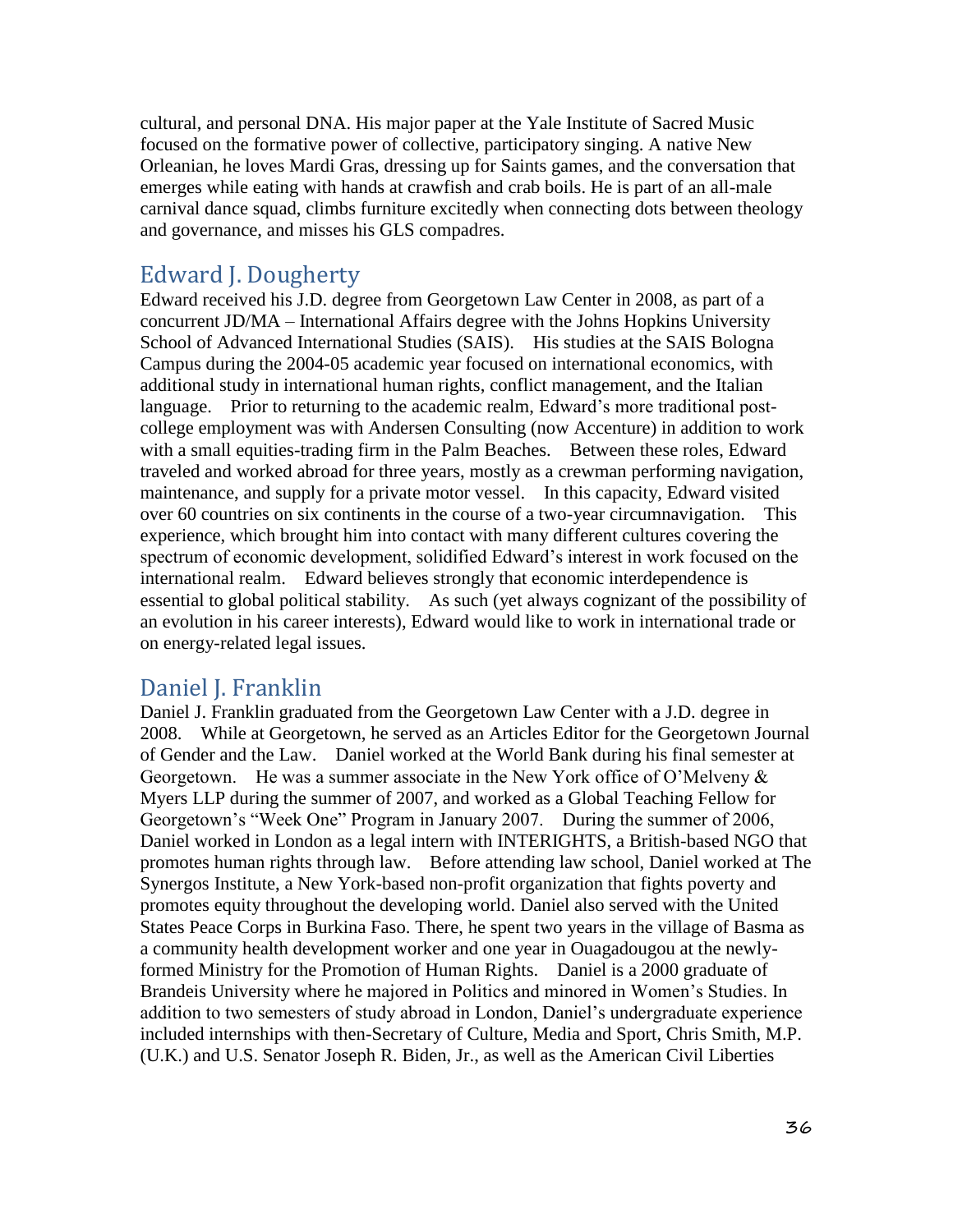Union and the Democratic Legislative Campaign Committee. Daniel speaks French and Mooré. He hales originally from Wilmington, Delaware.

## Jeffrey B. Gillie

Jeffrey Gillie received a J.D. degree from Georgetown Law Center in 2008. He grew up in New Jersey and graduated *magna cum laude* from Princeton in 2002 with a degree in German Literature. While at Princeton, Jeffrey was a goalkeeper on the soccer team and a drummer in a campus jazz band. As a German major, Jeffrey had the opportunity to spend a fair amount of time abroad, including a semester spent at the Freie Universität in Berlin, and a summer spent working in the Health Politics department of Merck & Co. in Munich. Upon graduating, Jeffrey returned to Berlin to pursue a Masters in German Literature at Humboldt University and to conduct an independent research project on Berlin's French Huguenot community. After a year in Berlin, Jeffrey decided to return to New York where he spent a year working at Simpson Thacher & Bartlett as a paralegal in the firm's project finance group. Before beginning law school at Georgetown, Jeffrey returned to Europe for one more year, during which he taught English to high school students in Strasbourg, France. Jeffrey speaks German and French, and concentrated on the European Union while studying at Georgetown. His other interests include music, cooking, traveling, and soccer.

## Kasey E. Lindsey

Kasey E. Lindsey received her J.D. degree from Georgetown Law Center in 2008. She grew up in San Antonio, Texas, where most of her time was spent playing various sports. She graduated magna cum laude from Tufts University with majors in International Relations (with a concentration in international economics) and French. She spent her junior year in Paris taking classes in economics, political science, and French literature at la Sorbonne Nouvelle and L'Institut Catholique. During three years at Tufts, she worked for the Boston Red Sox as a ball attendant and in Public Relations. After graduation she worked for the Chief Legal Officer of the Red Sox during the team's 2004 championship season, performing due diligence for the team and its corporate holdings. She then moved to the Massachusetts Attorney General's Office to paralegal in the Consumer Protection and Anti-Trust Division. This public work experience gave her an alternative view of the law, which was very different from a corporation's legal perspective. As a Global Law Scholar, Kasey hoped to synthesize her interests in foreign business law and sports law would help her pursue her goals in future international sports ventures.

# Anna Melamud

Anna Melamud received her J.D. degree from Georgetown Law Center in 2008. She graduated summa cum laude and Phi Beta Kappa from New York University with a major in politics and minors in English Literature and Russian & Slavic Studies. Her senior honors thesis explored transitional justice in the post-authoritarian regimes of South America and the Former Soviet Union. As an undergraduate Anna studied abroad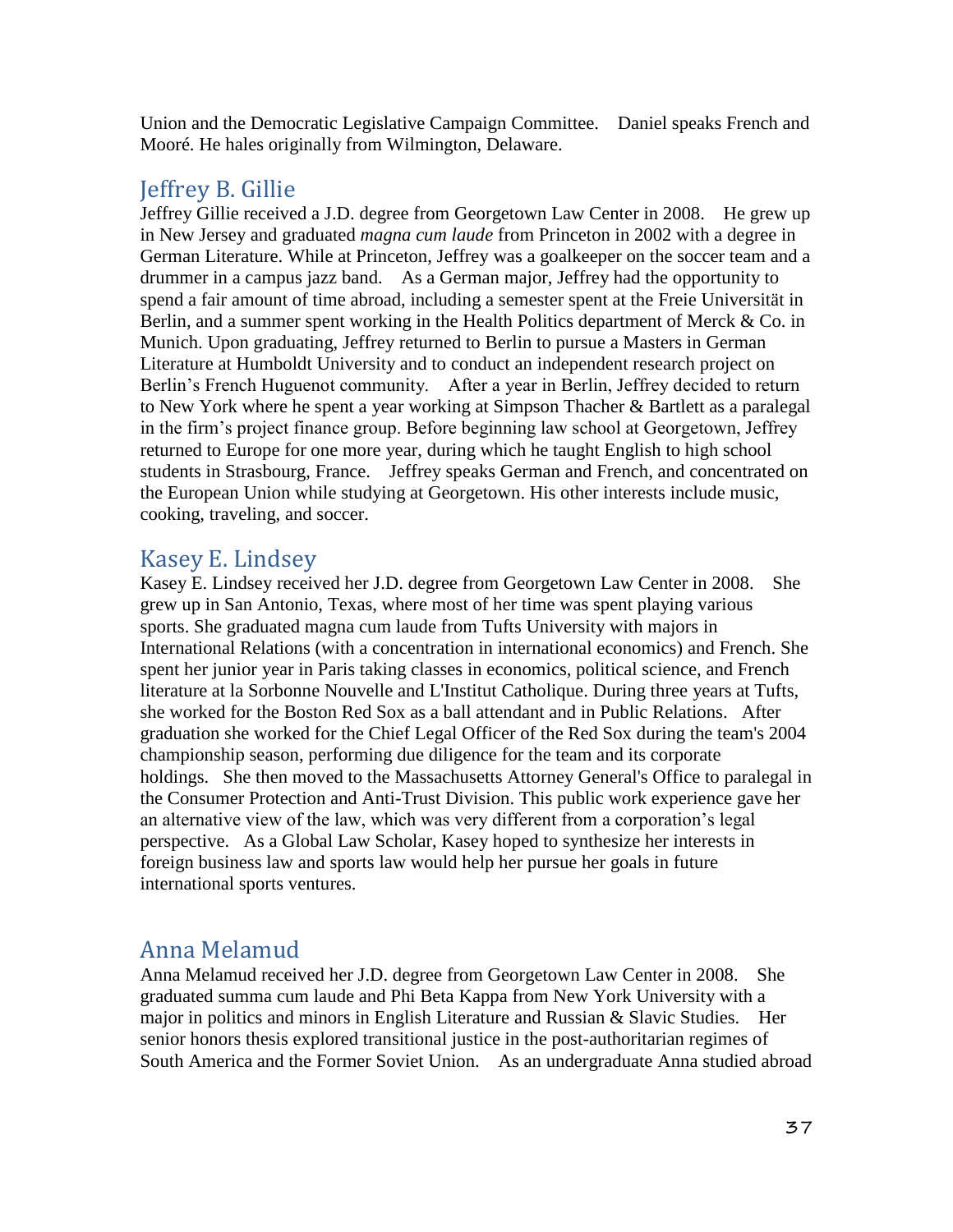in Prague, where she interned for a non-profit organization that aims to spread independent media to former Soviet states. During and after college Anna worked as a paralegal in the immigration department of a law firm, with mostly refugees and aliens in removal proceedings. In addition, Anna has advocated on behalf of refugees though HIAS, a non-profit immigrant rescue and resettlement organization. She has also taught holocaust studies to teenagers at the Museum of Jewish Heritage in New York. Anna spent the summer before law school teaching English in Sinaloa, Mexico as a Learning Enterprises volunteer. Her other international experiences include summer study in Spain and community service in Israel. She is a native of Ukraine and proficient in both Russian & Spanish. Anna enjoys international travel and cuisine and hopes to pursue a career in human rights or immigration policy.

#### Daniel Newman

Daniel Newman graduated from the Georgetown Law Center with a J.D. degree in 2008. He is a Global Law Scholar and a Notes Editor for the American Criminal Law Review. Daniel had his Note on trademark law published in the Fall 2007 issue of the University of Baltimore Intellectual Property Law Journal. Daniel most recently worked as a summer associate for Davis Polk & Wardwell, where he split the summer between the firm's New York and Tokyo offices, working with the Capital Markets group. During the 2007-08 school year, Daniel worked as a Global Teaching Fellow for Professor O'Sullivan in Georgetown's "Week One" Program, which introduces first-year students to transnational legal practice. In the 2006-07 school year, Daniel both interned for Federal Communications Commissioner Michael Copps, and was a Global Teaching Fellow for Professor Lazarus. Daniel's professional life prior to attending law school consisted mostly of Japan-related work. Before entering Georgetown, Daniel spent over four years in Tokyo as a telecommunications market analyst, where he conducted market research on new technologies and provided strategic consulting for some of the world's largest telecommunications carriers and equipment manufacturers. He also spent three years as a Japanese-to-English translator and editor for The Nihon Keizai Shimbun, Japan's largest circulation business newspaper. Daniel worked on articles dealing with the telecommunications sector, as well as corporate finance and Japanese monetary policy. Daniel graduated *cum laude* from SUNY Albany with a BA in sociology. Daniel is fluent in Japanese. Daniel is interested in international corporate transactions, such as fund-raising in the capital markets, technology licensing, and other intellectual property transactions.

### Elizabeth Silver (née Goergen)

In June of 2009, Elizabeth joined the New York office of Gibson, Dunn & Crutcher as a litigation associate. Elizabeth Goergen received her J.D. degree from Georgetown Law Center in 2008. She graduated magna cum laude from Tufts University in 2005, with majors in Political Science and Spanish. She studied in Madrid and witnessed firsthand the historical events of March 2004 - a terrorist attack, overnight political turnaround, and royal wedding – Her experience in Madrid helped cement her interest in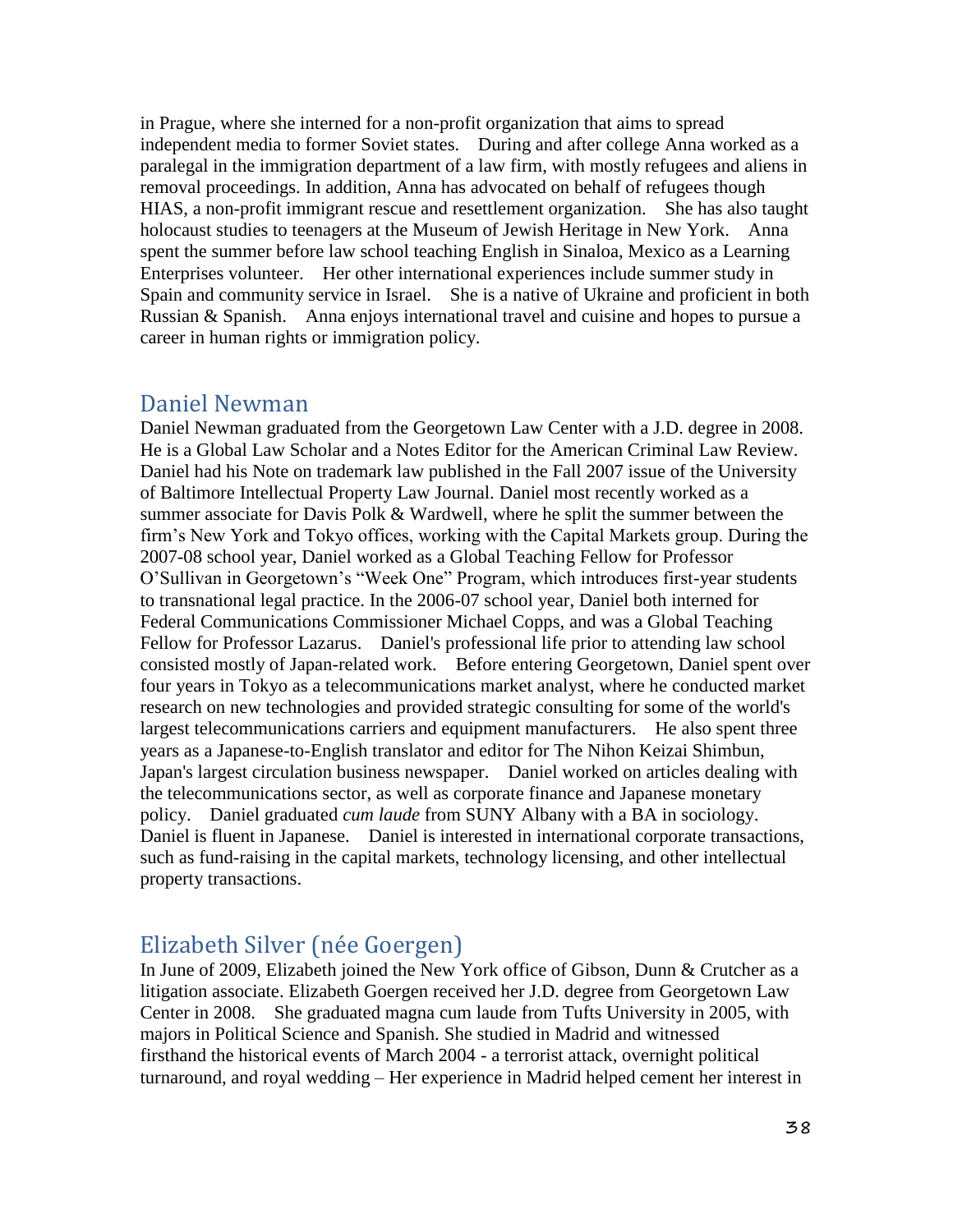European and human rights law. In college, Elizabeth worked for the Institute for Women's Policy Research and the Children's Defense Fund and she hopes to find a way to continue her work on an international level in those fields. She is currently working with the Pro Bono Institute on their corporate pro bono project. As a DC native, really from the DC proper, she is happy to be home.

#### Carlos Teuscher

Carlos Teuscher received his J.D. degree from Georgetown Law Center in 2008. He was born in Tokyo, Japan to an Argentine father and a Japanese mother. He attended the University of Southern California and graduated in 2004 with a BS in Biological Sciences with an emphasis on marine microbiology. After graduation, Carlos worked at the Environmental Secretary in Buenos Aires, Argentina on topics related to the Kyoto Protocol. Carlos speaks fluent English, Japanese, and Spanish, and is interested in working in areas of law involving Latin America, the US, and Japan. In a topic totally unrelated to his studies, Carlos taught aikido, the Japanese martial art, at USC, as well as in Spain and Argentina. Carlos also tries to spend as much time as possible golfing, skiing, and going to the beach.

### Craig Waugh

Craig Waugh received his J.D. degree from Georgetown Law Center in 2008. He graduated cum laude and with honors from the University of Vermont in 2004 with majors in Political Science and Spanish and a minor in English. Having been especially attracted to various aspects of US-Latin American relations as an undergraduate, Craig spent the fall semester of 2002 studying in Nicaragua. There his interest in law was sparked during a research project that analyzed the role of USAID in extensive Nicaraguan judicial reforms. During his senior year, Craig pursued his newfound interest in international law by framing his honors thesis around the implications of dispute resolution provisions in American Free Trade Agreements. Relocating from the woods to Washington, Craig continued to pursue his trade focus as a Georgetown student, while he enjoyed being exposed to other areas of law that he may found compelling.

#### Lisa T. Willis

Lisa graduated from Georgetown Law Center in 2008. She was awarded a BA in Art History from the University of California, Irvine in 1995. She spent her junior year of college studying at the University of Bordeaux, France. Lisa worked for several years before pursuing graduate study at George Washington University, where she was awarded the Graduate Student Fellowship and received an MA in International Affairs in 2002. While in graduate school Lisa worked part-time as the Assistant Administrator of the International Center, a small non-profit focused on diverse international development issues. She also took up the study of Mandarin and was awarded the Sigur Center for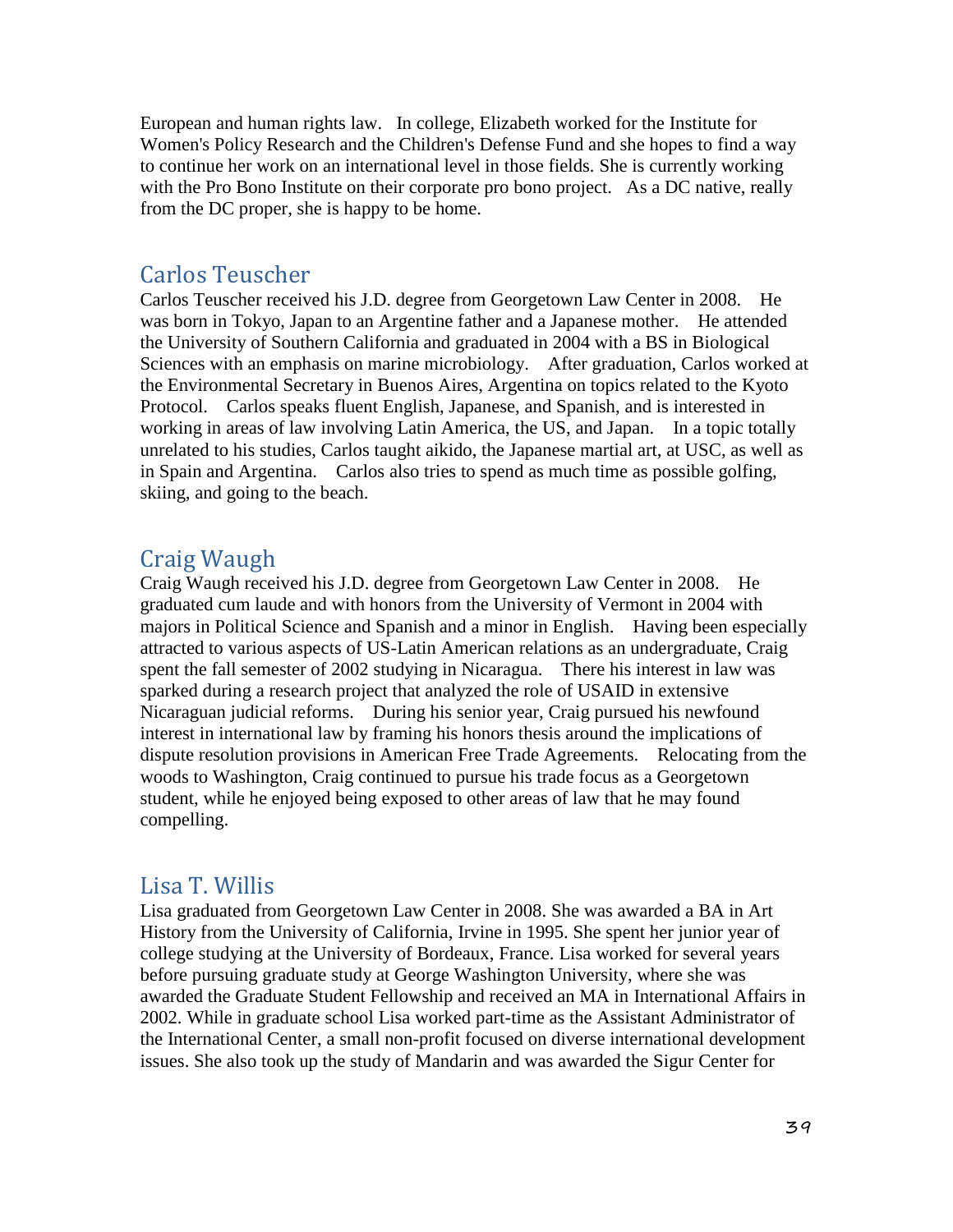Asian Studies Language Study in Taiwan grant, which allowed her to spend the summer of 2002 studying in Taipei at National Taiwan University's Chinese Language Division. After earning the MA, Lisa spent two years in New York working as an assistant at a French investment bank. Lisa speaks fluent French, and is proficient in Mandarin, Spanish and Italian.

### Class of 2007

*Members of the Global Law Scholars class: Andrew Bloom, Isis A. R. Britton, Frances Chang, Daniel Stephen Chertudi, Maria Arhancet Fehretdinov, Yonatan Gelblum, Makiko Harunari, Jacob David Howley, Jason Manning, Reuben Sequeira, Isis Sien, Caitlin Williams.*

#### Isis A. R. Britton

Andrew received his J.D. degree from Georgetown Law Center in 2007. He graduated with a Class 2 Division 1 honors degree in Economics from the University of New South Wales in Sydney, Australia. He is a dual-national and is no stranger to foreign travel. Born to native South Africans with Australian citizenship, Andrew traveled extensively throughout the world as a child. Before leaving for Australia, he worked full-time as a travel agent and continued this work throughout his undergraduate summers. As an undergraduate, Andrew majored in economics and econometrics and eventually wrote his honours thesis on non-tariff barriers to trade. He has lived with roommates from over twenty different countries and also taught first year microeconomics classes to over two hundred first year students hailing from over fifteen different countries. More recently, he spent four months living in Spain and an additional three months backpacking through Europe. Andrew's language is Spanish and plans to specialize in public international trade related issues.

### Frances Chang

Frances Chang is currently a Fellow in the White House Leadership Development Program, serving as a Senior Policy Advisor on the National Economic Council. She most recently served for four years as the Associate Director for South American Affairs at the U.S. Department of Justice's Office of International Affairs (OIA). Since joining OIA in 2007, Ms. Chang has been responsible for international law enforcement cooperation with partners in Canada, the English-speaking Caribbean, and East Asia, and has advised on U.S. litigation and legal policy issues arising from the execution of mutual legal assistance (MLA) and extradition matters.

Ms. Chang has served appointments as a Special Assistant U.S. Attorney in the U.S. Attorney's Office for the District of Columbia, and as a Desk Officer in the U.S. State Department. Ms. Chang also served as a Peace Corps Volunteer in the People's Republic of China. Ms. Chang received her undergraduate degree from Harvard University, and law degree from Georgetown University Law Center.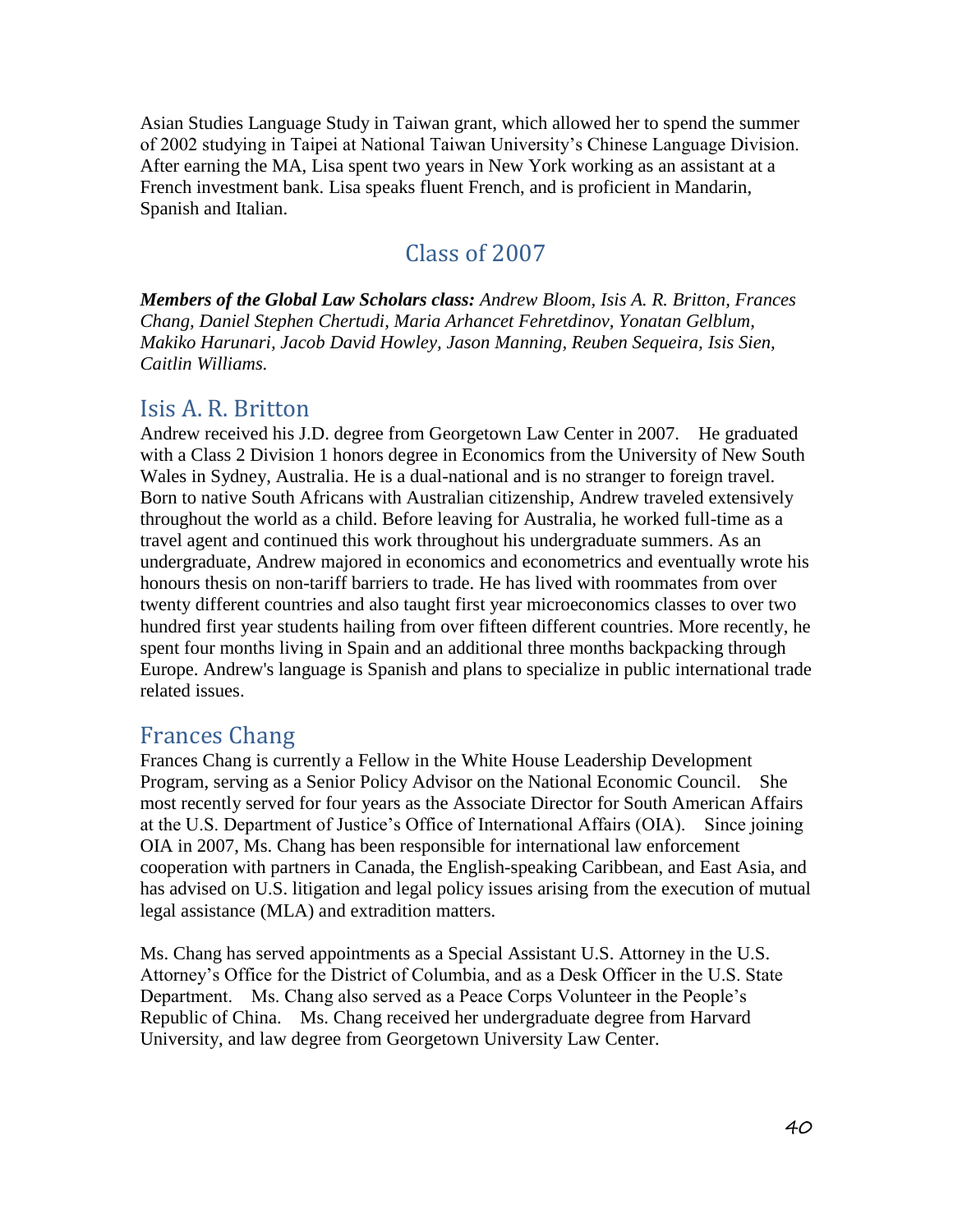# Daniel Stephen Chertudi

Daniel Chertudi received his J.D. degree from Georgetown Law Center in 2007. Daniel was born in Madrid to a Basque father and an American mother. He attended schools in France and the Netherlands before moving to Idaho, where he realized that there is diversity in American life not all countries can appreciate. Daniel graduated magna cum laude from the Georgetown University School of Foreign Service in 2003, writing his honors thesis on the role of European Union enlargement in shaping international agricultural biotechnology policy. He spent his junior year abroad at the Institut d Etudes Politiques in Strasbourg, France. Not quite prepared to make the leap directly into law school, he built upon his experiences as an oral historian for the Basque Museum in Boise, working and studying near Bilbao for a year with the help of the Basque Government. He is fluent in French and Basque and proficient in Spanish, and hopes to study immigration law while at law school. Despite being from Idaho, Daniel couldn't bake a potato to save his life, but makes a mean flan and vegetable lasagna.

## Maria Arhancet Fehretdinov

Maria Arhancet graduated magna cum laude from the School of Foreign Service at Georgetown University in 2004. She received honors in her major of International Political Economy and a certificate in Latin American Studies. As a native of Montevideo, Uruguay, Maria has a strong interest in economic and political issues affecting Latin America. Her thesis on "The Role of Corruption and Weak Institutions in Argentina's Economic Crisis" won the William Manger Award for the best thesis in Latin American Studies and was also published in the Mentis Vita Journal of Scholarship. In addition to her time spent in South America, she also studied abroad at the Universidad de Autonoma in Madrid, Spain attending classes at the business school. While living in Washington, D.C., Maria interned at the Department of Justice in the International Criminal Law Division working on Mutual Legal Assistance Treaties. This past summer, Maria was a summer associate at the law firm of Paul, Weiss, Rifkind, Wharton, and Garrison LLP in New York City and focused on litigation.

### Yonatan Gelblum

Yonatan Gelblum received his J.D. degree from Georgetown Law Center in 2007. He graduated *cum laude* from the University of California, San Diego in 2002 with a B.S. in Management Science and a B.A. with High Honors in Political Science/International Relations. As an undergraduate, he spent three semesters at the Georg-August University in Goettingen, Germany and interned for the State Department at the U.S. embassy in Bern, Switzerland. His subsequent honors thesis on Swiss money laundering controls earned UCSD's DeWitt-Higgs Prize for Outstanding Thesis in Law and Public Policy. After graduation, he spent a year in Austria on a Fulbright grant, researching E.U. enlargement, taking coursework at the Diplomatic Academy, and teaching English at local schools. During his first year at Georgetown, Yonatan was a part-time intern at the World Bank's Department of Institutional Integrity, and spent the summer as a research assistant to Prof. Neal Katyal, whom he assisted with issues regarding constitutional and comparative criminal law and with research for the military tribunal case of *Hamdan v.*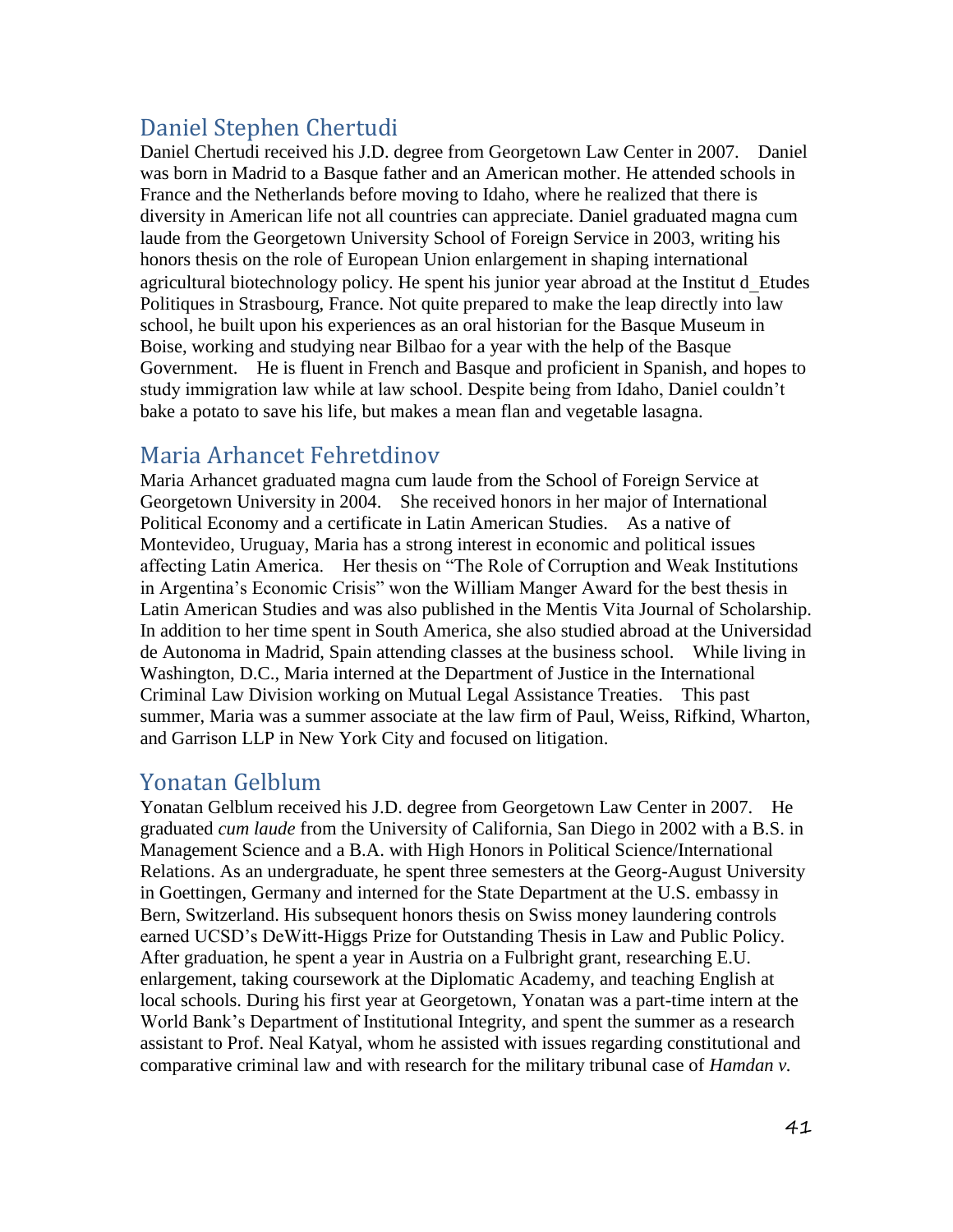*Rumsfeld.* Yonatan is fluent in German and Hebrew, and has a basic knowledge of French and Spanish. He is combining his legal studies at Georgetown with a Masters in Public Policy as part of a concurrent degree program with the Kennedy School of Government at Harvard.

#### Makiko Harunari

Makiko Harunari received her J.D. degree from Georgetown Law Center in 2007. She graduated from Yale University in 2001 with a double major in Political Science and Economics, concentrating in the field of International Political Economy. While in the university, she not only interned at the United Nations High Commissioner for Refugees (UNHCR) and at the Office of Public Defender in New Haven, but also mentored teenagers who had come in contact with the legal system. She was also heavily involved with theater at Yale, producing numerous shows. For the three years between college and law school, Makiko worked as an equity strategist for Goldman Sachs in Tokyo. During her first year of law school, she was involved in the Innocence Project and worked as a research assistant to Professor Feinerman. Makiko interned at the legal department of Siemens AG in Munich, Germany for her 1L summer. Having spent 13 years in Europe prior to college, Makiko has lived in three different continents and speaks proficient German as well as fluent Japanese.

### Jacob David Howley

Jacob Howley received his J.D. degree from Georgetown Law Center in 2007. He graduated from Phi Beta Kappa and magna cum laude with a B.A. in Modern Languages (German and Spanish) from Kenyon College in 2003. He studied for a year as a DAAD scholar and IES exchange student at the Humboldt-Universität zu Berlin (2001-02), where he became fascinated with Germany's emerging multicultural identity. In Berlin, he interned at the non-profit Antiracist Intercultural Information Center Berlin e.V., which allowed him to conduct his own research on public-school integration of Romani children. Jacob also volunteered at the Löwenzahn-Grundschule, a public elementary school designed for the integration of pupils with various ethnic backgrounds and physical or mental disabilities. Jacob's interest in language education has earned him a variety of meaningful experiences: an AmeriCorps literacy program in his native rural West Virginia, an experimental seminar in language-teaching technology, even a summer job as a German tutor to the U.S. Olympic Ski Team. After college, Jacob came to Washington, DC, as a technical intern at the American Institute for Contemporary German Studies, where he wrote and revised the official English translations of German election reports. He spent the summer of 2005 working at the law firm of Schellenberg Wittmer RA in Zurich, Switzerland, and the summer of 2006 at National Public Radio's Office of General Counsel. Among Jacob's legal interests is immigration law; he volunteered at the Catholic Charities Immigration Legal Services in Washington, DC, during the 2005-06 year, and he was a Student Note Editor on the Georgetown Immigration Law Journal. After being a Regional Finalist in the 2005-2006 European Law Moot Court Competition and the former German Foreign Minister at IES's annual Model EU Summit, Jacob's fascination for European Union law continues to grow. Outside of school, Jacob plays traditional Irish and American music on eight instruments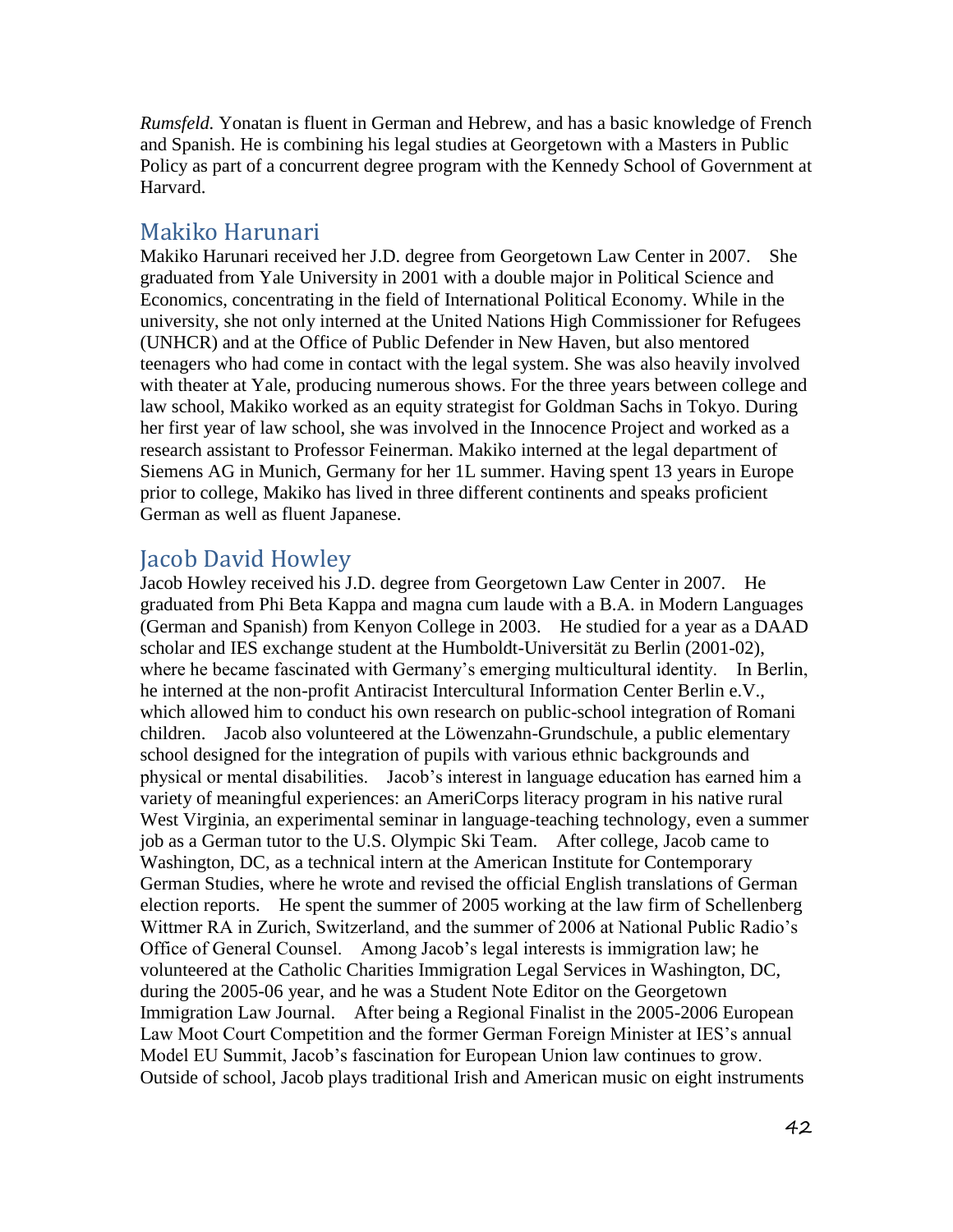and participates in the Indonesian Embassy's Central Javanese gamelan ensemble.

# Jason Manning

Jason Manning received his J.D. degree from Georgetown Law Center in 2007. He grew up in Los Angeles and attended the University of California, Berkeley. In college he played water polo, directed an elementary school tutoring program, studied in Florence and Barcelona, and earned a degree in political economy. Following graduation in 1998, Jason moved to New York City and spent two years as a financial analyst in the investment banking division of Credit Suisse First Boston, where his work included financing multinational oil projects and alternative energy ventures. After a year of coaching in Australia and backpacking in Southeast Asia, Jason returned to the financial markets as a hedge fund analyst for Offit Hall Capital Management in San Francisco. A year later he landed at Georgetown, where he began a joint JD/MSFS program with the Georgetown University School of Foreign Service in 2003. In Summer 2004, Jason studied military conscription in South Korea with a Horace Porter grant from the Institute for the Study of Diplomacy. In his dual-degree curriculum Jason is focused on ethics, foreign policy, and the use of force, as well as international finance. He enjoys writing and daydreaming.

### Reuben Sequeira

Reuben Sequeira received degrees in Engineering Physics and International Studies in 1992 from Westmont College in California. This coursework included one year in Jerusalem, Israel studying the politics and history of Southwest Asia. Upon graduation, he relocated to Belgium, where he earned an M.B.A. in International Finance from the Katholieke Universiteit Leuven. This was followed by a short engagement with the Finance department of Siemens Belgium, in a francophone environment. Reuben then assisted business development initiatives in Chennai, India, and Colombo, Sri Lanka, on behalf of a non-profit mission agency. Subsequent to leaving Southern Asia, Reuben has worked as a business consulting manager with Arthur Andersen, consulted independently with startup enterprises regarding business plan and financial model development, and, most recently, led a new product development team for United Resource Networks, a healthcare company based in Minnesota. Reuben received his J.D. degree from Georgetown Law Center in 2007. Reuben's interests in the legal field include international trade issues and related competition law, and comparative law, particularly with respect to emerging market countries. Reuben is married to Carmita Hedman, an American citizen raised in Latin America, and they have three children, ages 5, 3, and 1.

### Isis Sien

Isis Sien graduated Phi Beta Kappa with High Distinction from the University of California, Berkeley. At Berkeley, she majored in Political Science and minored in Public Policy and Spanish Language and Literature. As an undergraduate, she spent a year studying comparative politics at the University of London, where she took a special interest in developing nations in Eastern Europe. She spent the summers of 1999 and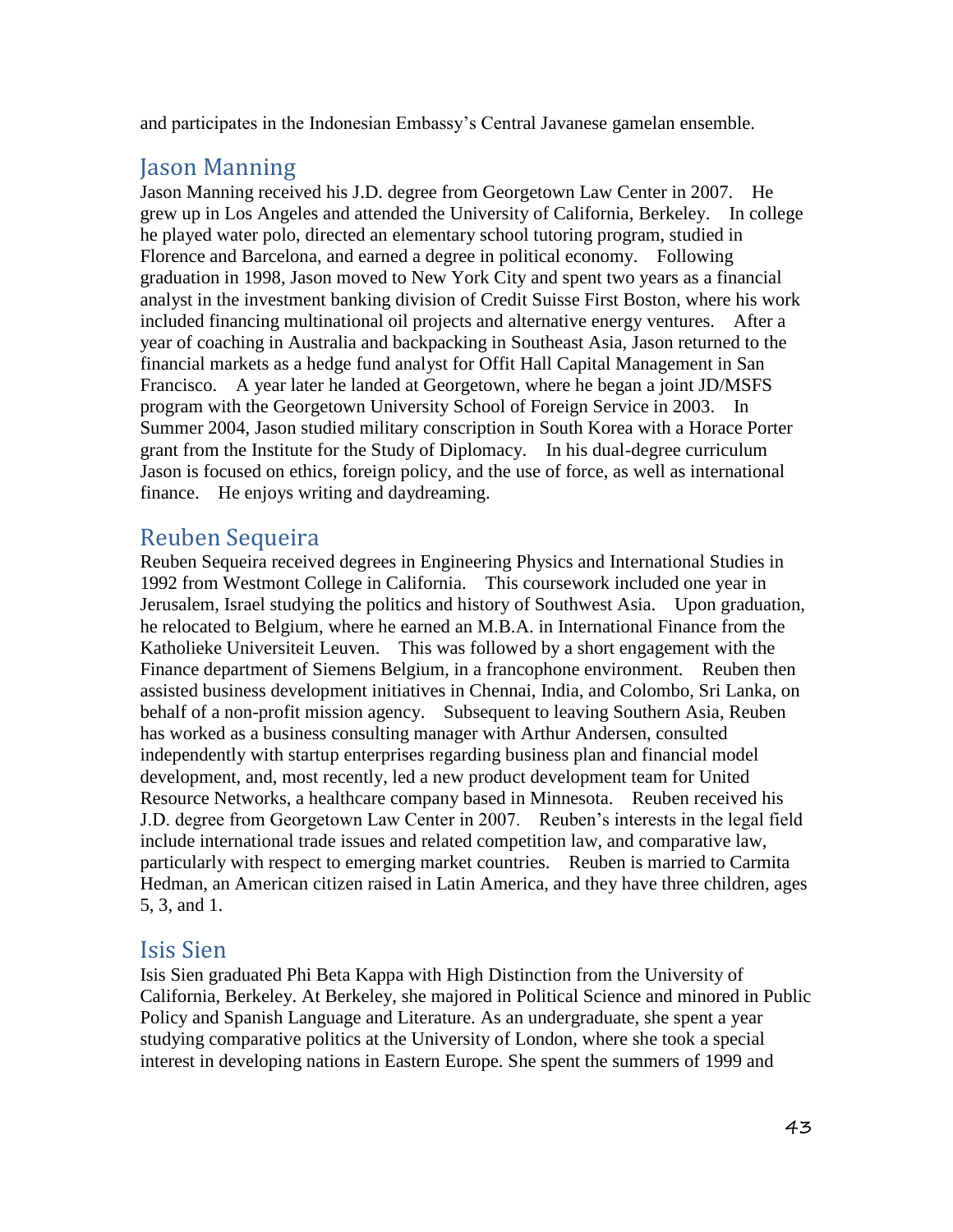2001 in rural areas of the Dominican Republic along the Haitian border, where she worked on sustainable development issues. She also implemented empowerment programs for communities and youth in the Dominican Republic. In her home state of California, she volunteered as a Peer Court defense attorney and a Spanish translator at a free medical clinic, and later became active in the Berkeley Student Legal Clinic and Student Advocate Office. She worked as a legal researcher for a public defender and as a legal assistant on a class action suit for a San Francisco labor law firm. She spent the summer of 2005 doing transactional and consultation work, and learning the civil code system in Cairo at an Egyptian law firm. Isis received her J.D. degree from Georgetown Law Center in 2007. While at Georgetown, she was a Legal Writing Law Fellow and a member of the Georgetown Law Journal. She loves movies, the ocean, and a good laugh.

### Caitlin Williams

Caitlin received her J.D. degree from Georgetown Law Center in 2007. She had her first international experience when she was 17 and she took a year off of high school to live as an exchange student in the Netherlands. She then went to Brown University where she graduated *magna cum laude* in 2001 with a BA in Religious Studies and International Relations. She was also awarded the Samuel Lampert Prize in International Understanding for her paper on Naguib Mahfouz and changing Arab identity in the Twentieth Century. During her time at Brown she also studied at the Universita di Bologna in Italy. Caitlin was admitted to Georgetown's Masters of Arts in Arab Studies program in 2001, but decided to take some time off before pursuing her degree. She spent some time working at the Center for Strategic and International Studies in Washington, DC where she was a research assistant to Daniel Benjamin and helped him complete his book "The Age of Sacred Terror." In May 2003, Caitlin left CSIS and went to live in East Jerusalem where she worked in the West Bank and Gaza for MEND - Middle East Nonviolence and Democracy, a Palestinian organization that works with Palestinians to teach them about nonviolence and nonviolent resistance. She returned to the Graduate School to pursuing a joint degree - JD/MA in Arab Studies. When she is not studying, Caitlin is an avid film and music lover and is currently trying to recreate all the recipes she learned while overseas.

## Class of 2006

*Members of the Global Law Scholars class: Adam C. Briggs, Turgut Cankorel, Eddy Yisyin Chan, Christy Ann Fisher, Lars Genieser, Arwen E. Joyce, Barry H. Junker, Stefka I. Kavaldjieva, Duane Lambeth, Shoshanna E. Lewis, Deborah Loomis, Jerod L. Markley, Christina Ann Mueller, Zoe A. Vantzos, Kristen Young.*

### Adam C. Briggs

Adam C. Briggs is a member of the Political Law and Litigation practice groups in the Madison, Wisconsin office of Godfrey & Kahn. Adam graduated, cum laude, from the Georgetown University Law Center with a J.D. degree in 2006. Adam was a Global Law Scholar at Georgetown. While at the Law Center, Adam was a member and editor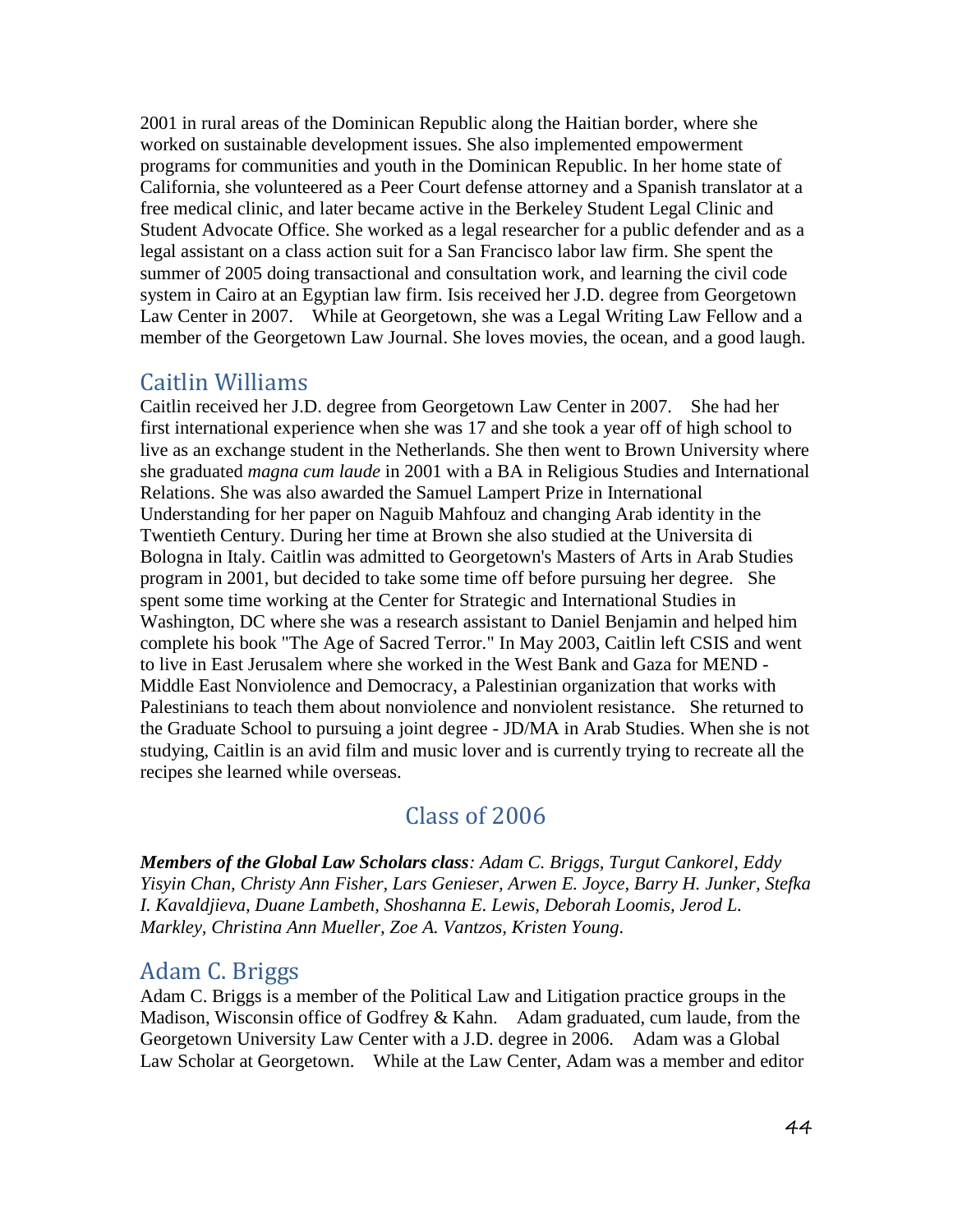of the Georgetown International Environmental Law Review and a law clerk to U.S. Senate Judiciary Committee ranking member Patrick J. Leahy. Adam graduated, Phi Beta Kappa with Comprehensive Honors, from the University of Wisconsin—Madison in 2001. He majored in Political Science, History, and East Asian Studies. While in Madison, Adam served as Director of the University's Distinguished Lecture Series, an undergraduate Writing Fellow, a regular political columnist for The Daily Cardinal and as president of the Class of 2001. During his junior year, Adam studied at Beijing Normal University through a U.S. government Boren scholarship. In addition to interning at CNN's Beijing bureau, and working as a research assistant at the U.S. Embassy, Adam traveled throughout China's less-developed Northern and Western regions. Adam then served as a China Analyst with the U.S. Department of Defense, receiving a directoratelevel coin for invaluable service from Major General Richard Quirk (USA) in July 2003. Adam enjoys running and is a devoted fan and shareholder of the Green Bay Packers.

### Turgut Cankorel

Turgut Cankorel is legal counsel at the International Finance Corporation (IFC), a part of the World Bank Group, which promotes sustainable private sector development in developing countries. He is responsible for providing legal and policy advice to the IFC management and operational departments on investment, advisory and corporate matters. In his role he covers the EMENA region, and focuses on equity, private equity, debt, and capital markets products. Prior to joining IFC, he was an International Partner at Chadbourne & Parke, focusing on cross-border transactions, sitting in the New York and Istanbul offices for about a decade. He received his J.D. from Georgetown in 2006, where he was a Global Law Scholar concentrating on international and business law. At law school he was a Legal Research and Writing teaching fellow for two years, a member of the Georgetown Journal of Immigration Law, and the founder of Turkish Law Society. Prior to Georgetown he was an international trade analyst at Baker Donelson law firm in Washington, D.C. where represented Turkish steel and other export industries in international trade regulation matters including antidumping, countervailing duty, and global safeguard investigations. Turgut earned his B.A. from Harvard University in economics in 2001, where his honors thesis focused on commodity pricing trends as inspired from his internship at the United Nations Conference on Trade and Development (UNCTAD). He grew up in Switzerland and Turkey, where he attended the International School of Geneva and The Koç School, respectively.

### Eddy Yisyin Chan

Eddy Chan is a founding partner of "Indonesia-only" independent early-stage venture capital firm Intudo Ventures, that acts as the Indonesia beachhead strategy for dozens of leading institutions, VC/PE/hedge funds and family offices from the United States, North Asia and Southeast Asia and supports the "digital transformation" strategy of dozens of Indonesian conglomerates. Intudo portfolio companies include Xendit, Halodoc, TaniHub Group, Kargo, PasarPolis, BeliMobilGue, Yummy Corp., and more.

Prior to co-founding Intudo Ventures, Eddy invested in and advised startups since the late 1990s, including PayPal, SpaceX (US\$46B), Palantir Technologies (US\$50B), Affirm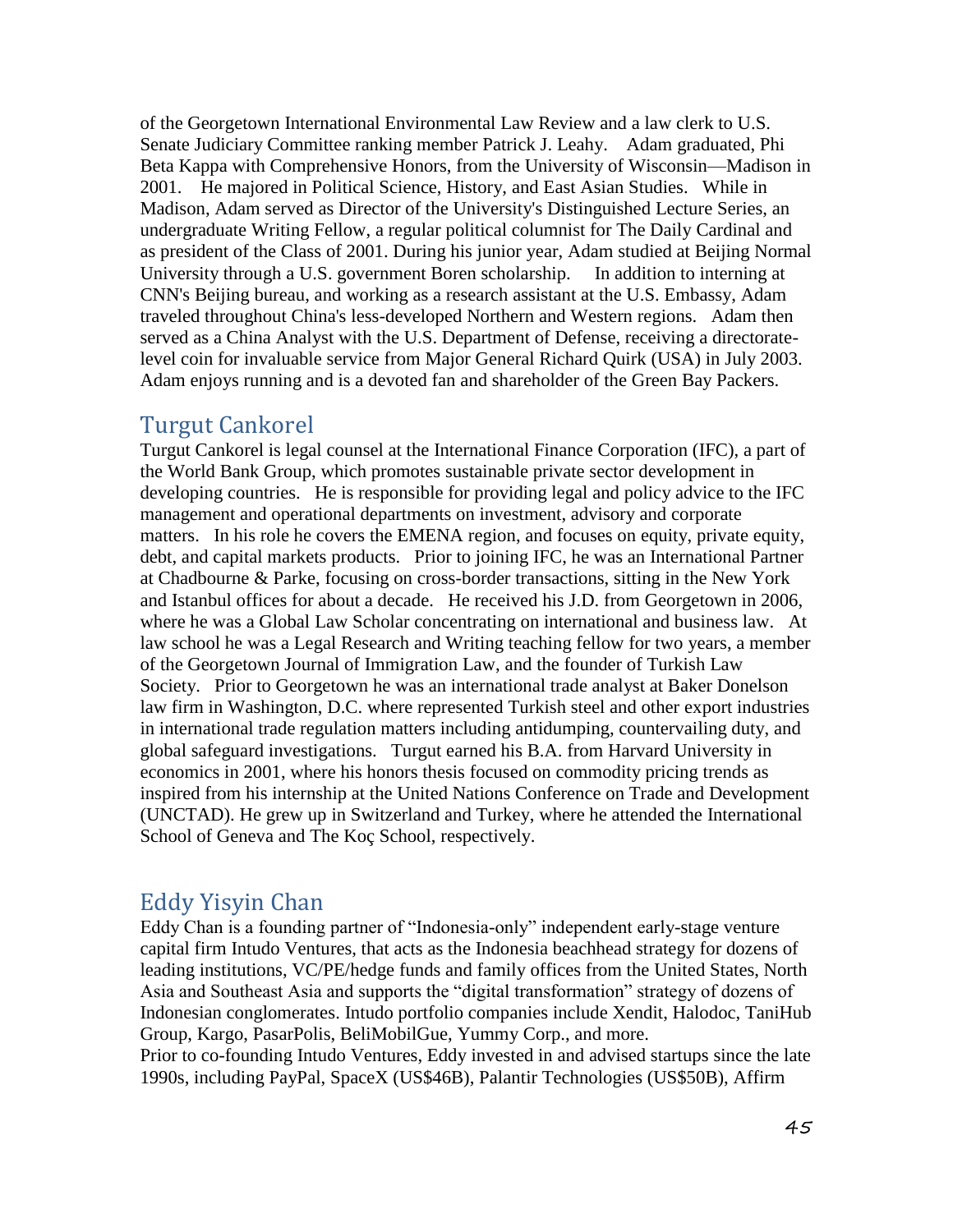(US\$25B), invested in venture funds including Founders Fund, founded and operated venture-backed technology companies with operations in Silicon Valley and Asia, practiced corporate/M&A/private equity/venture capital law in Silicon Valley and Asia at Morrison & Foerster LLP and represented companies as an investment banker.

### Christy Ann Fisher

Christy Fisher serves as Court Counsel to the Supreme Court of the Republic of Palau in Koror, Palau. Before moving to Palau, she worked with the World Federalist Association (WFA), the Center for Strategic and International Studies, and the ABA's Death Penalty Moratorium Implementation Project. Christy graduated as a Global Law Scholar from the Georgetown Law Center in 2006 with a J.D. degree. Christy studied at the Fletcher School of Law and Diplomacy at Tufts University, where her concentrations were international organizations and human rights. Prior to matriculating at the Georgetown Law Center, Christy worked with the international health attaché's office at the U.S. Mission to the U.N. in Geneva, Switzerland. After graduating from college with a double major in Political Science and English literature, Christy taught English and International Relations in rural Japan for 2 years. There, she gained her Japanese proficiency and earned certificates in kitsuke (kimono dressing), chado (tea ceremony), and teaching Japanese as a foreign language. Christy was first introduced to international affairs by her participation in a local Model U.N. conference. Since then, Christy has worked to promote international education by working on the staff of several Model U.N.s, and has served on the board of directors of the International Model U.N. Association.

### Lars Genieser

Lars Genieser received a J.D. degree from Georgetown Law Center in 2006. Lars graduated *summa cum laude* from Princeton University with a B.S. in Chemical Engineering. Following graduation, he studied for one year at the University of Düsseldorf in Germany under a German Academic Exchange Service fellowship. Lars earned a Ph.D. from the Massachusetts Institute of Technology and conducted postdoctoral research at Eindhoven University in The Netherlands under a National Science Foundation fellowship. He has worked as a development scientist for two multinational corporations, participating in international research teams. Lars is fluent in German and reads French. He presently works as a patent agent for a Washington law firm. His interests are in intellectual property law and transactional law in an international context.

## Arwen E. Joyce

Arwen E. Joyce practices as a capital markets attorney in Linklaters' London office. In 2006, Arwen Joyce graduated, cum laude, from the Georgetown Law Center with a J.D. Degree in 2006. She was a Global Law Scholar at Georgetown. Arwen was also an editor on the Georgetown Journal of Legal Ethics, spent a semester in Georgetown's International Women's Human Rights Clinic, served as a Student Bar Association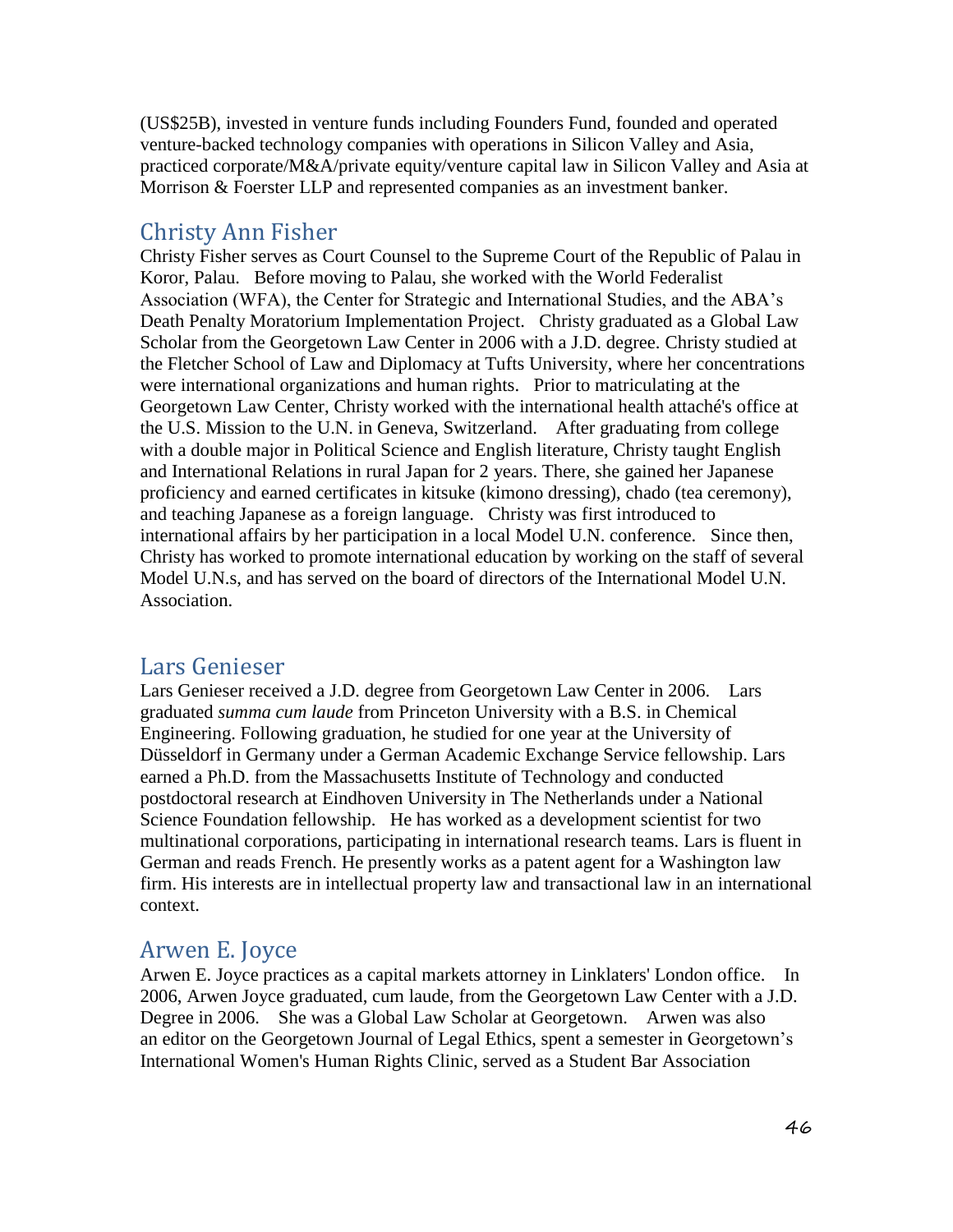representative, and worked in a French employment law firm during the summer of 2004 as part of the International Internship Program. Before and during law school, Arwen worked as an International Analyst for the Department of Defense in the Office of International Armaments Cooperation. She graduated from the University of Virginia in 2001 with a B.A. in French and Government. During college, Arwen studied abroad at the Institut d'etudes Francaises in La Rochelle, France, and worked in a pub in Cambridge, England.

### Barry H. Junker

Barry H. Junker is clerking for Judge Ellen Bree Burns. Barry graduated, cum laude, from the Georgetown Law Center in 2006 with a focus of study on public international law. He was a Global Law Scholar at Georgetown. While attending law school, Barry served as a member of a research team that helped Professor Neal Katyal prepare and win the case of Hamdan v. Rumsfeld before the D.C. Circuit and the United States Supreme Court; worked for the U.S. Agency for International Development in Kosovo; served as President of the Law Democrats and conducted election protection in Ohio in 2004; showed he can perform in a kick-line and sing with a German accent in the Gilbert & Sullivan Society's production of Cabaret; and served as Defense Counsel for indigent clients before the D.C. Superior Court through the Criminal Justice Clinic. Barry graduated, *magna cum laude,* from Duke University in 1998 with a double-major in History and German. His undergraduate studies included a semester in Berlin, Germany, graduate-level work in medieval and early modern Germany, and the Naval ROTC program. Upon graduation, Barry received his commission as an officer in the United States Navy, specializing in Surface Warfare. He was awarded a Fulbright Scholarship, and spent the first year of his military career at the University of Heidelberg, Germany, studying International Relations and International law. His studies focused on the development of democracy and federalism in the European Union and the former Soviet States, as well as the involvement of the United Nations in the application of international law. During the Kosovo Conflict, Barry interned at the U.S. Army Office of the Judge Advocate, also located in Heidelberg, Germany. Upon completion of the Fulbright Scholarship, he returned from abroad to continue his service as a Surface Warfare Officer, which included tours in Seattle, WA and Yokosuka, Japan. From 1999 to 2003, Barry was involved in significant Joint and Allied naval operations in Southeast Asia and the Middle East, including serving on the first-strike platform in Operation Iraqi Freedom and a stint as Fleet Tactical Officer during Operation Enduring Freedom. Barry is proficient in German with conversational use of French.

### Stefka I. Kavaldjieva

Stefka I. Kavaldjieva is on the International Capital Markets—Derivatives and Structured Finance team at Allen & Overy LLP in London. Stefka graduated, cum laude, from the Georgetown Law Center in 2006. She was a Global Law Scholar at Georgetown, and a pro bono pledge honoree by virtue of her volunteer work with the D.C. Corporation Council and Community Tax Aid. During her summers, Stefka worked first for the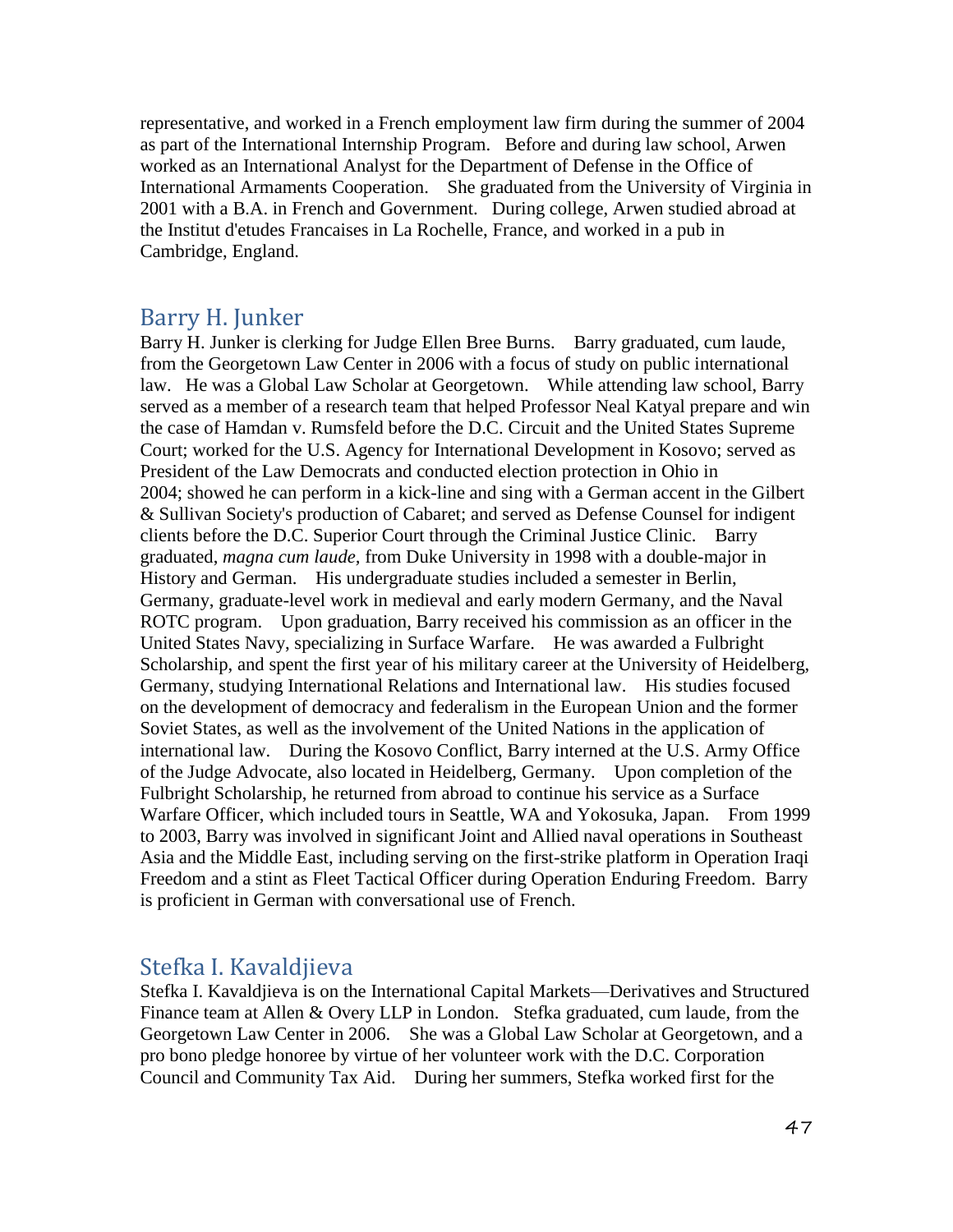General Counsel of G.E. Oil & Gas in Florence, Italy, and then was a summer associate with Allen & Overy LLP in London, United Kingdom, and Frankfurt, Germany. Before law school, Stefka worked as a financial analyst with the Corporate Finance Division at Rothschild Inc., a Franco-British private investment bank. She completed training in financial modeling with the Royal School of Mines at Imperial College, London, and was an integral part of Rothschild's worldwide Natural Resources Team. That team worked in the areas of project finance, Chapter 11 restructuring and mergers and acquisitions of mining, oil and gas, and utilities companies. She worked for clients in cross-border transactions involving Australia, Japan, Latin American and the Caribbean, Canada, South Africa, Russia, Romania and the United States. Stefka graduated, summa cum laude, from the School of Foreign Service at Georgetown University in 2001. She has a B.S. in Foreign Service, majoring in International Political Economy with a Certificate in International Business Diplomacy. During her junior year, Stefka attended the international program at l'Institut d'Etudes Politiques de Paris in France where she completed a French diploma in European political and social sciences. Stefka is a citizen of Bulgaria and speaks Bulgarian, Russian, French, and Italian, and she uses Spanish.

### Duane Lambeth

Duane Lambeth is a Loan Specialist and Credit Officer at the Export-Import Bank of the United States (Ex-Im Bank). She has overseen bank and corporate credit risk analysis for ST, MT, and LT transactions originating in Argentina, Brazil, Colombia, Mexico, Ukraine, and Venezuela. Duane's interests are in international commercial and trade law.

Duane graduated from the Georgetown University Law Center with a J.D. degree in 2006. She was a Global Law Scholar at Georgetown. Duane has worked in international banking for 20 years, with assignments at the commercial banking and multilateral development agency levels in the United States and Madrid, Spain. Duane graduated, *magna cum laude* and Phi Beta Kappa, from Georgetown University. She holds a Ph.D. degree from Georgetown and an M.B.A. with a specialty in International Business and Finance from the University of Michigan. She also studied at Universidad Complutense de Madrid in Spain. Duane is fluent in Portuguese and Spanish.

## Shoshanna E. Lewis

Shoshanna E. Lewis is an associate in the London office of Skadden, Arps, Slate, Meagher & Flom (U.K.) LLP. Shoshanna graduated, magna cum laude, from the Georgetown University Law Center with a J.D. degree in 2006; she was also awarded the Order of the Coif. Shoshanna was a Global Law Scholar and a senior editor of the Georgetown Journal of International Law. After her first year of law school, Shoshanna split her summer between an internship at the Paris law firm of Bernard-Hertz-Béjot, where she focused on international arbitration and cross-border corporate transactions, and Georgetown Law Center's summer program at University College London. Following her second year of law school, Shoshanna worked as a summer associate at the London office of Skadden, Arps, Slate, Meagher & Flom (U.K.)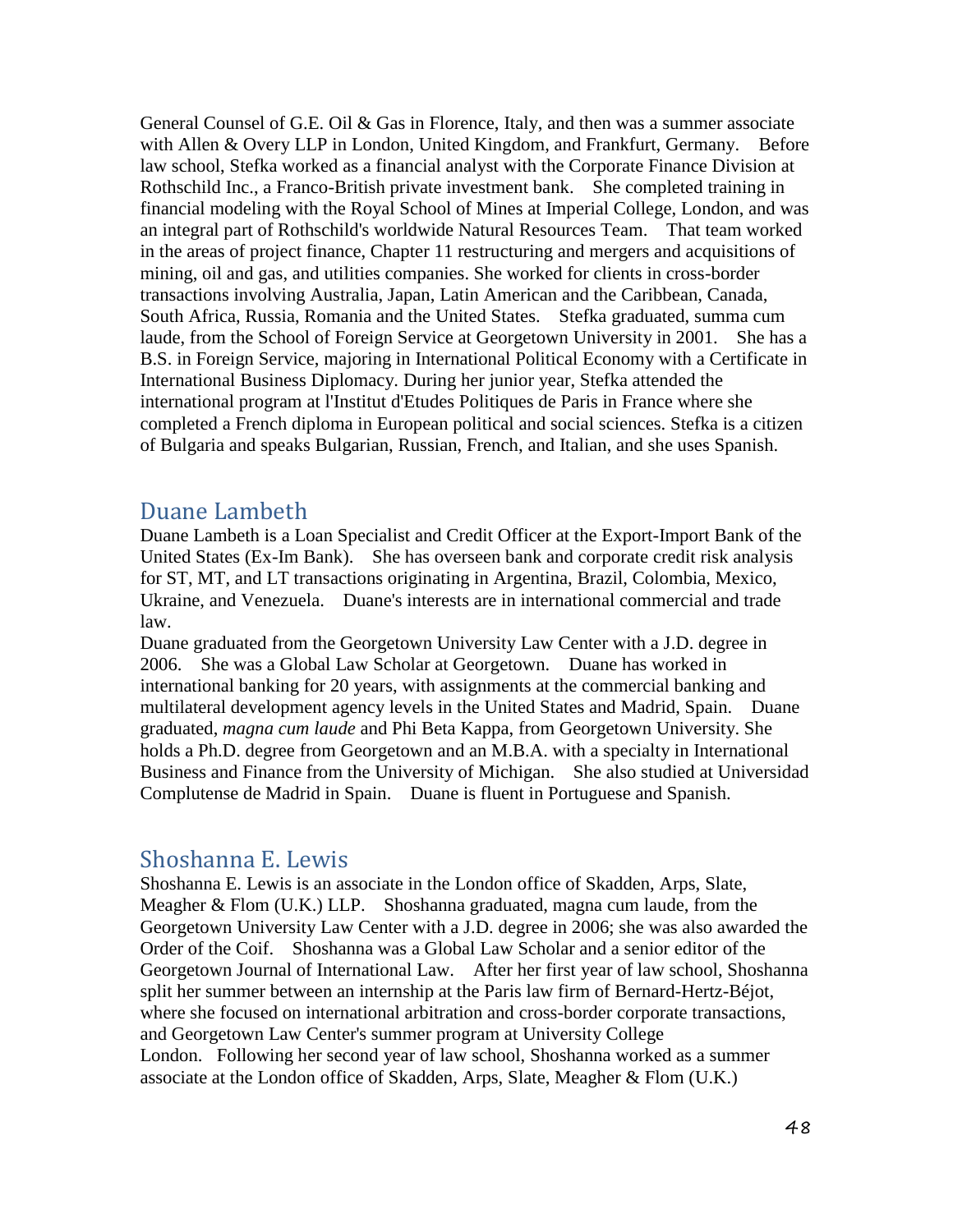LLP. She continued her work at Skadden in the Corporate department of the firm's Washington, D.C., office during her third year. Prior to matriculating at the Law Center, Shoshanna spent six years with The Coca-Cola Company. She held a series of positions on a worldwide software implementation project, completing long-term assignments at manufacturing facilities in Ireland and France. Her focus on business processes and regulations related to Coca-Cola's transnational operations furthered her interest in international corporate law, prompting her return to Georgetown to pursue her J.D. Before joining Coca-Cola, Shoshanna spent two years as an event coordinator at the Georgia Dome before being hired by the Atlanta Committee for the 1996 Atlanta Olympic Games (ACOG) and becoming Assistant Venue Manager of the Aquatic Center. During her two years with ACOG, she worked with representatives from the International Olympic Committee, the National Olympic Committees of 197 countries, and international sports federations to plan venue operations for the site of five Olympic sports.

### Deborah Loomis

Deborah Loomis graduated, cum laude, from the Georgetown Law Center with a J.D. degree in 2006. She was a Global Law Scholar at Georgetown. Deborah then graduated from the Naval Justice School. She is presently serving at the Navy Legal Service Office in Jacksonville, Florida. Prior to matriculating at Georgetown, Deborah was commissioned in the United States Navy and became a surface warfare officer. During her first five years of active duty she served as Electrical Officer onboard USS Gonzalez (DDG 66) and Navigator on USS Kinkaid (DD 965), completing two sixmonth deployments in the Adriatic Sea and Persian Gulf, respectively. Following her time at sea, Deborah was assigned to the Navy's Office of Legislative Affairs where she served as a liaison officer to the United States Senate. Deborah graduated in 1998 from the University of Pennsylvania. As part of the Huntsman Program in International Studies and Business, she earned a B.S. in Economics from the Wharton School and a B.A. in International Studies from the School of Arts and Sciences. While in the university she spent a semester studying at the Institut d'Etudes Politiques in Aix-en-Provence, France and worked at a telecommunications software company in Trent, Italy for a summer. Deborah was born in Rome, Italy and is fluent in both Italian and French.

## Jerod L. Markley

Jerod L. Markley graduated from the Georgetown University Law Center as a Dean's Scholar in May 2006. He was also a Global Law Scholar at Georgetown. Jerod graduated from the Basic Lawyer Course at Naval Justice School in October 2006. He is currently a Legal Assistance Attorney and Defense Counsel at the Navy Legal Service Office North Central, Washington Navy Yard. Jerod is interested in European Union Law, and national as well as international security issues. Jerod graduated, *cum laude,*  from Texas A&M University in 1995 with a degree in Physics and a minor in French. He spent the summer of 1995 studying at l'Université de Caen in France. Upon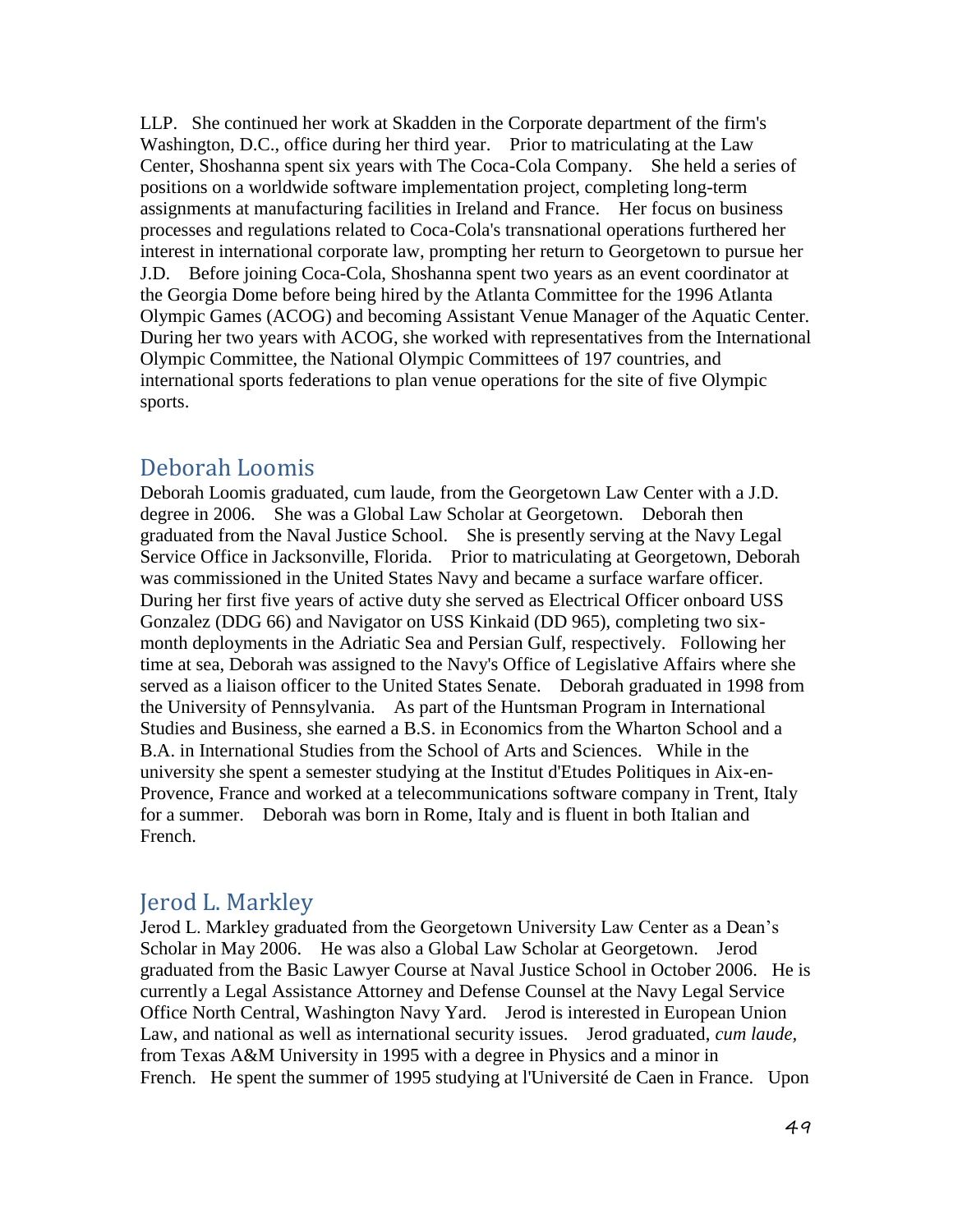graduation, he spent a year teaching high school mathematics in Texas. Jerod took a commission in the U.S. Navy in 1997. He has been stationed up and down the East Coast, serving as a junior officer onboard the submarine USS Springfield (SSN 761) and as Assistant Officer in Charge of the Strike Planning Cell aboard the aircraft carrier USS George Washington (CVN 73.) He has twice deployed for six months at a time to the Mediterranean Sea, Indian Ocean and Arabian Gulf. He is a qualified nuclear submarine engineer and Tomahawk missile Senior Mission Planner.

#### Christina Ann Mueller

Christina Ann Mueller graduated, cum laude, from the Georgetown Law Center with a J.D. degree in 2006. She was a Global Law Scholar at Georgetown.

#### Zoe A. Vantzos

Zoe A. Vantzos is currently an associate in the Merger and Acquisitions Practice Group at the New York office of Jones Day. Zoe graduated from the Georgetown Law Center with a J.D. degree in May 2006. She was a Global Law Scholar at Georgetown. Zoe worked as a summer associate at Jones Day. She also interned at USAID's Kosovo office where she was seconded in the Office of the Prime Minister, as well as France Telecom's International M&A department in Paris. Prior to attending Georgetown, Zoe graduated from the Johns Hopkins School of Advanced International Studies (SAIS) with a M.A. in International Relations in 2001 and from University of California—Santa Cruz with a B.A. in Anthropology in 1999. She also worked for the World Bank in the Environment Department as well as the Africa Region, where her work focused on sub-Saharan Africa, primarily focusing on the World Bank's country assistance program in Zambia.

### Class of 2005

*Members of the Global Law Scholars class: Alia E. Eyres, Mathew J. Galvin, Marla Goodman, Abigail (Abby) Gordon, Courtney Jean, Benjamin Kacey, Kathleen Kerr, Adriana Kertzer, Alia E. Marwah, Laith Mosely, Sarah G. Rapaway, Jovana Vujovic, Annie Wartanian, Tara Weinstein.*

#### Alia E. Eyres

Kristen Young received her J.D. degree from Georgetown Law Center in 2006. She received a Masters degree in International Relations from the London School of Economics and Political Science (LSE) in 2002, and is a 2001 *magna cum laude* graduate of Wellesley College, where she double majored and earned departmental honors in French and Political Science. While at Wellesley, she spent her junior year in Paris, splitting her studies between l'Institut d'études politiques de Paris (Sciences Po) and l'Université de Paris III (Sorbonne Nouvelle). During the summer of 2000, she interned at the U.S. Department of State as both a staff assistant to Special Adviser on Democracy in the Balkans James C. O'Brien and as a press intern within the Press and Public Affairs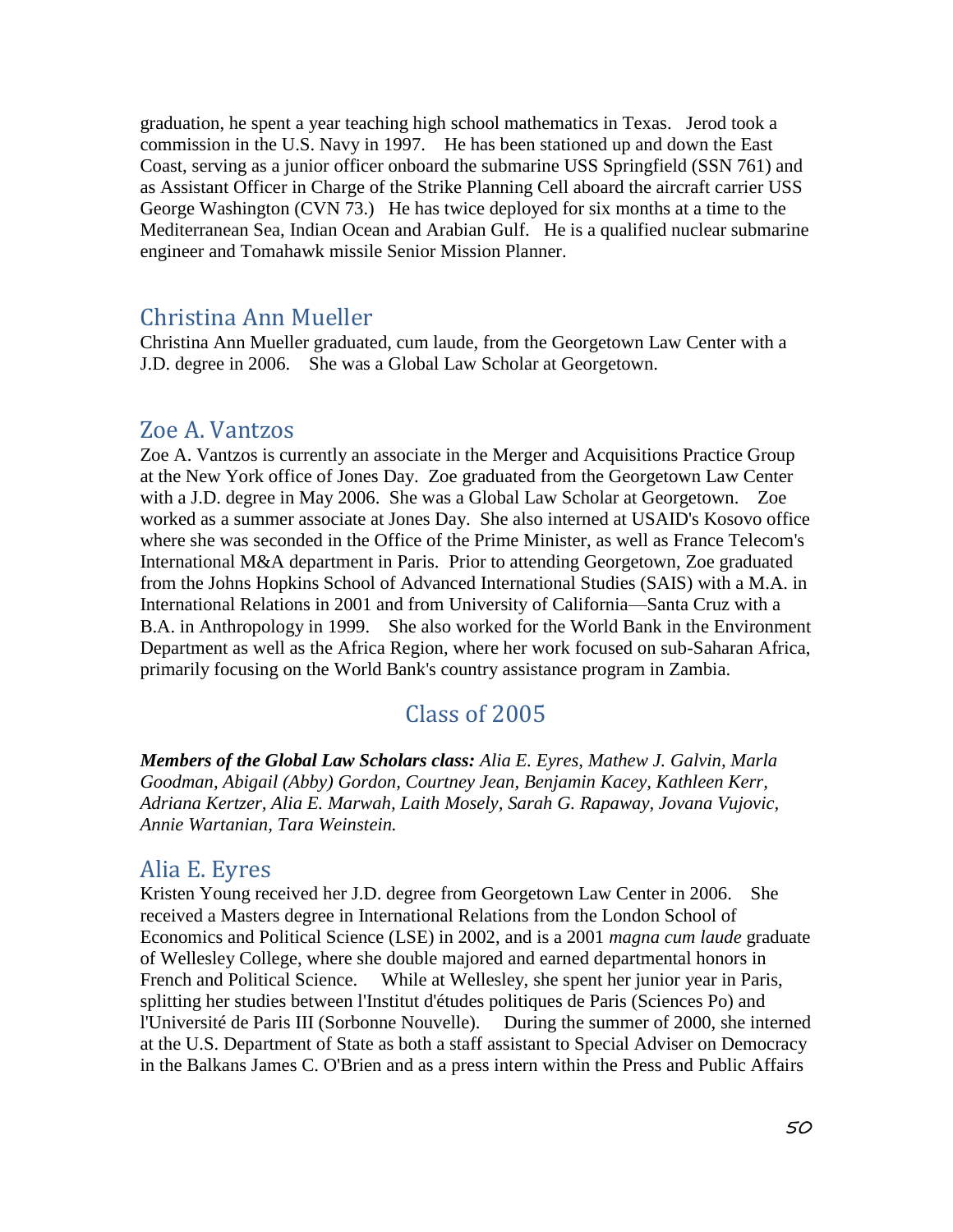Office of the European Bureau. She has also interned at the United Nations Association of Greater Boston and has participated in the Kosciuszko Foundation's Teaching English in Poland Program, sponsored by UNESCO. She is fluent in French and proficient in Italian. She enjoys reading and international travel, and is interested in European Union law and policy, international human rights, international conflict resolution and foreign policy.

#### Mathew J. Galvin

Matt is currently an associate in the New York office of Lovells LLP. Matt concentrates on the defense of complex international commercial litigation, including human rights actions. Matt also is experienced in international arbitration and maritime litigation. At Lovells, Matt has been involved in a number of pro bono matters, including co-authoring a petition for certiorari to the Supreme Court relating to an extraordinary rendition matter on behalf of the Council of Europe. Prior to moving to Lovells, Matt was involved in Energy and Project Finance at a major international law firm. Matt graduated *cum laude* from Georgetown University Law Center as a Global Law Scholar in 2005. While at law school, Matt participated in the CALS legal clinic and was a research assistant to Professor David Scheffer. Prior to entering law school, Matt lived, worked and studied in Taiwan where he became proficient in Mandarin.

### Marla Goodman

Presently, Marla works at Kirkpatrick & Lockhart Preston Gates Ellis law firm in Seattle, Washington. She practiced in the Appellate, Constitutional, and Governmental Litigation group in the *Seattle* office of Preston Gates & Ellis LLP. Prior to joining the firm in 2006, Marla served as a law clerk to the Honorable Robert R. Beezer of the U.S. Court of Appeals for the Ninth Circuit*.* Marla graduated, cum laude, from the Georgetown University Law Center with a J.D. degree in 2005. She was a Global Law Scholar at Georgetown. While at the Law Center, Marla interned for the International Prisoner Transfer Unit, Criminal Division, U.S. Department of Justice, and externed in the Bureau of Economic & Business Affairs, Legal Advisor's Office, U.S. Department of State. During the summer following her second year, Marla worked in the Brussels and Washington, D.C. offices of Cleary, Gottlieb, Steen & Hamilton. Her note, "The Destruction of International Notions of Power and Sovereignty: The Supreme Court's Misguided Application of Retroactivity Doctrine to the Foreign Sovereign Immunities Act in Republic of Austria v. Altmann," was published in the March 2005 volume of The Georgetown Law Journal. Before beginning law school, Marla worked for a year as a legal assistant in the New York office of Fried, Frank, Harris, Shriver & Jacobson. Marla graduated, *cum laude,* from Columbia University with a B.A. in Political Science specializing in comparative politics. She spent six months living in Berlin, Germany and attending the Freie University as a part of the Columbia University Berlin Consortium Program. Marla was a member of the Model European Union, attending annual conferences and simulations in Europe and New York. While in high school, Marla also spent a semester studying in Grenoble, France. Marla is proficient in French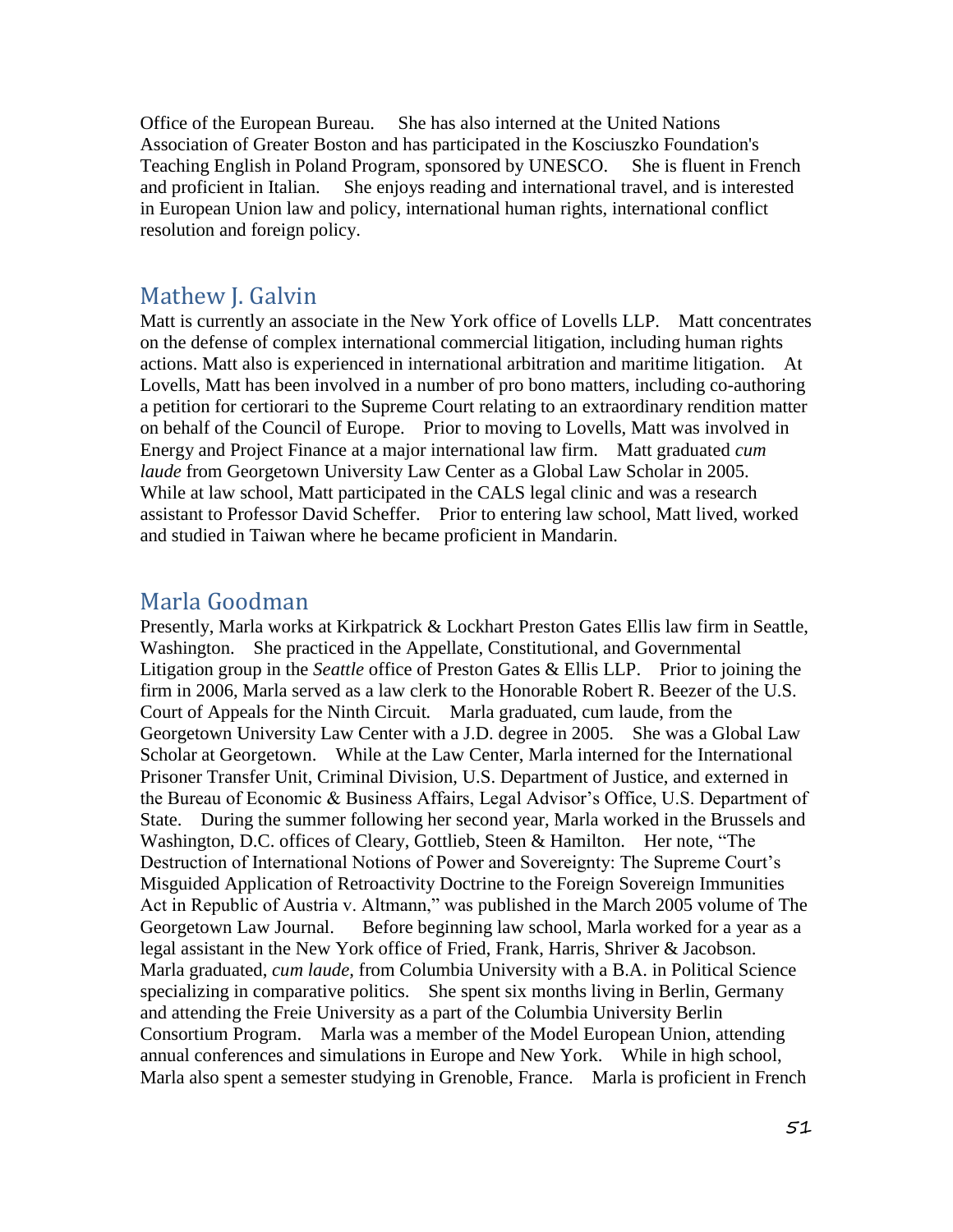and German. She has always had a strong commitment to pro bono work and intends to continue that service throughout her career.

### Abigail (Abby) Gordon

Abby Gordon is a Senior Director with Lateral Link, where she focuses on placements of partners, counsel, and associate candidates in all fields of law for law firms and in-house. Her focus is primarily on the New York, Boston, and European markets. Prior to recruiting, Abby spent seven years as a corporate associate with Cleary Gottlieb Steen  $\&$ Hamilton LLP, focusing on capital markets transactions for Latin American clients in New York, and for the last five years for European clients in Paris, France.

### Courtney Jean

Courtney Jean practices in the Washington, D.C. office of Fried, Frank, Harris, Shriver & Jacobson LLP where her work primarily focuses on securities enforcement and whitecollar crime matters. Courtney graduated, cum laude, from the Georgetown Law Center with a J.D. degree in 2005 as a Global Law Scholar at Georgetown. Courtney was also a member of The Georgetown Law Journal, participated in the Juvenile Justice Clinic, and clerked at the International Trade Commission in Washington, D.C. Courtney graduated from Cornell University in 2001 with a B.S. in Policy Analysis and Management and a minor in French Studies. She spent the fall of 1999 studying and working in Paris through Boston University's Paris Internship Program. In Paris, Courtney volunteered at L'Association Contre les Violences Faites aux Femmes au Travail (l'AVFT), a non-profit association that provides legal advocacy services to women.

### Benjamin Kacey

Benjamin Kacev practices corporate law, primarily in the mergers and acquisitions context, in the Los Angeles office of Skadden, Arps, Slate, Meagher & Flom LLP. Benjamin graduated, cum laude, from the Georgetown Law Center with a J.D. degree in 2005. He was a Global Law Scholar at Georgetown. After his first semester at the Law Center, Benjamin had the opportunity to work in international development through the Permanent Forum of the United Nations, focusing on indigenous peoples' rights. He co-authored a working paper on the Bushmen of the Southern Kalahari and spent the following year living with the community and serving as an advisor to the Hon. Dawid Kruiper, traditional leader of the Khomani San. In his time abroad, Benjamin worked on land-rights, restitution claims, and general development issues. He produced a documentary chronicling this experience—experimenting with using video as a progressive tool for injecting transparency into the realm of complex legal processes. Benjamin attended the Walsh School of Foreign Service at Georgetown University receiving a BSFS in International Economics, magna cum laude and Phi Beta Kappa. He also received an Honors Certificate in International Business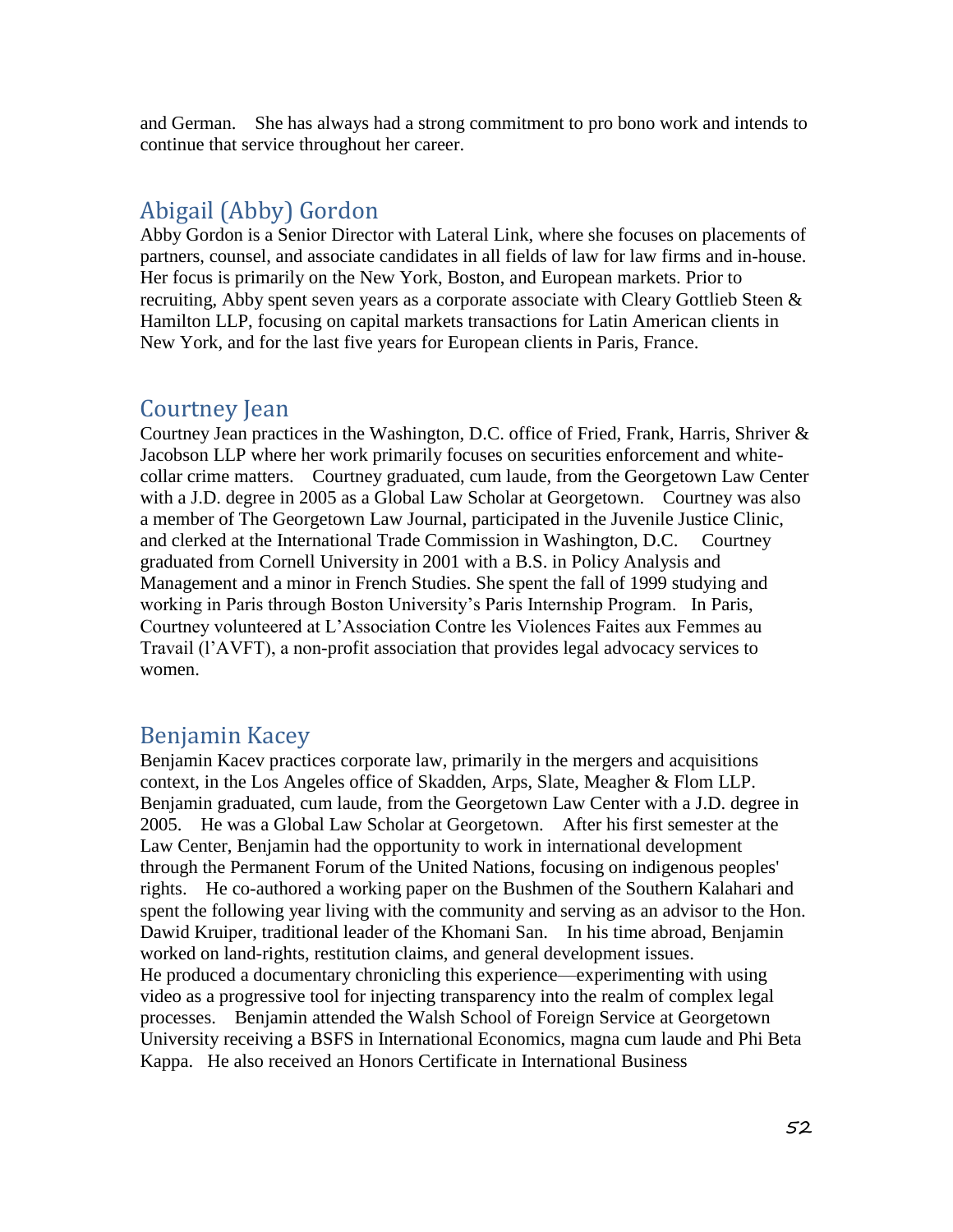Diplomacy. His primary interest was in international economic development and economic theory. He spent a year studying these topics, primarily in the African context, at Oxford University in the United Kingdom. Additionally, he spent a short time at Goldman, Sachs & Co. in New York.

### Kathleen Kerr

Kathleen (Kate) Kerr graduated, cum laude, from the Georgetown Law Center with a J.D. degree in 2005. Kate was a Global Law Scholar at Georgetown. During law school, Kate worked as a volunteer with Entre Mundos, an information source for non-profit organizations in Guatemala. Before coming to the Law Center, Kate worked with Xelabaj, a group of Guatemalan women trying to produce and sell clothing to tourists and students. She worked to help the women decide how to expand their business, create effective marketing materials, and find donations. Before that, Kate worked as a strategy consultant at Cap Gemini Ernst & Young. While most of her work focused on the domestic market, she spent four months working on an International Telecommunications Report with a team representative of the United States, Europe, and parts of Asia.

Kate graduated, with Honors, from Grinnell College, with a degree in English in 1999. She spent one college summer in London studying Shakespeare and Dickens. In addition to her international interests, Kate enjoys cooking and running.

### Adriana Kertzer

Adriana Kertzer is currently an associate at Simpson, Thacher & Bartlett in New York. Her practice focuses on capital markets, banking, and credit transactions. Adriana obtained her J.D. degree from the Georgetown Law Center in 2005. She was a Global Law Scholar at Georgetown. She was also a Co-President of the Jewish Law Students' Association and a member of the Georgetown International Women's Human Rights Clinic. Adriana traveled with other members of the Clinic to Uganda to research female genital cutting. Her work experience during college and law school includes working as a lifeguard at a girl's camp (Texas), volunteer work at Dachau (Germany), and internships at a consulting firm (London), Goldman Sachs (New York), Allen & Overy (Milan), Castro, Barros, Sobral, Gomes Advogados (São Paulo), International Human Rights Law Group (Washington, D.C.) and the National Gallery of Art (Washington, D.C). Adriana has also worked as a development associate at the Instituto Brasileiro de Direito Empresarial in New York. Adriana graduated, *magna cum laude* and Phi Beta Kappa, from Brown University in 2002 with a double major in International Relations and Judaic Studies. While at Brown, she focused her studies on the economic, political, and social ties between the U.S. and Latin America as well as on Jewish immigration history and gender issues. Adriana was the founder of a dorm for international students, the Multi-National House, and a lead in the 2002 production of the *Vagina Monologues*. Prior to matriculating at Brown, she did volunteer work with the Saharawi refugees (Algeria), a NGO school I New Delhi (India), children from the Chernobyl region undergoing detoxification (Italy), the Israeli Defense Forces, and in Spain as an English teacher. During her gap-year, Adriana also studied Italian, opera, and cooking in Italy. Adriana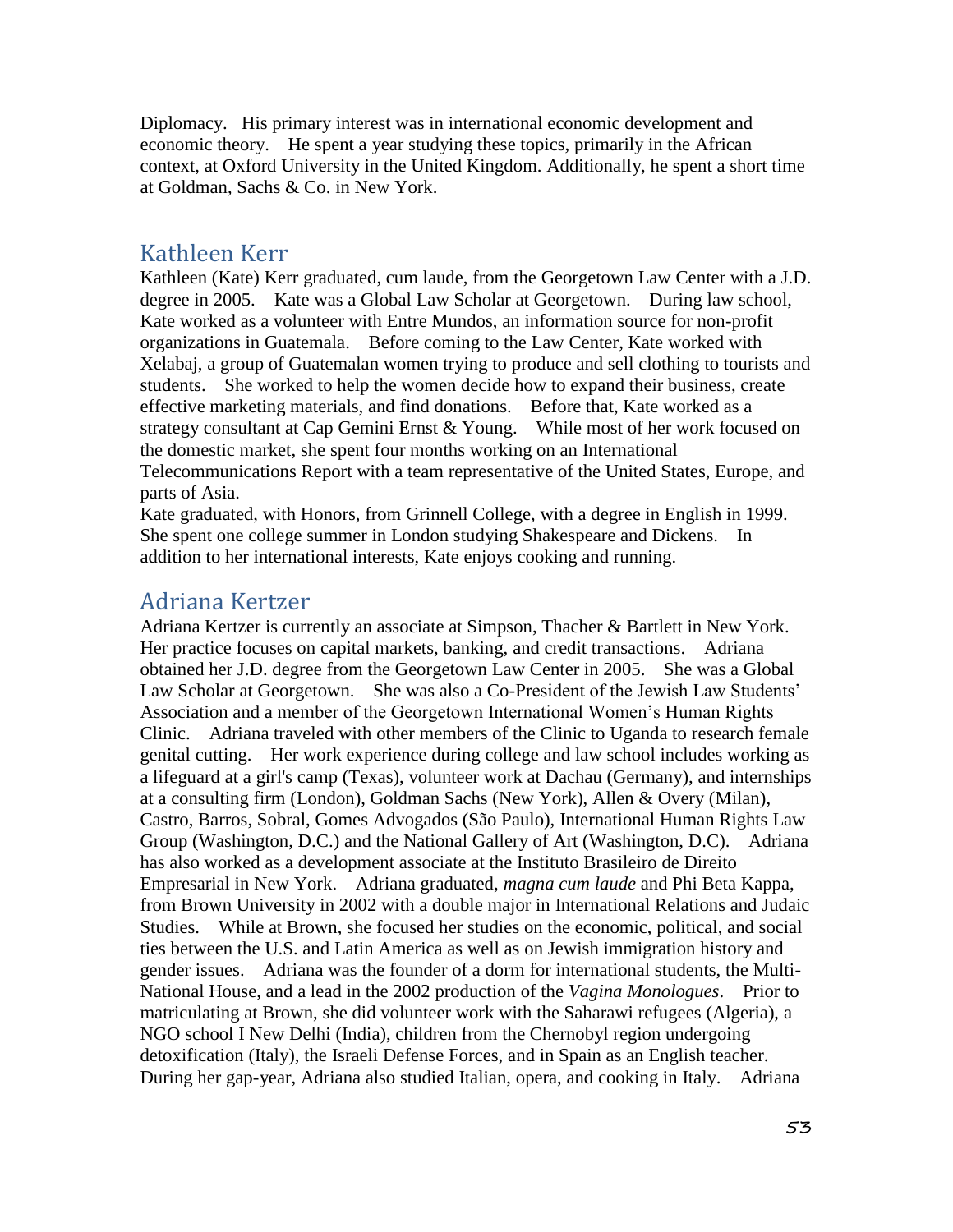grew up in Brazil, where she attended Escola Graduada (the American school in São Paulo). Adriana is fluent in Portuguese, English and Italian. Her interests are U.S.- Brazil relations, modern Jewish thought, feminist theory, and art law. Adriana is an avid traveler, and her most recent journeys include trips to Morocco, Uzbekistan, Turkmenistan, Azerbaijan, Georgia and Turkey.

#### Alia E. Marwah

Alia E. Marwah is a corporate finance associate in the New York office of Skadden, Arps, Slate, Meagher & Flom, LLP. Alia graduated, *magna cum laude*, from the Georgetown Law Center with a J.D. degree in 2005. She was also awarded Order of the Coif and was a Global Law Scholar at Georgetown. While in law school, Alia worked as a research assistant for Professor Barry Carter and spent her summers in Beijing working for Freshfields, Bruckhaus, Deringer and in New York City working for Skadden. Before entering the Georgetown University Law Center in 2002, Alia worked in an orphanage in Hong Kong and studied Mandarin in Shanghai, China. Alia graduated, *magna cum laude,* from the George Washington University in 2001. While in college, Alia rowed on the varsity crew team and majored in International Affairs with concentrations in East Asian Studies and International Politics. She spent summers studying Spanish at the Center for Multi-Cultural and Bilingual Studies in Cuernavaca, Mexico and studying in The Hague and Brussels with the Institute for International Mediation and Conflict Resolution. Alia was born and raised in Hong Kong. After high school, Alia left Hong Kong to train in Switzerland to work with street children in Venezuela, and studied Humanities and Biblical Studies in Hawaii and England at the University of the Nations. She is preparing to run her third New York City Marathon. Alia has studied French, Spanish, Italian, and Chinese.

#### Laith Mosely

Laith Mosely practices in the Los Angeles office of Quinn Emmanuel Urquhart Oliver & Hedges LLP. Laith graduated from the Georgetown Law Center with a J.D. degree in 2005 as a Global Law Scholar. During his tenure at Georgetown, Laith spent a summer in the International Internship Program, working for the Durable Solutions Unit of UNHCR's Regional Office in Cairo, and another summer with the International Center for Not-for-Profit Law. He was a research assistant for Professor Abu-Odeh. Before matriculating at the Law Center, Laith worked in Washington, D.C. with AMIDEAST on the Israeli-Arab Scholarship Program and the Fulbright Foreign Student Program. He briefly worked as a translator (English/Arabic) for NPR in northern Syria before traveling from Damascus to London by land and sea. Before that, Laith spent a year in Syria as a Fulbright Fellow studying late Ottoman-period Islamic law, and the "oud." Right after college, Laith worked for Amnesty International USA's Refugee Office in San Francisco, researching political asylum and related human rights issues. Laith graduated from University of California—Berkeley in 1999 with a B.A. in Middle East Studies and Political Science. Laith is proficient in Arabic and a little less so in French. He lived in Saudi Arabia for his first five years, and in England for the subsequent ten years. For high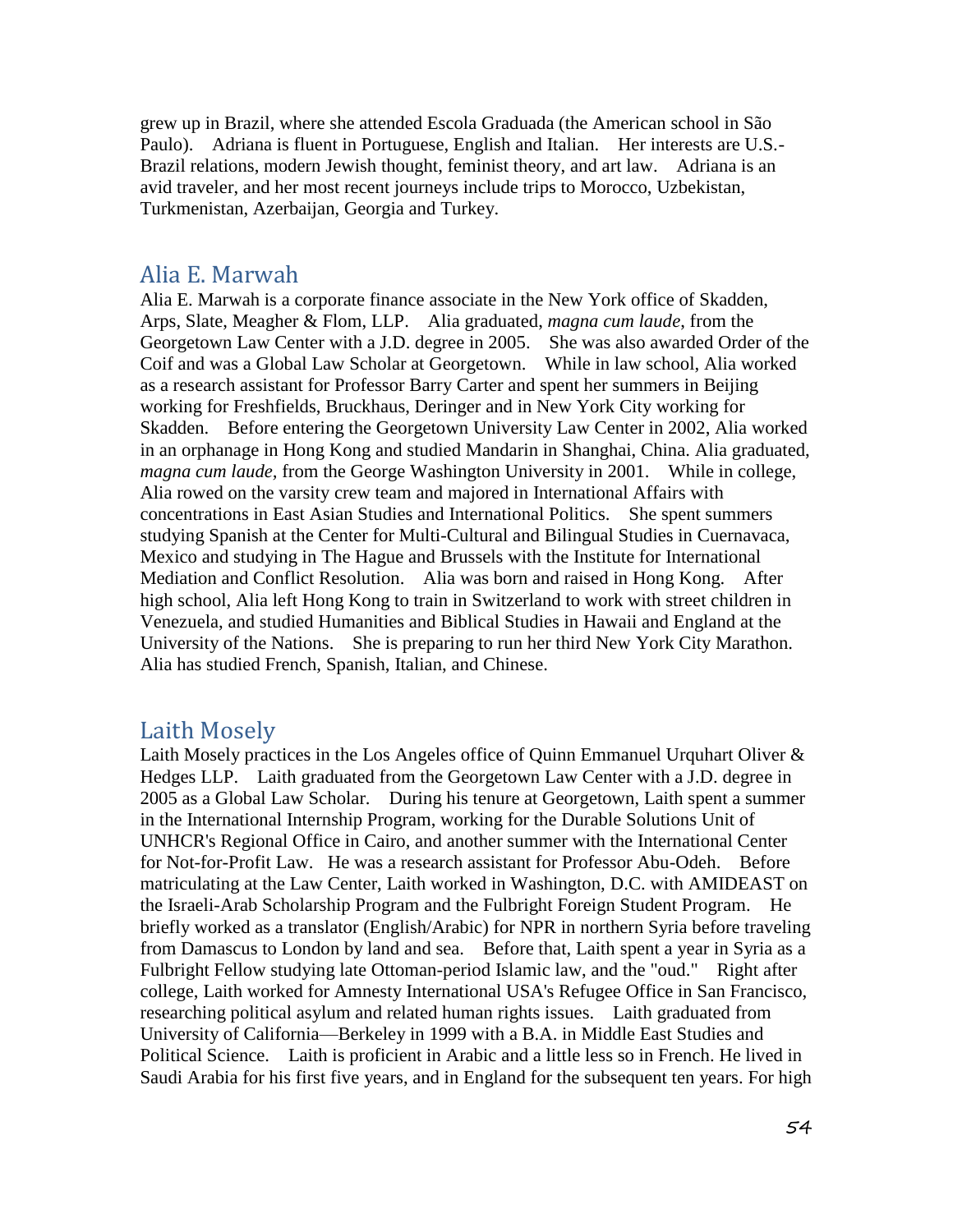school and his collegiate years, he lived in California. Laith plays the cello, piano, and "oud." He also enjoys a competitive game of squash or a less competitive game of table-tennis or darts.

#### Sarah G. Rapaway

Sarah Rapaway graduated, magna cum laude, from the Georgetown Law Center with a J.D. degree in 2005. She was awarded the Order of the Coif and was a Global Law Scholar at Georgetown. Sarah hopes to pursue a career in rule of law reform, studying the relationship between development and judiciary institutions in Latin America. When at Georgetown Law Center, Sarah interned at the Executive Office of Immigration Review at the Department of Justice. She also worked as a law clerk for immigration judges and as an international research assistant. Sarah was a member of The Georgetown Law Journal. Before law school, Sarah spent a year teaching English at an international school in Santiago, Chile. Sarah graduated from Stanford University in 2001 with a B.A. in International Relations and an M.A. in International Policy Studies. During college, Sarah lived in Mexico City interning at the U.S. Embassy and working as a Treat Fellow for Volunteers in Asia, hosting Asian Exchange Students at Stanford and traveling through Asia. She spent her senior year of high school living as an exchange student in France. Sarah speaks French and Spanish fluently.

#### Jovana Vujovic

Jovana Vujovic is an associate at the New York office of Katten Muchin Rosenmann LLP, where she concentrates her practice on general and commercial litigation. Jovana graduated from the Georgetown Law Center with a J.D. degree in 2005. She was a Global Law Scholar at Georgetown. Jovana was also an Article and Notes Editor for the Georgetown Journal of Gender and the Law. Her note, "Child Custody and Visitation," was published in the Georgetown Journal of Gender and the Law in 2004. While at the Law Center, Jovana was a research assistant for Professor Jill Ramsfield, an intern at the American Bar Association—Central European and Eurasian Law Initiative, an intern at the Washington, D.C. office of Krupin O'Brien LLC, and a summer associate at the New York office of Katten Muchin Rosenman LLP. Prior to matriculating at Georgetown, Jovana attended Harvard College and graduated, magna cum laude, with an A.B. in Government in 2002. While at Harvard, Jovana was a two-time recipient of the Harvard College Research Program Fellowship, a recipient of the Arthur Liman Public Interest Law Fellowship, a Boas Fellow, an Undergraduate Associate of the Weatherhead Center for International Affairs, and a recipient of the Weatherhead Center and Center for European Studies Travel Grants for thesis research in Serbia. Jovana's senior thesis, "Ethnic Tolerance in the Balkans: The Origins and Effects of Civic Nationalism in Vojvodina, Yugoslavia," received high departmental honors. Her college activities included an internship at the Harvard Law School's Immigration and Refugee Clinic, where she worked on a number of suspension of deportation and asylum cases, and a faculty-supervised research project on the International Criminal Tribunal for the former Yugoslavia, which included shadowing an ICTY prosecutor in The Hague. Jovana was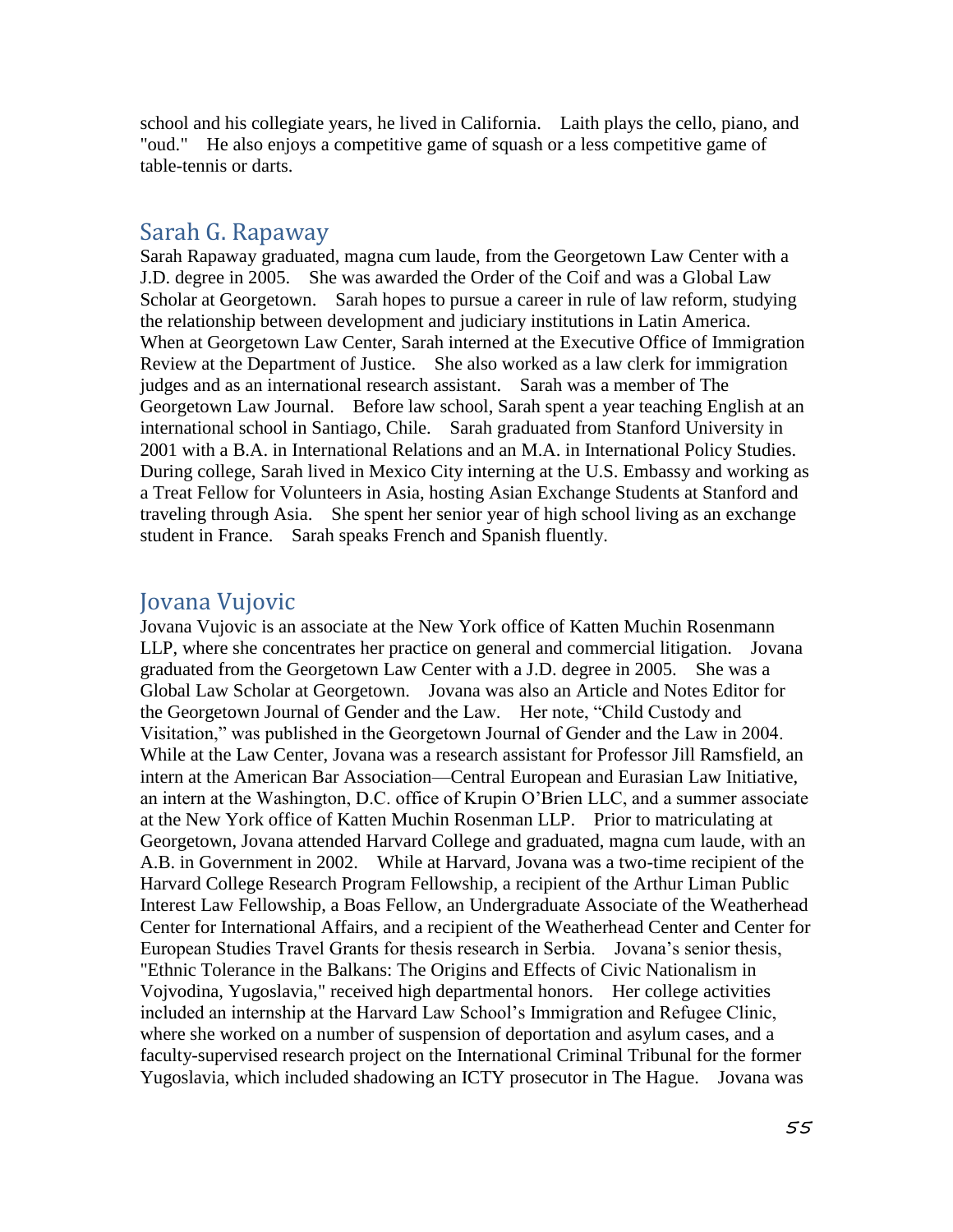also a volunteer with Harvard's Small Claims Advisory Service and a Harvard Delegate at the 52nd Annual Student Conference on U.S. Affairs at the West Point Military Academy. Jovana's native language is Serbo-Croatian, and she has studied French, Spanish, Japanese, and Latin. She was born and raised in Belgrade, Serbia, and came to the United States in her senior year of high school as a participant in a student exchange program. Jovana enjoys reading, writing, listening to music, playing the piano, and traveling.

#### Annie Wartanian

Annie Wartanian has worked as an associate at Kelley Drye Collier Shannon's Washington, D.C. office, specializing in export control, homeland security and telecommunications. Her practice largely focuses on the representation of multi-national companies in compliance and enforcement matters involving the Bureau of Industry and Security (Department of Commerce), the Directorate of Defense Trade Controls (Department of State), the Office of Foreign Assets Control (Department of Treasury), Customs and Border Protection (Department of Homeland Security), and the Enforcement Bureau (Federal Communications Commission). She also has experience with compliance issues involving state regulatory bodies. While in private practice, she has had the opportunity to participate in pro bono matters involving disability rights for indigent clients and the assessment of constitutional rights granted to Guantanamo Bay detainees upon capture and detention through Human Rights Watch. Annie is also an Executive Committee member of the Young Professionals in Foreign Policy (YPFP) in Washington, D.C. Annie graduated from the Georgetown Law Center with a J.D. degree in 2005. She was a Global Law Scholar at Georgetown, and also served on the editorial board of the Georgetown International Environmental Law Review in addition to the Georgetown Law Weekly newspaper. During her studies at Georgetown, she was a member of the Center for Applied Legal Studies (CALS) Clinic, where she worked on asylum rights for those seeking refugee status in the United States. In 2005, Annie published "*The ICC Prosecutor's Battlefield: Combating Atrocities while Fighting for States' Cooperation: Lessons from the U.N. Tribunals Applied to the Case of Uganda*," in the Georgetown Journal of International Law. Before beginning law school and during her first year, Annie worked as a paralegal at the U.S. Department of Justice on the federal prosecution against the tobacco industry. In 2002, Annie completed a certificate program in comparative and human rights law in Sienna, Italy. The same year she also worked in the Legal Department of the International Federation of Red Cross and Red Crescent Societies (IFRC) in Geneva, Switzerland. Annie is a 2001 Phi Beta Kappa graduate of the Johns Hopkins University where she received a B.A. in International Studies and minored in French. Her senior thesis was on agriculture biotechnology, comparing regulatory and interest group policy formation in India, the European Union and the United States. In 2000, Annie received a Diplome du programme international de sciences politiques et sociales at Institut d'Etudes Politiques (Sciences Po) in Paris, France. Annie is fluent in Armenian and French and can read and write Arabic. She has a basic understanding of Spanish and Italian. Annie is of Armenian decent but her family is from Lebanon. She is interested in exploring both cultural and economic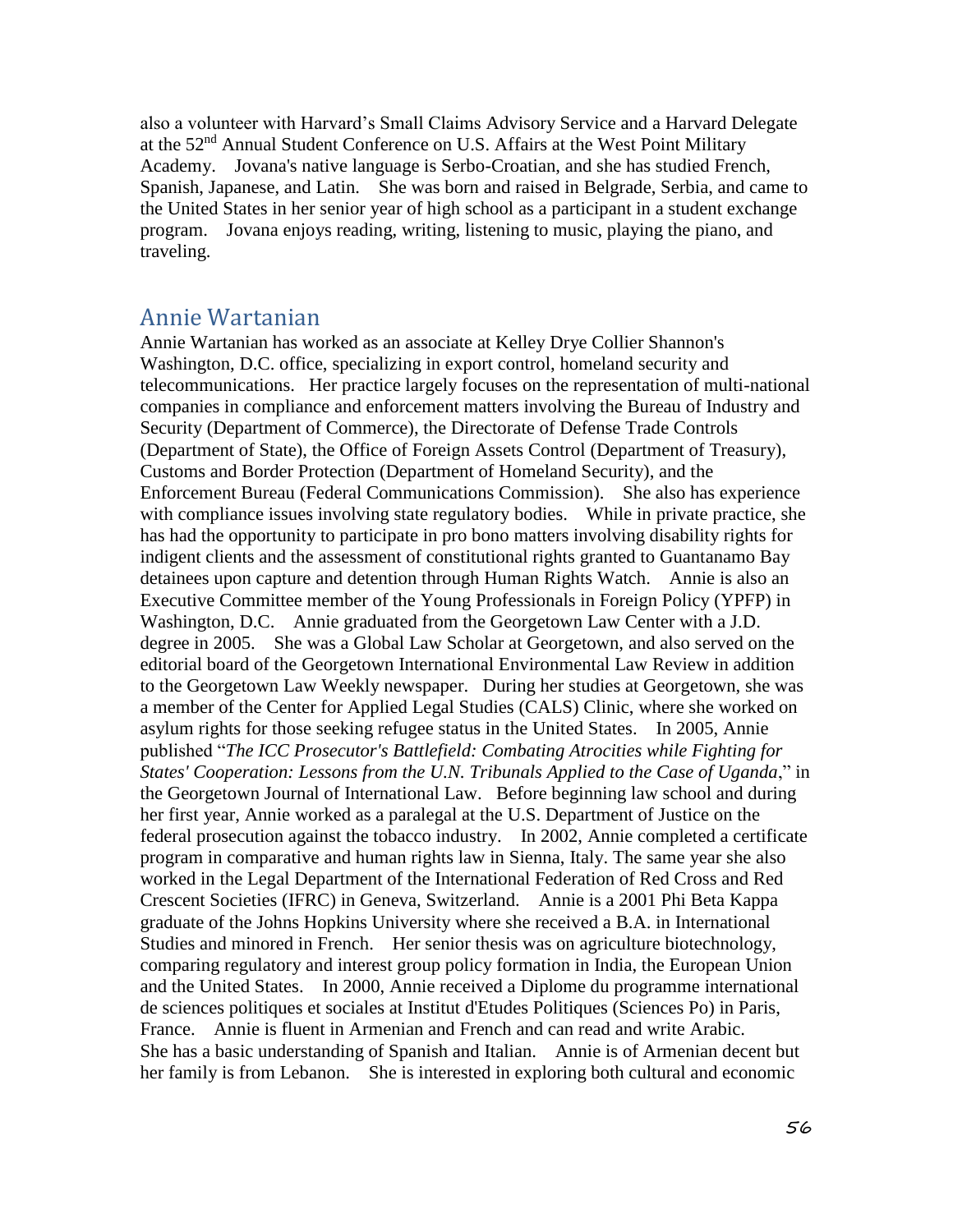aspects of international law. She also enjoys singing, writing, playing the classical guitar and going on long runs.

#### Tara Weinstein

Tara Weinstein Halpern (L'05) is currently an attorney with Rachel Coalition, a division of Jewish Family Service of Metrowest NJ. Tara represents domestic violence victims seeking restraining orders. Tara also manages the Rachel Coalition pro bono program, training and mentoring private attorneys who take on domestic violence restraining order cases. Tara also advocates at both the state and national level for legislative, judicial, and executive policies that benefit domestic violence victims. Tara is married and lives in Short Hills with her husband Jakob Halpern (L'04) and their three children.

### Class of 2004

*Members of the Global Law Scholars class: Sarah Arneson, Emily E. Arnold-Fernandez, Rachel Brill, Ruthanne M. Deutsch, Scott N. Ellingson, Virginia (Ginger) E. Faulk, Kelly Anne Gable, Angela Gi Na, Mital Dhiraj Gondha, Sandra A. Grossman, Yasmin Keyvan, Mital Dhiraj Makadia, Kay Kyungmin Pak, Alexandros Papanikolaou, Eric S. Tars, Angela Romina Totino.*

### Sarah Arneson

Sarah graduated from Georgetown Law Center in 2004. She received a B.A. in Spanish and a B.A. in Anthropology from the University of Utah. Sarah studied in Spain for a year and also participated in a summer intensive language program in Venezuela. Sarah has worked for the Legal Aid Society (Domestic Violence Branch) since September 2000 as a court runner and office assistant. Sarah was also an apprentice at AmeriCorps during the summers of 1996 and 1997. Additionally, she has worked the last three summers with a rafting expedition company in Utah. Sarah is fluent in Spanish.

### Emily E. Arnold-Fernandez

Emily E. Arnold-Fernandez currently serves as the executive director of Asylum Access: Realizing Refugee Rights in the Global South in San Francisco. Asylum Access is the only U.S. nonprofit that helps refugees secure asylum in their first countries of refuge, in Africa, Asia, and Latin America. The organization also advocates for refugee rights at both the national and international levels. Emily is co-chair of the Women's Leadership Alliance and of the ABA Section on International Law's Subcommittee on International Refugee law and is a member of the National Lawyers Guild. Emily came to Asylum Access after working in the Law Offices of Michael S. Sorgen. Prior to joining that firm in 2005, Emily worked on gender discrimination issues in employment and education at Equal Rights Advocates in San Francisco. Emily obtained her J.D. degree from the Georgetown University Law Center in 2004. She was a Global Law Scholar at Georgetown. Prior to matriculating at the Law Center, Emily worked for a non-profit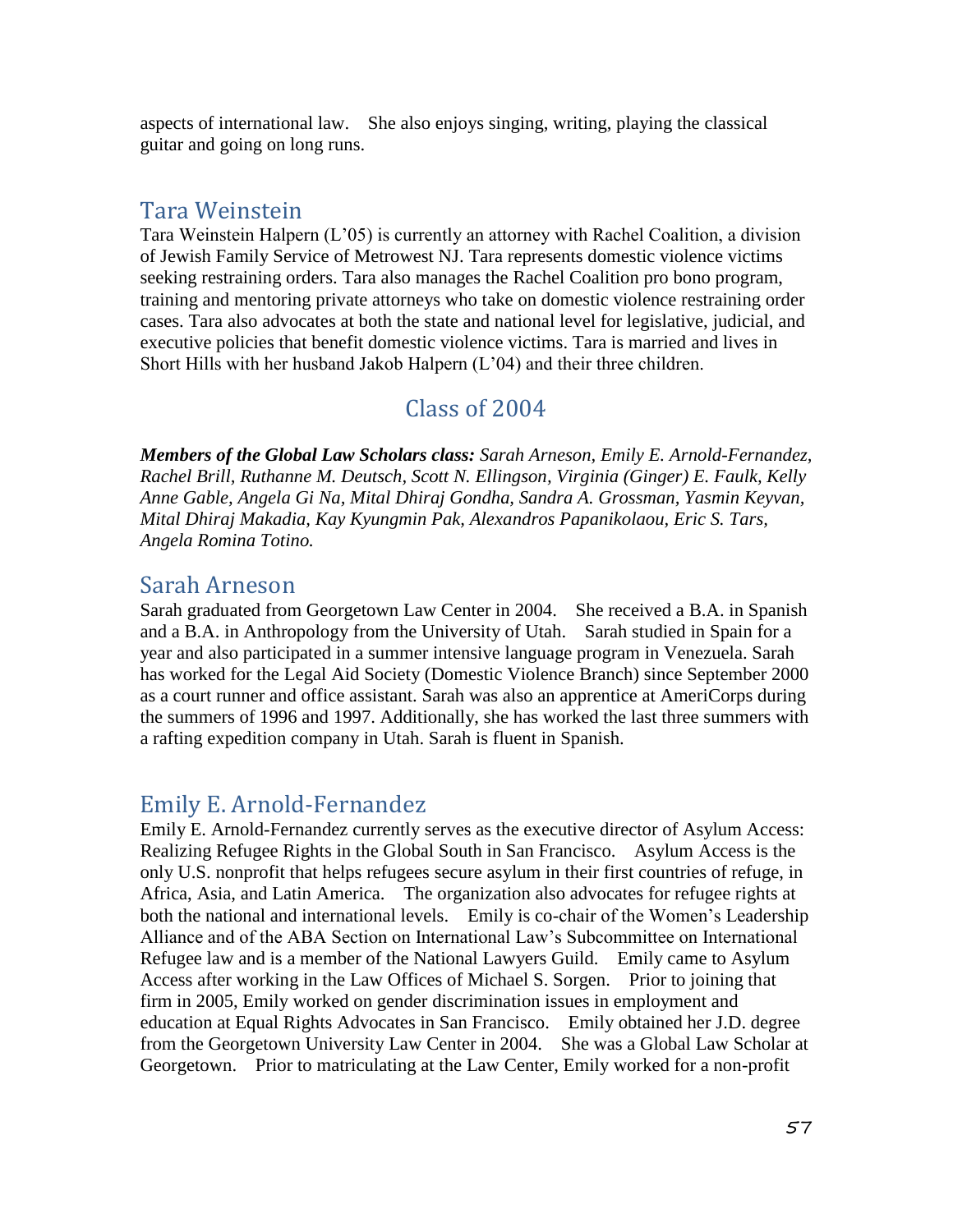that provides legal services and education to young people on issues of domestic and dating violence. She also researched the Pinochet extradition request at the Universidad Autonoma de Madrid in Spain. Emily holds B.A.s in Philosophy and Music from Pomona College, and also studied at the University of Zimbabwe. Emily's languages are Spanish and Shona.

#### Rachel Brill

Graduated magna cum laude from Bryn Mawr College in 1999 with a major in Russian and a minor in French. She spent a semester abroad in St. Petersburg, Russia. From 1999 to 2001, Rachel worked at American Councils for International Education, traveling to Moscow, Russia and Almaty, Kazakhstan. In October, she traveled to Kyrgyzstan to serve as a consultant for the U.S. Embassy in its program on academic integrity in Kyrgyz universities. At Georgetown, Rachel was active in the National Lawyers Guild and Advocates for Contraceptive Equity, and was a Current Developments Editor on the Georgetown Journal of Legal Ethics. Rachel worked as a law clerk at the International Center for Not-for-Profit Law, the Washington Lawyers Committee for Civil Rights and Urban Affairs, and the United States Equal Employment Opportunity Commission.

#### Ruthanne M. Deutsch

Ruthanne Deutsch graduated from Georgetown Law Center, *summa cum laude*, in 2004 and (much) earlier earned a Ph.D. in Economics from Yale University. While at Georgetown, Ruthanne was a Global Law Scholar, served as Executive Articles Editor of the Georgetown Law Journal, and participated in the Appellate Litigation Clinic. After graduation, she clerked for the Honorable Timothy B. Dyk of the United States Court of Appeals for the Federal Circuit, practiced with the appellate and international groups at Sidley Austin LLP, and, most recently, served as a law clerk to Associate Justice Ruth Bader Ginsburg of the United States Supreme Court. Prior to attending law school, Ruthanne spent twelve years as a development economist, first with the World Bank and then with the Inter-American Development Bank. Her research emphasized the economic benefits of investing in the human capital of the poor, covering the areas of labor markets, reform of social service delivery systems, poverty reduction, targeted social programs and early childhood development. She has participated in the design and supervision of World Bank and Inter-American Development Bank projects in Latin America, the Caribbean, and southern Africa. She is fluent in Spanish and proficient in Portuguese. Ruthanne will be visiting as a researcher at the Law Center during the fall semester of 2008. Her research interests include law and development, international law, and federal courts. She plans to return to practice in the appellate group of Sidley Austin LLP in December 2008.

### Scott N. Ellingson

Scott N. Ellingson currently practices in the International/Commercial group in the San Francisco office of Baker & McKenzie LLP. His practice focuses on international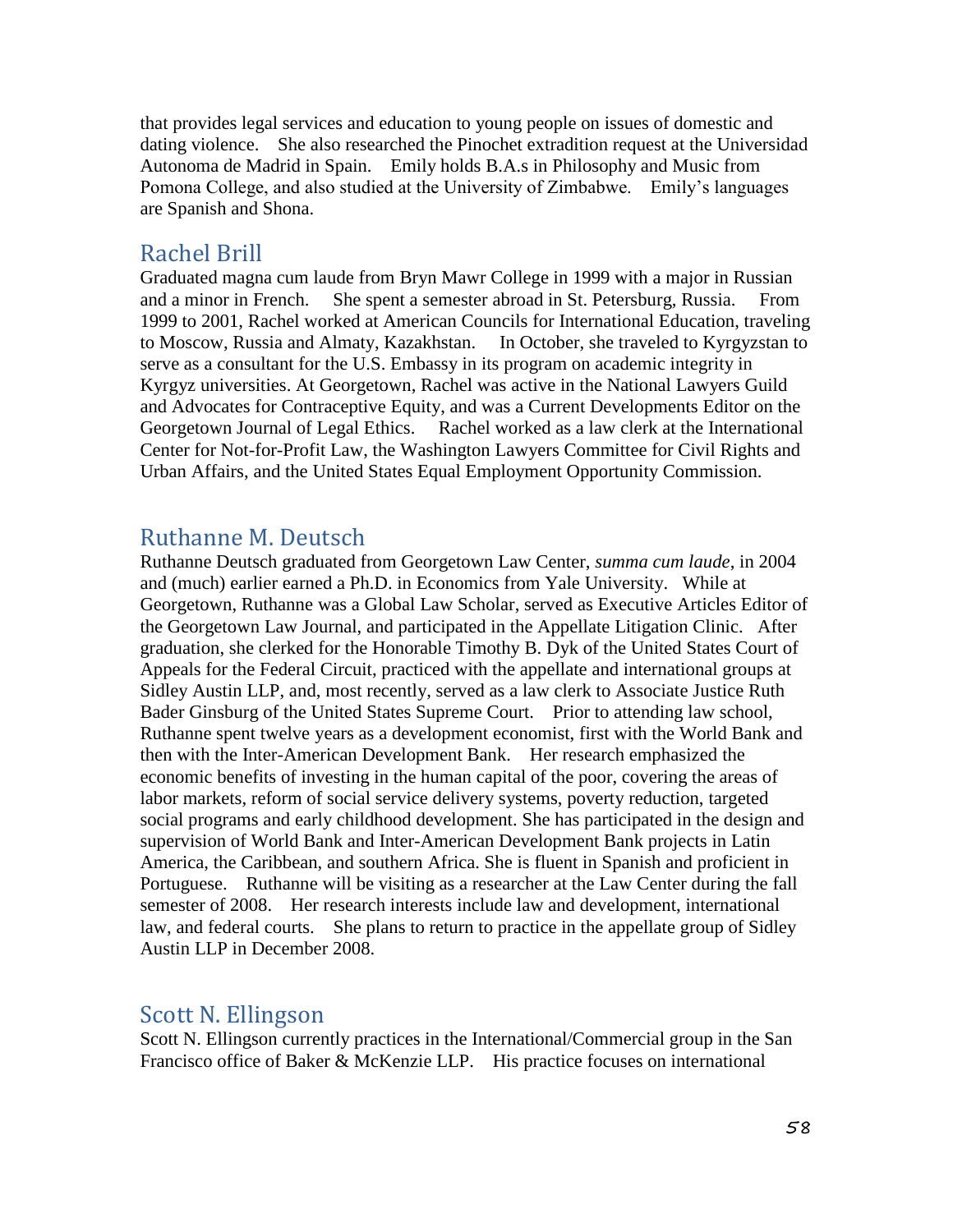corporate restructuring, inter-company agreements, and cross-border commerce and trade issues. Scott is licensed to practice in both California and the District of Columbia. Before joining Baker & McKenzie, Scott clerked for the Honorable Lawrence F. Winthrop of the Arizona Court of Appeals in Phoenix. Scott graduated with a J.D. degree from the Georgetown University Law Center in 2004. He was a Global Law Scholar at Georgetown. He was also involved with the Equal Justice Foundation, Amnesty International, and the Catholic Forum. Scott interned during his second year with the U.S. Coast Guard, in their Office of Maritime and International Law. During the summer of 2001, he studied in Florence, Italy and then worked for the African Centre for the Constructive Resolution of Disputes, Durban, South Africa. During the summer of 2002, Scott worked in the Corporate and International Capital Markets groups at Allen & Overy, Milan, Italy. He took a leave of absence during the academic year 2002-2003 and worked in Tokyo, Japan for Wakabayashi Law Office and Nishimura & Partners. Scott graduated from the University of Notre Dame in May 2000. At Notre Dame, Scott majored in International Relations and European Studies, with significant course work in Aerospace Engineering. He studied in France, worked in Ireland, and performed vocally in Israel, Canada, and throughout the United States. Scott is fluent in French and speaks Italian.

### Virginia (Ginger) E. Faulk

Virginia (Ginger) E. Faulk practices in the Washington, D.C. office of Baker Botts LLP, where she focuses on international transactions and the regulation of trade and investment by the U.S. government. She advises clients on compliance with regulations of the Department of the Treasury, the Department of Commerce, the Department of State, and U.S. Customs and Border Protection. Ginger also has experience in securities enforcement investigations and litigation. She is a member of the Washington, D.C. and Maryland bars. Ginger graduated, cum laude, from the Georgetown Law Center with a J.D. degree in 2004 as a Global Law Scholar. While at the Law Center, Ginger not only served as a member of the Georgetown Journal of International Law and the International Women's Human Rights Clinic, but also acted as co-President of the Georgetown Law Softball Club. Before attending Georgetown Law Center, Ginger graduated, magna cum laude and with distinction from Southern Methodist University with a B.A. in Foreign Languages and Journalism, and with a minor in Psychology. She was a member of Phi Beta Kappa and the Alpha Chi Omega sorority. Ginger speaks both Spanish and French.

### Kelly Anne Gable

Kelly Anne Gable is a litigation associate in the International, Technology, Environmental, and Aviation practice groups in the Philadelphia office of Schnader Harrison Segal & Lewis LLP. Kelly is a member of the International Institute of Space Law, the ABA International Law Section, and the International Bar Association. She is admitted to the bars of Pennsylvania and New Jersey. Kelly graduated from the Georgetown University Law Center with a J.D. degree in 2004. Kelly was a Global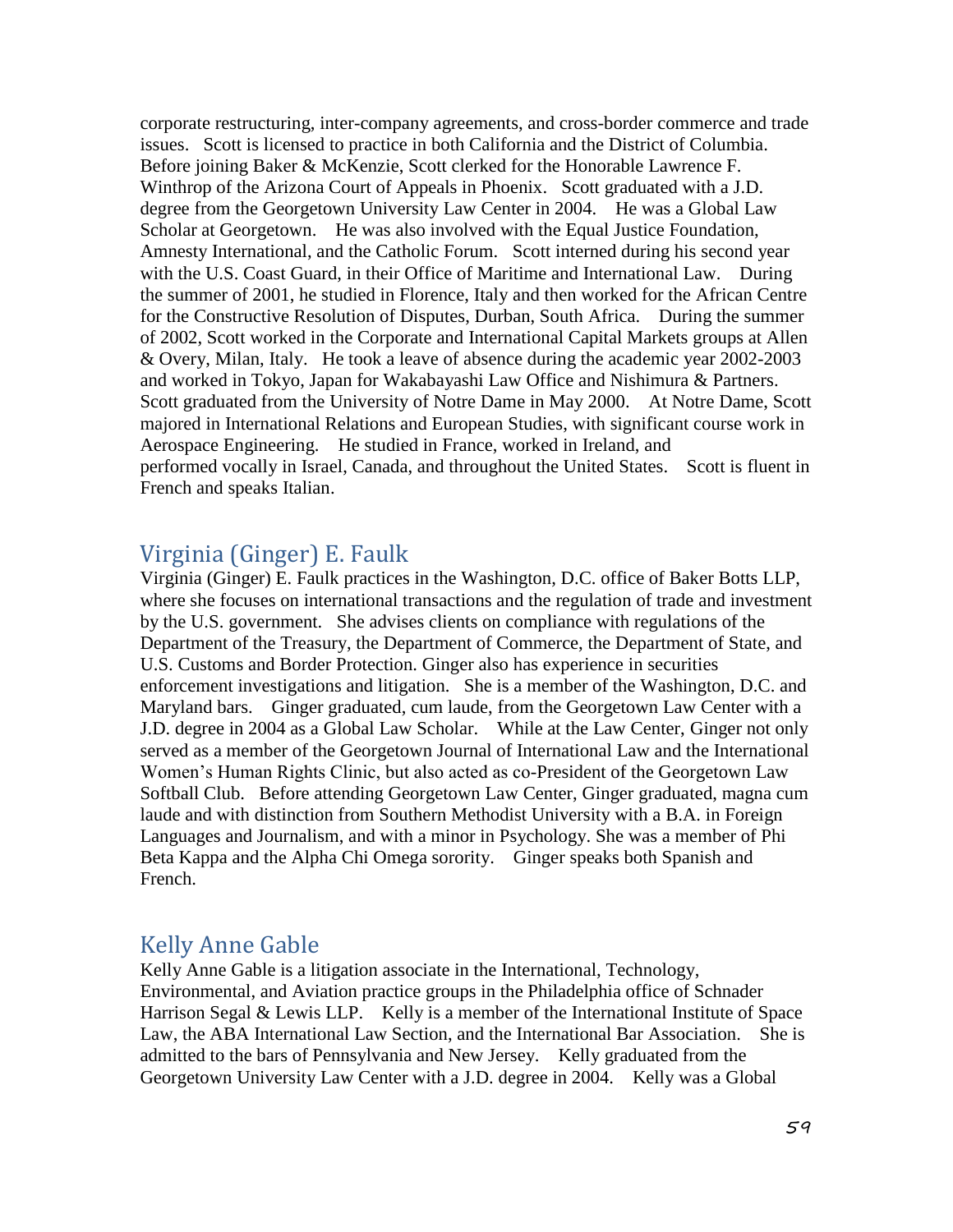Law Scholar at Georgetown. While attending law school, she worked for the U.S. Department of State as a law clerk in the Office of the Legal Advisor, International Claims and International Disputes. At State, she worked on litigation pending before the Iran-U.S. Claims Tribunal and NAFTA arbitrations. Kelly also served as an intern for the Honorable Herbert B. Dixon, Jr., a judge on the Superior Court of the District of Columbia. She spent a semester at the Johns Hopkins School for Advanced International Studies (SAIS) in 2001. In 2002, Kelly was honored as the Space Law Moot Court World Champion, where she argued successfully before the International Court of Justice. Kelly was a member of the Georgetown International Environmental Law Review and received the CALI Award for Excellence in Trial Practice. Before matriculating at Georgetown Law Center, Kelly worked as a legal assistant in the Corporate Department of Winthrop, Stimson, Putnam & Roberts (now Pillsbury Winthrop). Kelly graduated, cum laude, in 1999 from the University of Pennsylvania with degrees in Economics and International Relations (honors), and earned the Phi Beta Kappa Thesis prize. While in college, she was a member of Sigma Iota Rho, the International Relations Honors Society, and was elected president in her senior year. She spent the spring semester of her junior year in France at the Université Lyon II and the École du Management. Kelly is fluent in French (certified for French business environment) and conversational in Spanish.

### Angela Gi Na

Angela Gi Na is an asylum officer at the Asylum Division, U.S. Citizenship and Immigration Services, Department of Homeland Security, in Washington, D.C. Before becoming an asylum officer, Angela worked in the Asylum Division as a Presidential Management Fellow. During her two years as a fellow, Angela worked on various projects for the Asylum Division, interviewed asylum applicants, adjudicated asylum applications in Arlington, VA and Atlanta, GA, and wrote appellate decisions on immigrant visa petitions. In addition, Angela spent two months in different towns and refugee camps in Kenya and Ethiopia interviewing refugees and processing refugee applications in 2005. Angela graduated from the Georgetown Law Center with a J.D. degree in 2004. She was a Global Law Scholar at Georgetown. Angela interned at the Office of Immigration Litigation, Civil Division, U.S. Department of Justice, after her second year of law school. Angela graduated from Yale University with a B.A. in History. Born in Taiwan, Angela attended elementary school in both Taiwan and Jordan before moving to the United States. Angela is fluent in both Chinese (Mandarin) and English, and has also studied Japanese.

### Mital Dhiraj Gondha

Mital Dhiraj Gondha graduated from the Georgetown Law Center with a J.D. degree in 2004. She was a Global Law Scholar at Georgetown. Mital also served as secretary of the South Asian Law Students Association and was a member of the Georgetown Journal of International Law. As a Law Fellow, she taught in the Law Center's U.S. Legal Discourse Program. Mital joined the New York office of Kramer Levin Naftalis &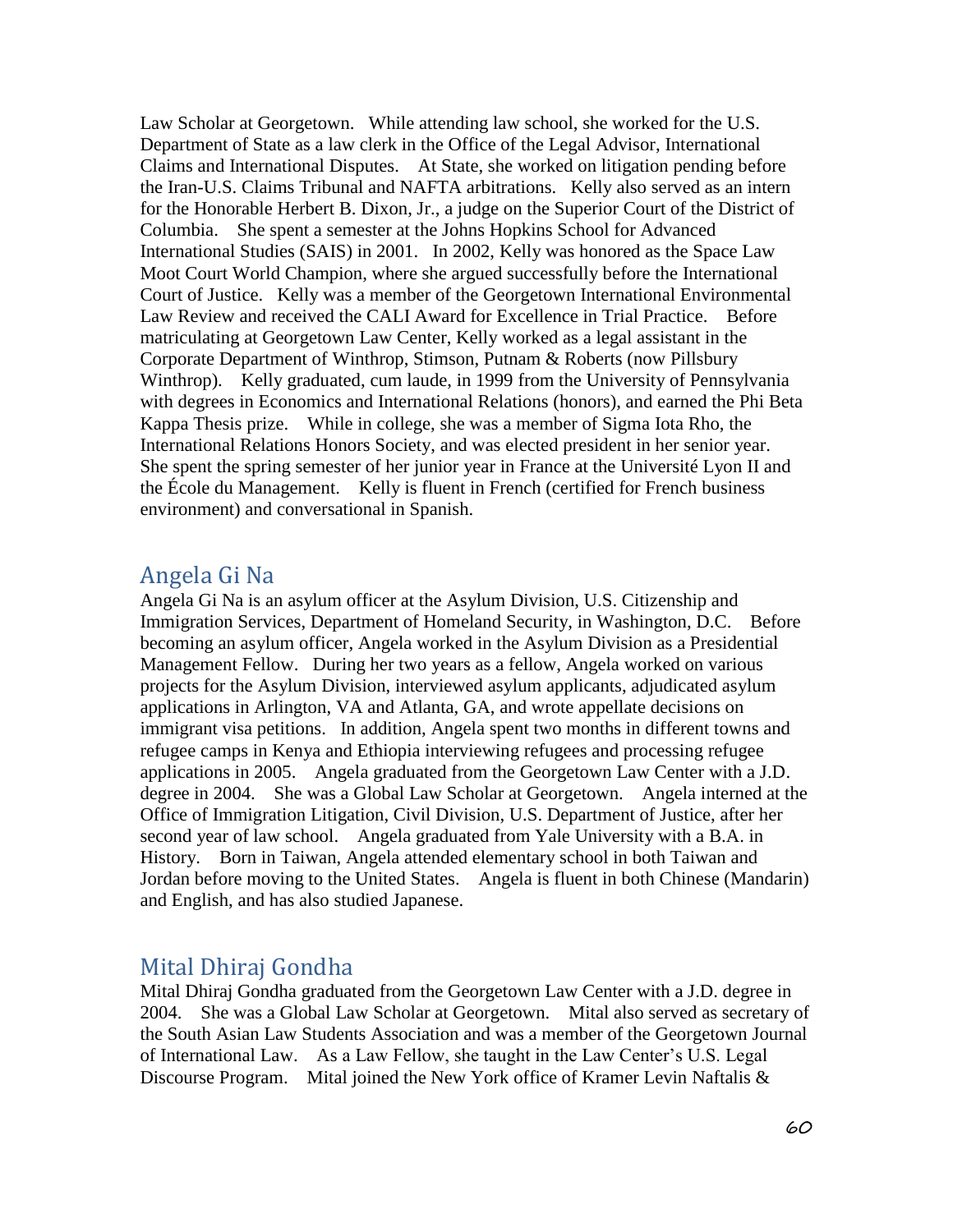Frankel LLP, where her practice focused on general corporate law. Mital graduated from the University of North Carolina-Chapel Hill (UNC) with a B.A. in International Studies with a focus on Latin America and a minor in Business. She participated in numerous summer programs to gain experience abroad, and attended the 52nd Japan-America Student Conference at Harvard and was a member of the Executive Committee for the 53rd Conference in Tokyo. Mital also participated in the Roman Aqaba Project in Aqaba, Jordan. At UNC, she was a James M. Johnston Scholar and the editor of the Carolina Academic Journal. Mital is fluent in Hindi and Gujarati. She speaks moderatelevel Japanese and elementary Spanish.

### Sandra A. Grossman

Effective, Oct 6, 2008, Sandra Grossman is pleased to announce the opening of Grossman Law, LLC, an immigration law firm located in Rockville, Maryland, providing top-notch and compassionate legal advice and client service in all areas of immigration law, including: Citizenship, Adjustment of Status, Family & Employment Based, Immigration, Immigration Consequences of Criminal Convictions, Asylum, Waivers of Inadmissibility, Deportation Defense, Detention and Bond Issues, and, Federal Court Immigration Litigation. Ms. Grossman, a member of the American Immigration Lawyers Association (AILA), is an experienced immigration litigator and has successfully represented individuals before the immigration courts, Board of Immigration Appeals, and federal district courts. Her experience also includes representation of clients in lawsuits to prompt Citizenship and Immigration Service (USCIS) action on long-delayed applications, including naturalization, adjustment of status, waiver, and replacement green card applications. Ms. Grossman graduated from Georgetown Law Center (JD), the London School of Economics (MA), and Tufts University (BA). She is a native Spanish speaker and conversant in French. Prior to establishing Grossman Law, LLC, she practiced immigration law at Maggio & Kattar, P.C.

### Yasmin Keyvan

Yasmin Keyvan is an associate in the Adversarial Department of the Los Angeles office of O'Melveny & Myers. Prior to joining the firm, Yasmin served as a law clerk to the Honorable Steven M. Gold, a U.S. Magistrate Judge in the Eastern District of New York.

Yasmin graduated, magna cum laude, from the Georgetown University Law Center with a J.D. degree in 2004; she was also awarded the Order of the Coif. She was a Global Law Scholar at Georgetown. Yasmin worked during her first-year summer at the United Nations High Commissioner for Refugees in Ankara, Turkey, where she interviewed asylum-seekers from Iran and Iraq and assessed their claims for asylum. Yasmin was a member of the Georgetown Immigration Law Journal. She participated in the Center for Applied Legal Studies (CALS) Clinic and successfully represented an asylum seeker before the Immigration court in Baltimore, Maryland. Yasmin graduated, cum laude, from University of California—Los Angeles (UCLA) with a B.A. in Political Science and French. She was a member of the College Honors Program and the Golden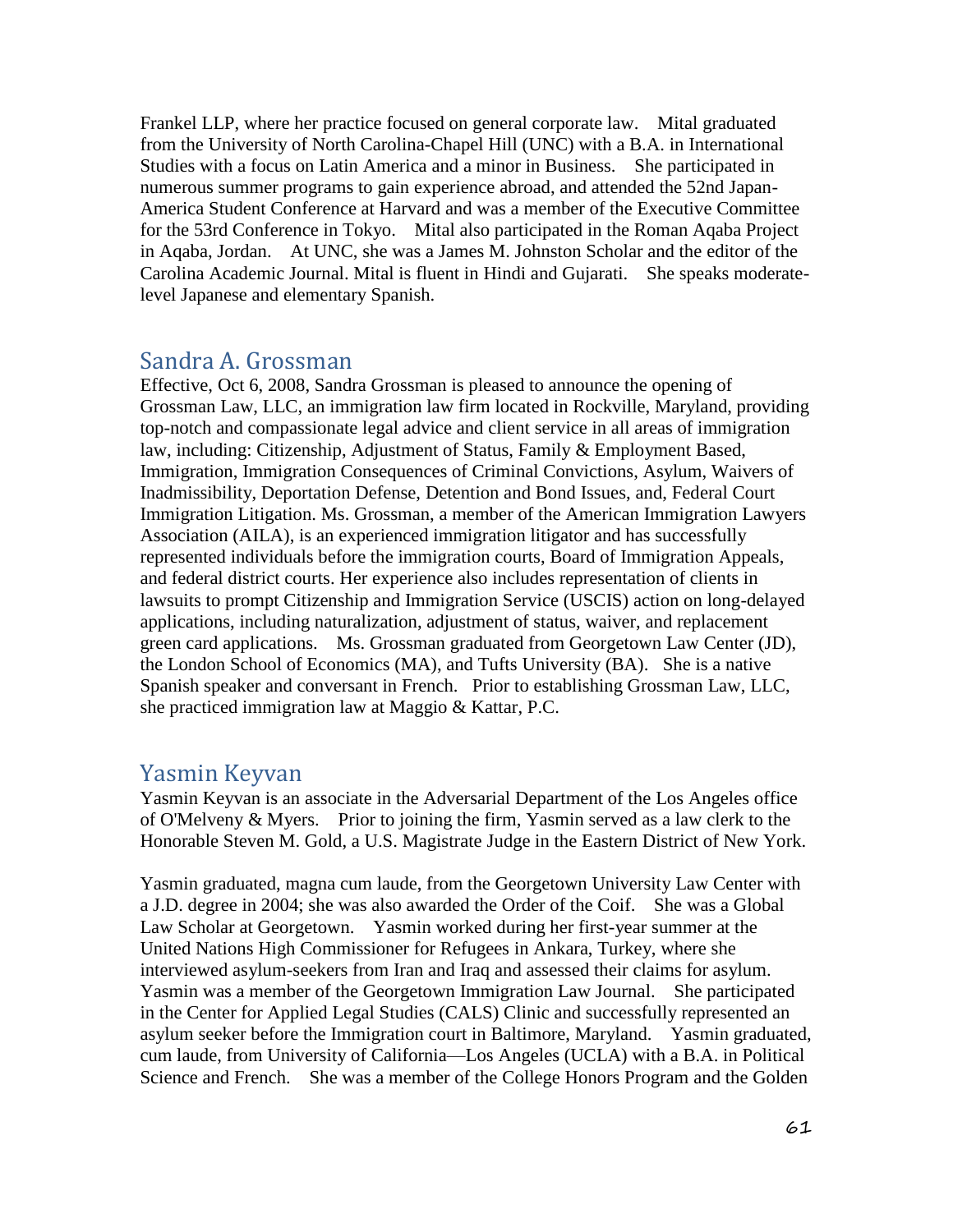Key Honor Society. Yasmin immigrated to the United States from Iran, relocating first to France and then to Germany. She attended the Le Lycee Français de Los Angeles through Junior High and studied in France for a semester while in college. She worked as a legal assistant intern for both John C. Fredenberger Attorney at Law and White & Case LLP while a student in Paris. Yasmin is fluent in French and Persian (Farsi). She has volunteered for the International Rescue Committee since 1999 and co-founded the UCLA Refugee Outreach Program.

### Kay Kyungmin Pak

Kay Pak is an associate at Freshfields Bruckhaus Deringer and practices in the Finance Group in the firm's New York office. Kay graduated from the Georgetown University Law Center with a J.D. degree in 2004. She was a Global Law Scholar at Georgetown. While in law school, Kay summered in the New York and London offices of Freshfields. She spent another summer participating in Georgetown's International Women's Human Rights Clinic, through which she traveled to Ghana to research and advocate for domestic violence victims. Before Law School, Kay was a member of the media planning team at Phoenix Communications, where she managed the Nestle AOR Account and was responsible for the TV and radio planning and buying for all Nestle brands. During the summer of 2002, she worked for the International Labour Organization in Geneva, Switzerland. Kay graduated from the London School of Economics and Political Science (LSE) with a B.Sc. in Economics. While a student at LSE she volunteered with Amnesty International and was a founding member of the LSE UNICEF Society. Kay is fluent in Korean and English and conversant in French. She grew up in Seoul, Korea and has also lived in Paris, Massachusetts, and London.

### Alexandros Papanikolaou

Alexandros Papanikolaou is a Case Handler in the Directorate General for Competition of the European Commission (DG COMP). His work focuses on the enforcement of the antitrust and competition laws of the European Union, in particular the detection and prohibition of hardcore cartels. He graduated from the Georgetown University Law Center with a J.D. degree in 2004. He was a Global Law Scholar at Georgetown. During the 2006-2007 school year he studied at the College of Europe in Bruges, Belgium, where he obtained an LLM in European Legal Studies in a program in which all students were required to take coursework in both English and French. After receiving his LLM, he took a position at Hunton & Williams in Brussels, where his competition law practice ranged from cartels and abuse of dominance to merger control. He worked at Hunton & Williams until 2011, when he became part of a group of lawyers recruited to open the Brussels office of Wilson Sonsini Goodrich & Rosati, where Alexandros continued his European antitrust practice until joining the European Commission in October 2014. Alexandros graduated cum laude from New York University with a B.A. in History in 1998. He is fluent in Greek and proficient in French, and has limited knowledge of Spanish and Czech.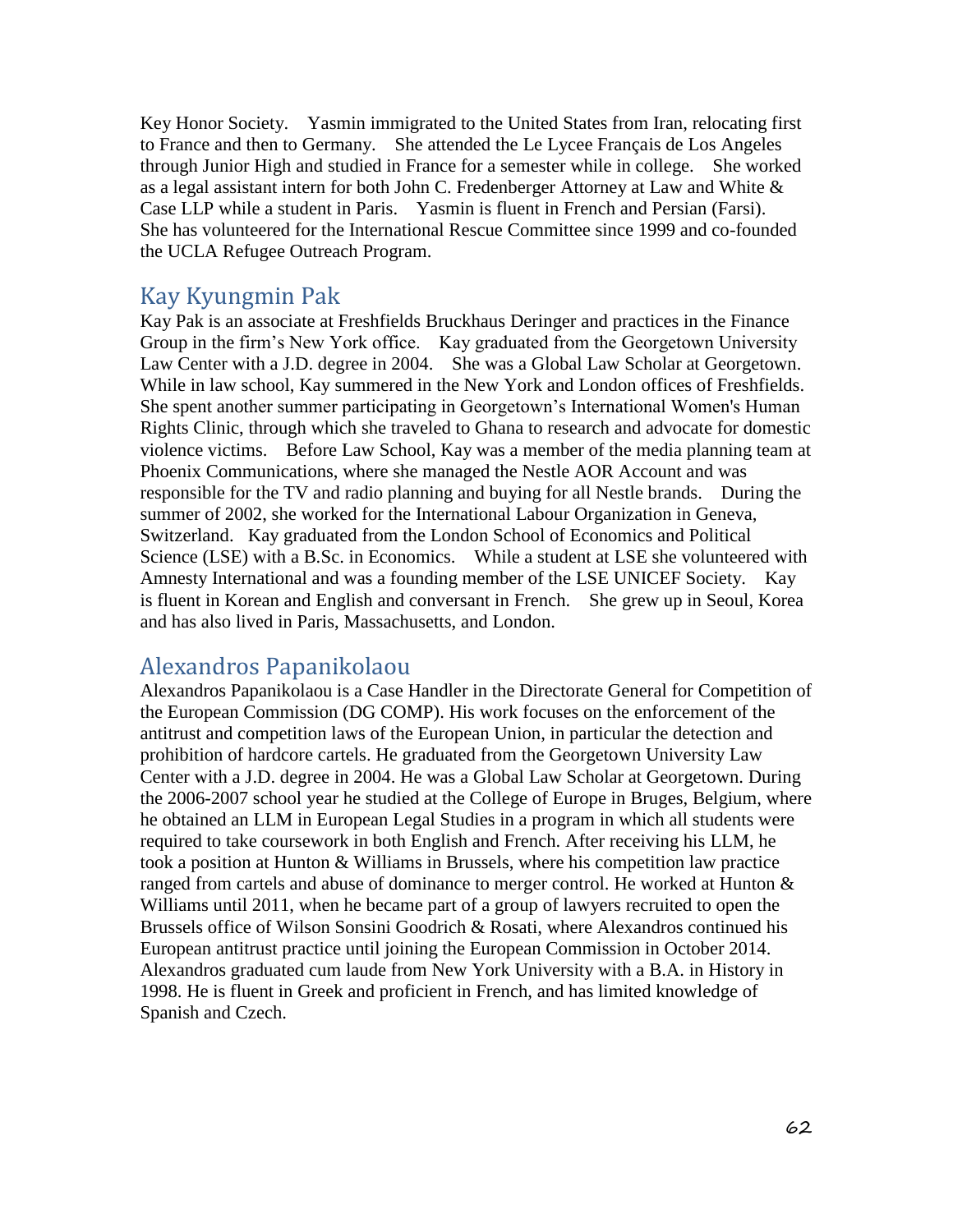## Eric S. Tars

Eric Tars serves as the National Homelessness Law Center's legal director, leading its human rights, civil rights, and children's rights programs and managing its cutting edge litigation, strategic policy advocacy, and outreach and training initiatives at the international, national, and local levels. Eric helped spearhead the launch of the Law Center's national Housing Not Handcuffs campaign, has served as counsel of record in multiple precedent-setting cases, including Martin v. Boise in the 9th Circuit, and is frequently quoted in national and local media, including NPR, AP, New York Times, Washington Post, and VICE News. Before coming to the Law Center, Eric was a Fellow with Global Rights' U.S. Racial Discrimination Program and consulted with Columbia University Law School's Human Rights Institute and the US Human Rights Network, where he currently serves as the vice-chair of the Network's Board. Eric received his J.D. magna cum laude as a Global Law Scholar at the Georgetown University Law Center. He received his B.A. magna cum laude in political science from Haverford College and studied international human rights in Vienna at the Institute for European Studies and at the University of Vienna. Eric also teaches human rights advocacy as an adjunct professor at Drexel University Kline School of Law.

## Angela Romina Totino

Angela Romina Totino an associate at the New York firm of Davis & Gilbert LLP. She is involved in all aspects of the firm's international and domestic corporate practice, with an emphasis in mergers and acquisitions. Angela recently participated in a pro bono project coordinated by the Immigration Women and Children Project of the New York City Bar Association. Before moving to Davis & Gilbert, she worked at Thacher Proffitt & Wood LLP. She also spent December 2005-May 2006 in Santiago, Chile, working as a foreign associate at the international law firm of Aninat Schwencke & Cia. Angela is admitted to practice in New York State. Angela graduated from the Georgetown Law Center with a J.D. degree in 2004. She was a Global Law Scholar at Georgetown. Angela was also a member of the International Law Society and served as the Executive Editor of the Writing Program for the Georgetown International Environmental Law Review. She participated in Georgetown's Center for Applied Legal Studies (CALS) Clinic, and argued a political asylum case before a federal immigration judge. During and prior to law school, Angela was a legal intern at the Office of the New York State Attorney General. She worked at Donaldson, Lufkin & Jenrette during the summers of 1999 and 2000. She was also a legal intern at Paul, Weiss, Rifkind, Wharton & Garrison during the summers of 1996-1998, and worked as an intern at the NYC Supreme Court from 1995-1996. After graduating from college, Angela was a Fulbright Scholar at the University of Bologna, in Bologna, Italy. Her sociological research project, "The Study of Immigration in Northern Italy", allowed her to conduct academic research and numerous interviews in the Veneto and Emiglia Romana regions of Italy. Angela was selected to represent the Italian Fulbright Scholars at the International Fulbright Conference in Berlin, Germany. Angela graduated, summa cum laude, from Binghamton University with a B.A. in Literature and Rhetoric, a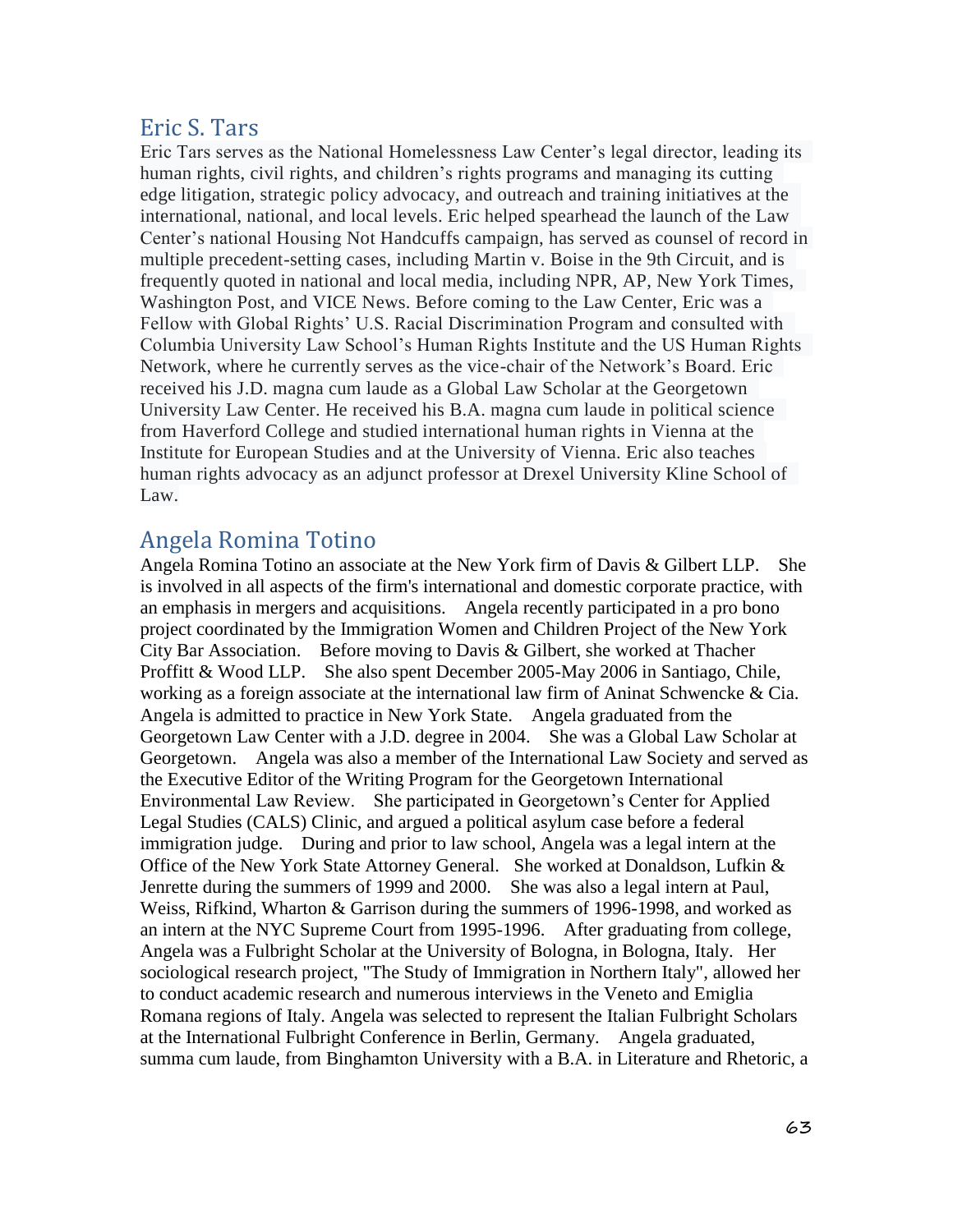B.A. in Italian and a Minor in International Studies. She is a member of Phi Beta Kappa, Phi Eta Sigma, Phi Sigma Iota, Gamma Kappa Alpha, and the Golden Key National Honor Society. As an undergraduate, she studied in Florence, Italy, and received the Dr. Israel J. Rosefsky international scholarship for academic achievement and humanitarian interests. During her senior year at Binghamton she was a teaching assistant in both Rhetorical Foundations and Intermediate Italian Grammar. Angela is fluent in Italian and proficient in Spanish.

### Class of 2003

*Members of the Global Law Scholars class: Owen J. Bonheimer, Arum Chung, Christy Ledet Freer, Kelly Gable, Heather Scanlon Gelfuso, Benjamin R. Lindorf, Nicholas K. Mitrokostas, Daniel C. Posner, Sabeena Rajpal, Fuad Rana, Liana Sebastian, David A. Tallman, Maureen E. Thorson.*

### Owen J. Bonheimer

Owen J. Bonheimer is an associate in the International Department of Steptoe & Johnson LLP, where he principally handles international anti-corruption and arbitration matters. Owen is also involved in human rights and consumer protection pro bono cases and in regional bar associations in the Americas and Europe. Owen obtained his J.D. degree from the Georgetown University Law Center in 2003. Owen was a Global Law Scholar at Georgetown. While in law school, Owen interned at the Organization of American States and the Overseas Private Investment Corporation, and worked as a summer associate in the International Department of Miller & Chevalier. He also served as a research assistant for Professor Carlos Vázquez on issues of public and private international law and constitutional law. As a member of the Georgetown Journal of Legal Ethics, Owen sought to increase awareness of ethical issues in international practice. Before coming to Georgetown, Owen was a legal assistant in the New York City Latin America practices of two law firms, as well as a summer intern at the Brazilian law firm of Felsberg e Associados. Owen graduated, magna cum laude and with honors, from Brown University in 1997, where he majored in public policy. He spent his final year in college studying in Santiago de Chile and at Harvard's Kennedy School of Government. Owen has non-native fluency in Spanish and Portuguese, which he developed and used both before and after entering law school.

### Arum Chung

**A**rum Chung has recently relocated to Tokyo, Japan, with Linklaters. Previously, she was based in the Hong Kong office of Linklaters, where she traveled extensively to provide U.S. securities law advice in connection with a number of cross-border capital markets, mergers and acquisitions, and other corporate transactions throughout the Asian region. Arum has acted, among others, for major investment banks in a number of record-breaking international transactions in Asia, including the largest international corporate bond offering in Asian history by Hutchison (2003), the largest foreign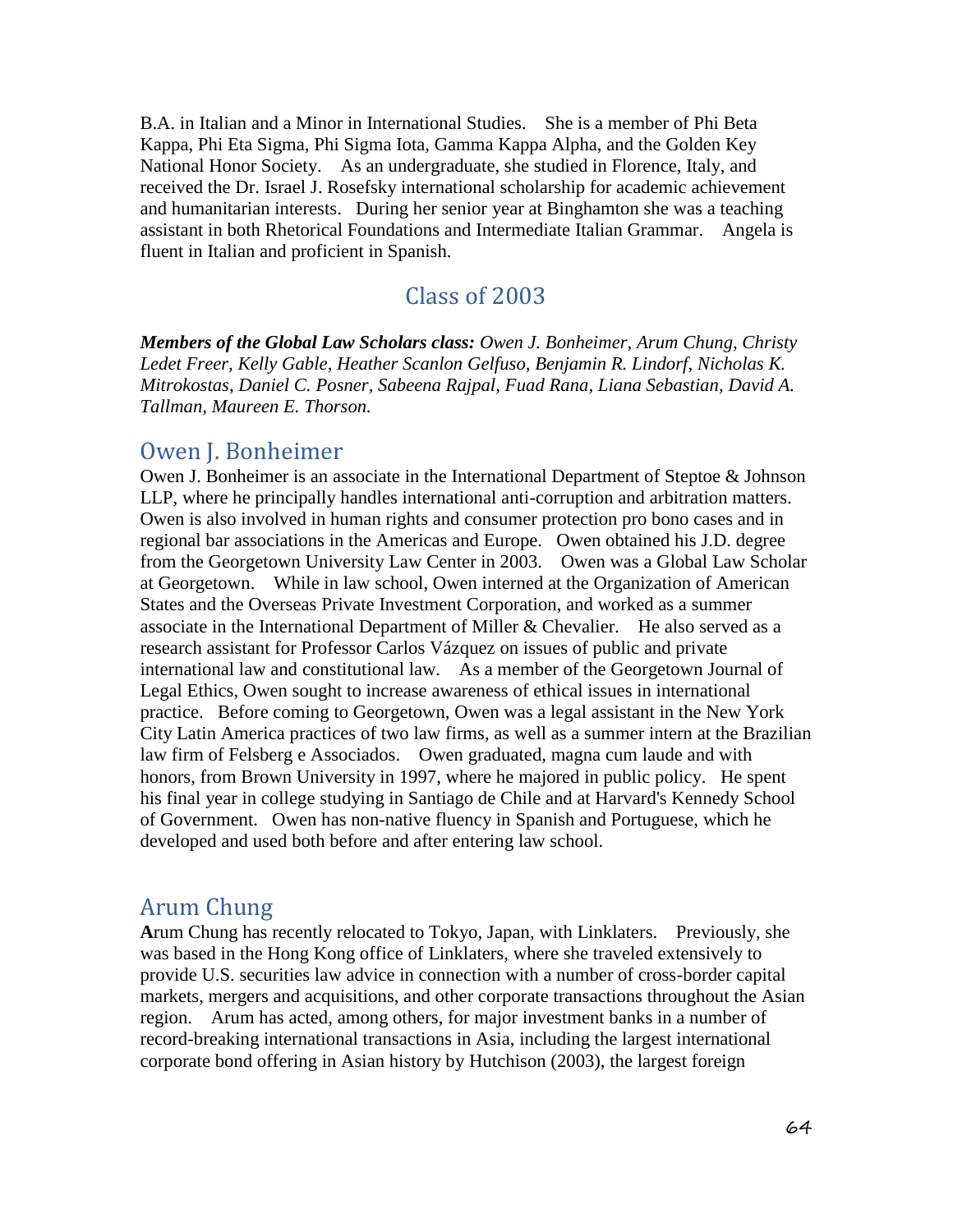investment in Korea (Citigroup acquisition of KorAm Bank) (2004), and the largest global IPO in the Philippines by SM Investments Corporation (2005). Arum graduated from the Georgetown Law Center with a J.D. degree in 2003. She was a Global Law Scholar at Georgetown. She graduated, summa cum laude, from the University of Georgia in 1998. Arum is a member of Phi Beta Kappa. Before attending Georgetown, Arum worked as the Japanese/Korean Team Lead for Berlitz GlobalNET, providing liaison between offices in Asia and project management teams in New York. Arum grew up in both Japan and Korea and is trilingual; she is fluent in English, Japanese and Korean. She has passion for travel and diving. Most recently, in summer 2006, Arum climbed to the summit of Mt. Kilimanjaro at sunrise, witnessed lions hunt in the Serengeti, and dove with minke whales in the Great Barrier Reef and Mola Mola in Bali.

### Christy Ledet Freer

Christy Ledet Freer practices in the structured finance group of the Washington D.C. office of Orrick, Herrington & Sutcliffe LLP. Christy graduated from the Georgetown University Law Center with a J.D. degree in 2003. She was a Global Law Scholar at Georgetown. In the summer of her first year of law school, Christy interned at Escritório de Advocacia Gouvêa Vieira, a firm in Rio de Janeiro, Brazil, where she worked on corporate agreements and foreign investment and development issues in Brazil. After her second year, Christy was a summer associate in the New York office of Jones, Day, Reavis & Pogue, where she worked on international structured financing arrangements, Brazilian tax law and corporate governance issues, and the effect of the Revised U.C.C. on common energy trading contracts. Christy also served as an Executive Editor of the *Georgetown Journal of Law and Policy in International Business*. Before matriculating at Georgetown, Christy clerked with a law firm in Baton Rouge with a concentration in immigration law. She graduated Phi Beta Kappa and Phi Kappa Phi from Louisiana State University (LSU) in 2000 with a B.A. in English and a 4.0 G.P.A. She was the recipient of several scholarships and academic honors in each of her years at LSU. Christy participated in a study abroad program in England where she studied the European Union political structure. She did honors research in Nationalism and Cultural Identity surrounding the intersection of race and politics, particularly with respect to expressions of nationalism in international events like the 1998 World Cup. Christy is proficient in Portuguese.

### Heather Scanlon Gelfuso

Heather Scanlon Gelfuso practices in the Labor and Employment Group in the Washington, D.C. office of Morgan, Lewis & Bockius LLP. She furnishes clients with advice and litigation assistance in a wide variety of employment and labor issues. Heather is admitted to practice in Massachusetts and the District of Columbia. Heather graduated from the Georgetown Law Center with a J.D. degree in 2003. She was a Global Law Scholar at Georgetown. During her first year at the Law Center, Heather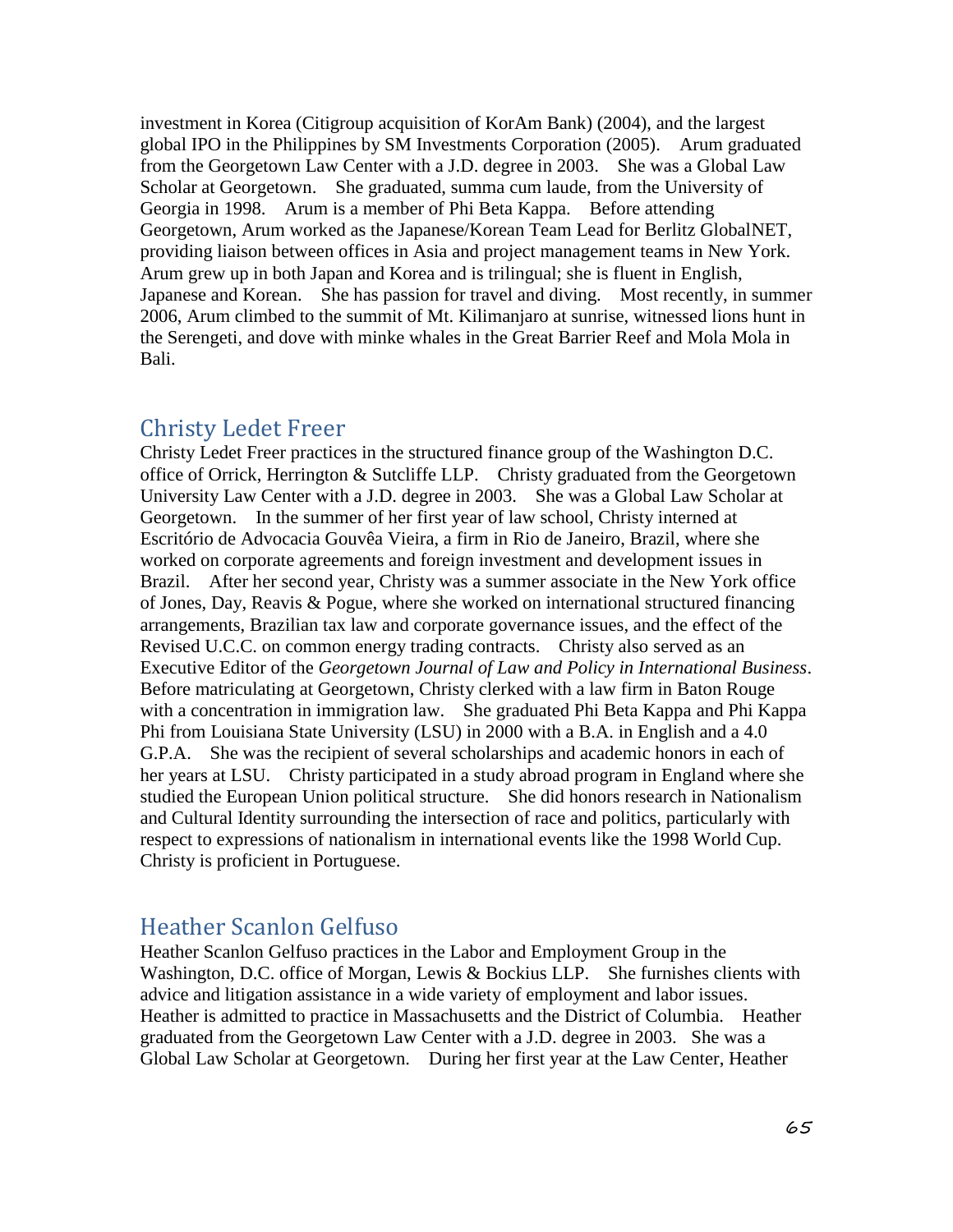volunteered at Catholic Charities, where she worked on political asylum cases. During one summer, she served as a legal intern at the United States Holocaust Memorial Museum; Heather worked, among other things, on international cooperation agreements while at the Museum. She was a member and business editor of the American Criminal Law Review and served as a Law Fellow in the Legal Writing Department. Prior to her arrival at the Law Center, Heather worked for the Northern Rhode Island Chamber of Commerce, and for the Rhode Island Export Assistance Center where she located foreign markets in target countries for local businesses. Heather graduated, cum laude, in 1998 from the University of Massachusetts—Amherst. Her area of concentration was Intercultural Studies. She received a certificate from the Institute Catholique de Paris in French Language and Cultural Studies for her Spring 1997 study abroad course work.

#### Benjamin R. Lindorf

Benjamin R. Lindorf is a member of the Government Contracts and Export, Customs and Trade groups in Reed Smith's Washington, D.C. office. His practice focuses on U.S. regulation of domestic and international business transactions, as well as government contracts matters. His experience includes counseling clients regarding export controls and export compliance matters under Department of State, Department of Commerce, and Department of Treasury regulations; international trade sanctions and embargoes; regulation of imports; and compliance with the Foreign Corrupt Practices Act and U.S. Anti-boycott regulations. Benjamin's work also involves conducting internal investigations and preparing disclosures to the Government in a variety of matters relating to international trade and government contracting issues. He is admitted to practice before the Supreme Court of Virginia, the District of Columbia Court of Appeals, and the United States Courts of Appeals for the Federal Circuit, the District of Columbia Circuit, and the Fourth Circuit, as well as the United States Court of International Trade. He is a member of the Virginia State Bar, the District of Columbia Bar, the American Bar Association's Section of International Law and Practice, the Society for International Affairs, the Customs and International Trade Bar Association, and the J. Reuben Clark Law Society. Benjamin earned his J.D. from the Georgetown University Law Center in 2003. At the Law Center, he was a Global Law Scholar, a member of the *Journal of Law and Public Policy*, and chaired the proposal committee for the *Georgetown Journal of International Law*. During his first summer, Benjamin interned with the Wisconsin Project on Nuclear Arms Control, in Washington, D.C.; there, he researched the international trafficking of weapons of mass destruction and wrote an article on the history of Iraqi missile development. During his second year, Benjamin worked as a paralegal in the U.S. Department of Justice's Office of the Solicitor General. Benjamin received his B.A. in French, with a minor in English, from Brigham Young University in 1999. From October 1998 to April 1999, he served as a Foreign Assistant in Living Languages with the French National Ministry of Culture in Paris. Benjamin reads and speaks French fluently. He presently serves as a board member on the D.C./Mid-Atlantic Chapter of the J. Reuben Clark Law Society, and is an Assistant Scoutmaster in his local Boy Scouts of America troop.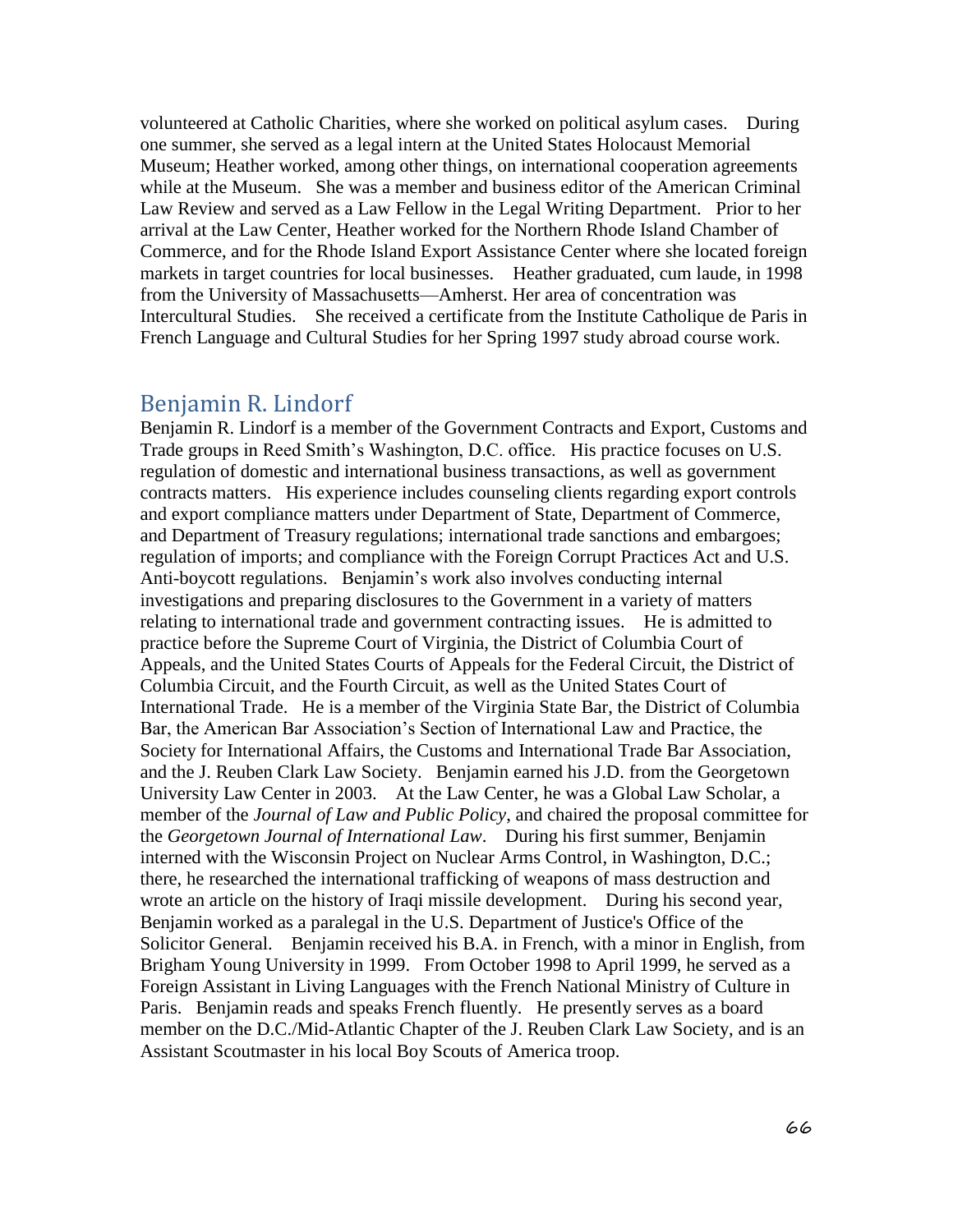# Nicholas K. Mitrokostas

Nicholas K. Mitrokostas practices in the Boston office of Goodwin Procter LLP. His work focuses on general and commercial litigation. Prior to joining the firm, Nick was a law clerk to the Honorable Judith A. Cowin, Associate Justice of the Massachusetts Supreme Judicial Court for the 2003-04 term. Nick graduated*, magna cum laude,* from the Georgetown Law Center with a J.D. degree in 2003; he was also awarded the Order of the Coif. Nick was a Global Law Scholar at Georgetown. After his first year, Nick served as a research assistant for Professor Barry Carter. He was a summer associate with Cleary, Gottlieb, Steen & Hamilton in both the firm's New York and Paris, France offices. He was elected Editor in Chief of Georgetown's Journal of *Law and Policy in International Business.* Nick received his A.B., magna cum laude, in Government from Harvard University. While at Harvard, he was an active member of the Hellenic student group and sought to promote events with other Balkan students. Nick was also an editor of *The Harvard Crimson* and a coordinator of the Mission Hill After School Program, a public service group tutoring children from a low-income community. Nick's senior honors thesis focused on the effects of international institutions such as NATO and the EU on Greek-Turkish relations. During his junior year, he studied abroad at Reid Hall, Columbia University's center in Paris, and was enrolled at the Institut d'Études Politiques (Sciences Po). Nick is fluent in Greek and French and proficient in Spanish as well.

## Daniel C. Posner

Daniel C. Posner is an associate in the Los Angeles office of Quinn Emanuel Urquhart Oliver & Hedges, LLP. Before joining the firm, he served as a judicial clerk for the Honorable George H. King, a Judge in the United States District Court for the Central District of California. Daniel graduated, *cum laude*, from Georgetown Law Center with a J.D. degree in 2003. While in law school, Daniel was a Global Law Scholar and worked as a Research Assistant for Professor Neal Katyal. He also served as a Law Fellow in the Legal Research and Writing program, and as the Business Editor of the *American Criminal Law Review*. Daniel graduated from the University of California—Berkeley, with honors, in 1998. His degree was in Development Studies, concentrating on the Political Economy of Latin America. He spent his fall semester of his junior year teaching English and Environmental Education in a small rural village in Costa Rica. Daniel is fluent in Spanish.

## Sabeena Rajpal

Sabeena Rajpal will be joining the Office of the Legal Adviser at the U.S. Department of State in January 2007. She recently completed a clerkship with the Honorable Thomas F. Hogan, Chief Judge of the U.S. District Court for the District of Columbia. Prior to her clerkship, Sabeena was a litigation associate at Cleary Gottlieb Steen & Hamilton, first in the firm's New York and then in its Washington office. At Cleary, her practice focused on antitrust but she also worked on a number of pro bono matters, including asylum cases. Sabeena graduated, magna cum laude, from the Georgetown Law Center with a J.D. degree in 2003. She was also awarded the Order of the Coif and was a Global Law Scholar at Georgetown. While in law school, Sabeena interned at the South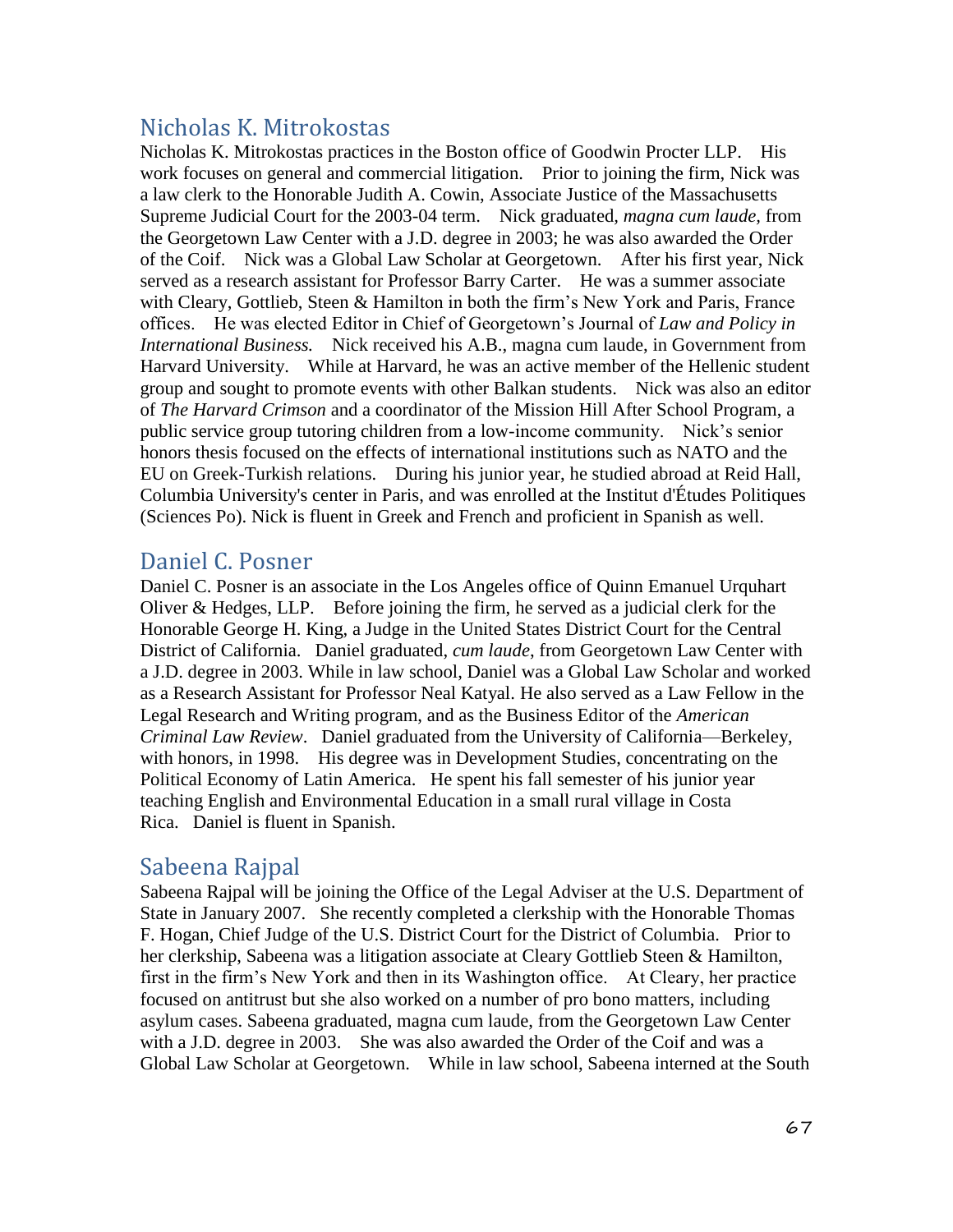Asia Human Rights Documentation Centre in New Delhi, India where she wrote press releases and advocacy reports on various human rights issues such as economic and social rights and Indian criminal procedure. She also served as the President of the Georgetown Law Center's South Asian Law Students Society and as a Book Reviews and Special Projects Editor on The Georgetown Law Journal. Before matriculating at Georgetown, Sabeena graduated, magna cum laude, from Tufts University in 2000 with a B.A. in International Relations and English. Her study abroad programs included Tufts' summer program in Talloires, France, King's College in London, and the American University in Cairo. Sabeena is proficient in French.

#### Fuad Rana

Fuad Rana is an associate in the Washington, D.C. office of Covington & Burling LLP where he practices in the Antitrust and Financial Institution practice groups. In his antitrust practice, Fuad advises clients on various aspects of competition law, including civil litigation, distribution agreements, and joint ventures. In his financial institution practice, he represents financial services companies in litigation before federal district and appellate courts as well as enforcement actions before the federal banking agencies. From 2004-2005, Fuad served as a law clerk for the Honorable Judge Julio M. Fuentes, a Circuit Judge on the U.S. Court of Appeals for the Third Circuit. Fuad graduated, magna cum laude, from the Georgetown Law Center with a J.D. degree in 2003. He was awarded the Order of the Coif and was a Global Law Scholar at Georgetown. While attending the Law Center, Fuad served as the Executive Articles Editor of T*he Georgetown Law Journal* and as a member of the Appellate Litigation Clinic. He worked at the U.S. Securities and Exchange Commission's Office of International Affairs, where he dealt with investigations relating to the global enforcement of federal securities laws. Prior to entering law school, Fuad interned at the Center for Strategic and International Studies where he was research assistant for a project that focused on international capital market deregulation. Fuad received a Masters degree in Politics of the World Economy, with distinction, from the London School of Economics and Political Science (LSE) in 2000. His thesis at LSE explored the role of domestic financial regulatory institutions in shaping the international financial architecture. He is a 1999 graduate, magna cum laude and Phi Beta Kappa, of Georgetown University's School of Foreign Service. While at Georgetown University, Fuad was awarded the Outstanding Student Leader of the Year Award.

#### Liana Sebastian

Liana graduated from Georgetown Law Center with a J.D. degree in 2003. She was a Global Law Scholar at Georgetown. Liana also served as the current developments editor of the Georgetown Immigration Law Journal. She was the recipient of the Dean's Certificate of Achievement for outstanding service and the National Association of Women Lawyers' Award for 2003. Liana graduated in May 2000 from the University of Central Florida with a B.S. in Psychology and a B.A. with honors in Language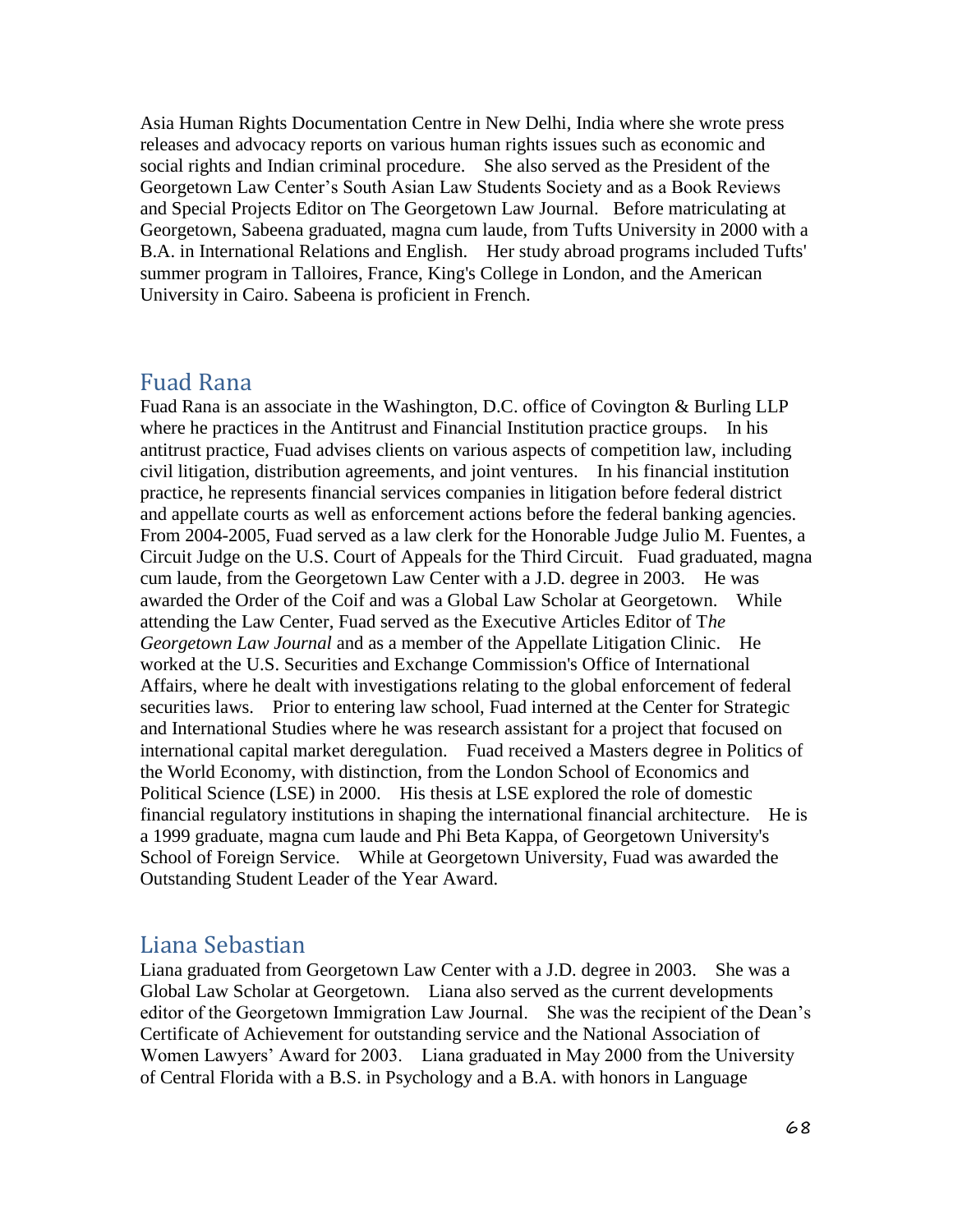(Spanish and French). She was born in England, but is South Asian by origin. Her family moved to the United States where she has spent half of her life. An accomplished dancer, she is a professional instructor in ballroom and Latin dancing. She is also a trained pianist, and holds a certificate from the British Royal School of Music. Liana is fluent in French and proficient in Spanish. She also has basic knowledge of German, Italian, and Arabic.

#### David A. Tallman

David Tallman is currently an associate at Thacher Proffitt & Wood LLP where his practice centers on banking and real estate law with an emphasis on mortgage and consumer lending compliance issues. He has published extensively and has written articles dealing both with international issues (including international financial privacy, the treatment of bilateral immunity agreements under the International Criminal Court, and the Belgian assertion of universal jurisdiction over international war criminals) and with state and federal anti-predatory lending regulation. David graduated, cum laude, from the Georgetown University Law Center with a J.D. degree in 2003. He was a Global Law Scholar at Georgetown, and a member of the Jessup International Law Moot Court team as well as an Executive Board member on Georgetown's Journal of Law and Policy in International Business. He served as a research assistant for Professor Jane Stromseth on issues relating to the international law of armed conflict. Before matriculating at Georgetown, David studied abroad in Strasbourg, France, where he received a *Diplôme Supérieur d'Études Françaises* through the HEF-Université Mark Bloch Strasbourg. He also interned at the Council of Europe Monitoring Committee on Human Rights, where he compiled a report on Ukrainian human rights compliance and researched Turkish obligations relevant to the appeal of Kurdish nationalist Abdullah Öcalan to the European Court of Human Rights. David graduated, *magna cum laude,* from Macalester College in 2000, where he majored in French and International Studies, with a Russian language minor.

#### Maureen E. Thorson

Maureen E. Thorson practices at the Washington, D.C. firm of Wiley Rein & Fielding LLP, where her work focuses on international trade. She has represented clients in trade litigation before the U.S. Department of Commerce, U.S. International Trade Commission, and the U.S. Court of International Trade. She also assists clients with compliance programs relating to the Office of Foreign Assets Control. In October 2006, Maureen co-authored an article entitled "California, Illinois and Other States Have Sudan Divestment Legislation: What Do You Need to Know?" Prior to joining the firm, Maureen clerked for the Honorable Donald C. Pogue on the U.S. Court of International Trade for two years. Maureen graduated, cum laude, from the Georgetown Law Center with a J.D. degree in 2003. She was a Global Law Scholar at Georgetown. After enrolling at the Law Center, Maureen did public interest work in international trade for Georgetown's Harrison Institute for Public Law, and interned with the Electronic Privacy Information Center and the Division of International Consumer Protection at the Federal Trade Commission. She was a member of Georgetown's Journal of Law and Policy in